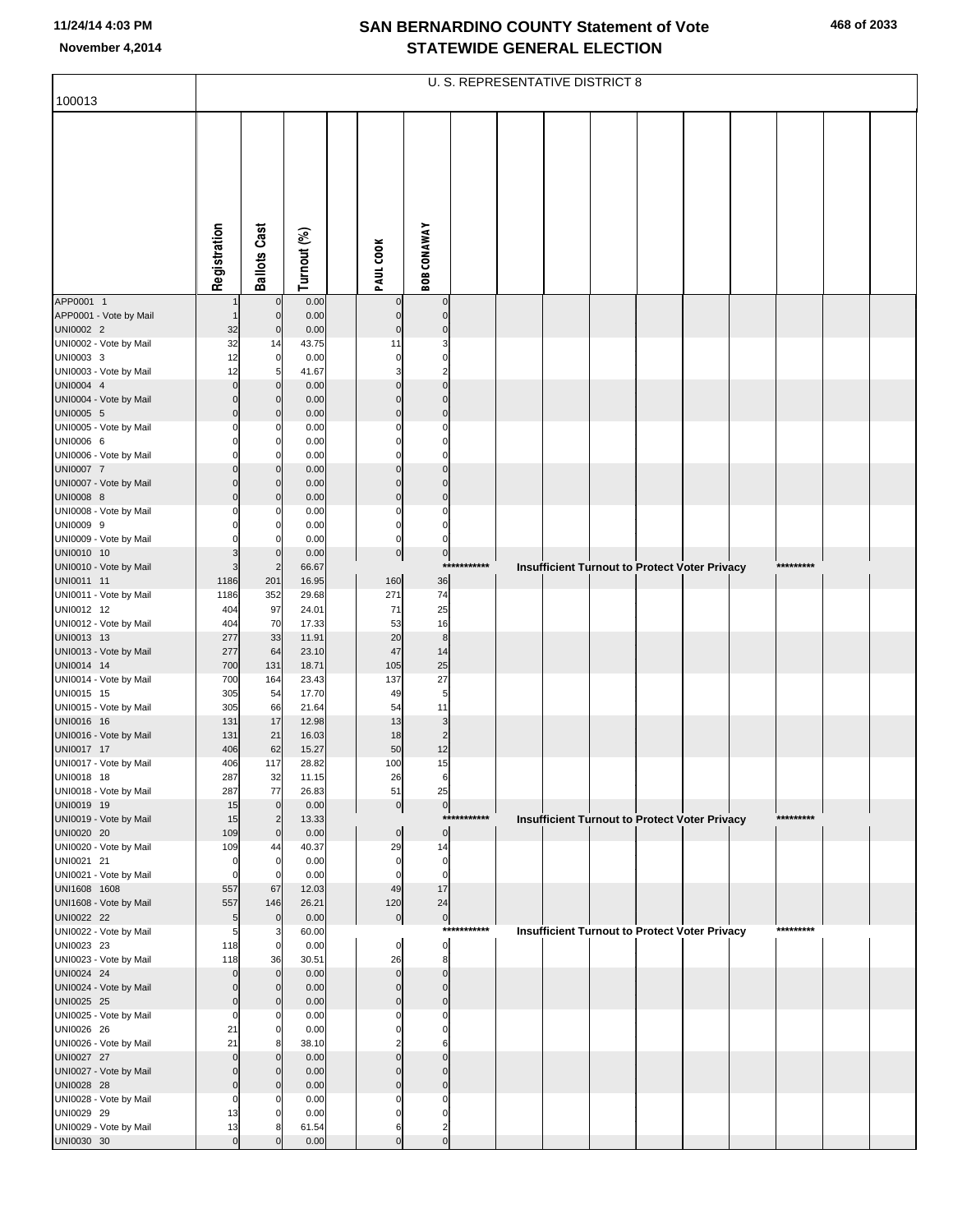|                                        |                         |                               |                |                             |                                  |             | U. S. REPRESENTATIVE DISTRICT 8 |  |                                                      |           |  |
|----------------------------------------|-------------------------|-------------------------------|----------------|-----------------------------|----------------------------------|-------------|---------------------------------|--|------------------------------------------------------|-----------|--|
| 100013                                 |                         |                               |                |                             |                                  |             |                                 |  |                                                      |           |  |
|                                        | Registration            | <b>Ballots Cast</b>           | Turnout (%)    | PAUL COOK                   | <b>BOB CONAWAY</b>               |             |                                 |  |                                                      |           |  |
| UNI0030 - Vote by Mail                 | $\mathbf 0$             | $\mathbf 0$                   | 0.00           | $\mathbf 0$                 | $\overline{0}$                   |             |                                 |  |                                                      |           |  |
| UNI0031 31                             | 463                     | 72                            | 15.55          | 57<br>71                    | 12                               |             |                                 |  |                                                      |           |  |
| UNI0031 - Vote by Mail<br>UNI0032 32   | 463<br>0                | 101<br>0                      | 21.81<br>0.00  | $\Omega$                    | 30<br>0                          |             |                                 |  |                                                      |           |  |
| UNI0032 - Vote by Mail                 | O                       | 0                             | 0.00           | 0                           | $\mathbf 0$                      |             |                                 |  |                                                      |           |  |
| UNI0033 33<br>UNI0033 - Vote by Mail   | 0                       | O<br>$\mathbf 0$              | 0.00<br>0.00   | 0<br>$\mathbf 0$            | 0<br>$\pmb{0}$                   |             |                                 |  |                                                      |           |  |
| UNI0034 34                             | 28                      | $\mathbf 0$                   | 0.00           | $\mathbf 0$                 | $\pmb{0}$                        |             |                                 |  |                                                      |           |  |
| UNI0034 - Vote by Mail<br>UNI0035 35   | 28<br>38                | 13<br>0                       | 46.43<br>0.00  | 10<br>0                     | $\overline{c}$<br>0              |             |                                 |  |                                                      |           |  |
| UNI0035 - Vote by Mail                 | 38                      | 19                            | 50.00          | 15                          | 4                                |             |                                 |  |                                                      |           |  |
| UNI0036 36                             | 15                      | 0                             | 0.00           | $\mathbf 0$                 | $\Omega$                         |             |                                 |  |                                                      |           |  |
| UNI0036 - Vote by Mail<br>UNI0037 37   | 15<br>20                | 13<br>$\mathbf 0$             | 86.67<br>0.00  | 11<br>$\mathbf 0$           | $\overline{c}$<br>$\pmb{0}$      |             |                                 |  |                                                      |           |  |
| UNI0037 - Vote by Mail                 | 20                      | 13                            | 65.00          | 12                          | $\pmb{0}$                        |             |                                 |  |                                                      |           |  |
| UNI0038 38<br>UNI0038 - Vote by Mail   | 14<br>14                | 0<br>9                        | 0.00<br>64.29  | 0<br>8                      | 0<br>1                           |             |                                 |  |                                                      |           |  |
| UNI0039 39                             | 1094                    | 177                           | 16.18          | 99                          | 67                               |             |                                 |  |                                                      |           |  |
| UNI0039 - Vote by Mail                 | 1094                    | 180                           | 16.45          | 115                         | 62                               |             |                                 |  |                                                      |           |  |
| UNI0040 40<br>UNI0040 - Vote by Mail   | 47<br>47                | 10<br>9                       | 21.28<br>19.15 | 9<br>6                      | 3                                |             |                                 |  |                                                      |           |  |
| UNI0041 41                             | 92                      | 0                             | 0.00           | 0                           | 0                                |             |                                 |  |                                                      |           |  |
| UNI0041 - Vote by Mail<br>UNI0042 42   | 92<br>676               | 40<br>130                     | 43.48<br>19.23 | 36<br>94                    | 4<br>33                          |             |                                 |  |                                                      |           |  |
| UNI0042 - Vote by Mail                 | 676                     | 137                           | 20.27          | 85                          | 50                               |             |                                 |  |                                                      |           |  |
| UNI0043 43                             | 166                     | 14                            | 8.43           | 10<br>23                    | 4                                |             |                                 |  |                                                      |           |  |
| UNI0043 - Vote by Mail<br>UNI0044 44   | 166<br>199              | 49<br>40                      | 29.52<br>20.10 | 24                          | 24<br>12                         |             |                                 |  |                                                      |           |  |
| UNI0044 - Vote by Mail                 | 199                     | 56                            | 28.14          | 45                          | 10                               |             |                                 |  |                                                      |           |  |
| UNI0045 45<br>UNI0045 - Vote by Mail   | 58<br>58                | $\mathbf 0$<br>29             | 0.00<br>50.00  | 0<br>23                     | $\pmb{0}$<br>5 <sub>5</sub>      |             |                                 |  |                                                      |           |  |
| UNI0046 46                             | $\mathbf 0$             | $\mathbf 0$                   | 0.00           | $\mathbf 0$                 | $\pmb{0}$                        |             |                                 |  |                                                      |           |  |
| UNI0046 - Vote by Mail<br>UNI0047 47   | $\mathbf 0$<br>0        | $\mathbf{0}$<br>0             | 0.00<br>0.00   | $\pmb{0}$<br>0              | $\overline{0}$<br>$\overline{0}$ |             |                                 |  |                                                      |           |  |
| UNI0047 - Vote by Mail                 | $\Omega$                | 0                             | 0.00           | 0                           | 0                                |             |                                 |  |                                                      |           |  |
| UNI0048 48                             | 3                       | 0                             | 0.00           | $\overline{0}$              | $\mathbf{0}$                     | *********** |                                 |  |                                                      | ********* |  |
| UNI0048 - Vote by Mail<br>UNI0049 49   | O                       | $\overline{c}$<br>$\mathbf 0$ | 66.67<br>0.00  | $\pmb{0}$                   | $\overline{0}$                   |             |                                 |  | Insufficient Turnout to Protect Voter Privacy        |           |  |
| UNI0049 - Vote by Mail                 | $\mathbf 0$             | $\mathbf 0$                   | 0.00           | $\overline{0}$              | $\overline{0}$                   |             |                                 |  |                                                      |           |  |
| UNI0050 50<br>UNI0050 - Vote by Mail   | ŋ<br>$\Omega$           | $\Omega$<br>$\Omega$          | 0.00<br>0.00   | $\mathbf 0$<br>$\Omega$     | 0<br>$\overline{0}$              |             |                                 |  |                                                      |           |  |
| UNI0051 51                             |                         | O                             | 0.00           | O                           | $\Omega$                         |             |                                 |  |                                                      |           |  |
| UNI0051 - Vote by Mail                 | O                       | $\mathbf 0$                   | 0.00           | $\Omega$                    | $\mathbf 0$                      |             |                                 |  |                                                      |           |  |
| UNI0052 52<br>UNI0052 - Vote by Mail   | $\Omega$<br>$\mathbf 0$ | $\mathbf 0$<br>$\mathbf 0$    | 0.00<br>0.00   | $\Omega$<br>$\mathbf{0}$    | $\mathbf{0}$<br>$\pmb{0}$        |             |                                 |  |                                                      |           |  |
| UNI0053 53                             | 36                      | $\Omega$                      | 0.00           | $\Omega$                    | 0                                |             |                                 |  |                                                      |           |  |
| UNI0053 - Vote by Mail<br>UNI1600 1600 | 36<br>$\Omega$          | 15<br>$\mathbf 0$             | 41.67<br>0.00  | 8<br>O                      | $\overline{7}$<br>$\mathbf 0$    |             |                                 |  |                                                      |           |  |
| UNI1600 - Vote by Mail                 | $\Omega$                | $\mathbf 0$                   | 0.00           | $\Omega$                    | $\mathbf 0$                      |             |                                 |  |                                                      |           |  |
| UNI1710 1710                           | $\mathbf 0$             | $\mathbf 0$                   | 0.00           | $\Omega$                    | $\mathbf{0}$                     |             |                                 |  |                                                      |           |  |
| UNI1710 - Vote by Mail<br>UNI0054 54   | $\mathbf 0$<br>60       | $\mathbf 0$<br>$\mathbf 0$    | 0.00<br>0.00   | $\mathbf 0$<br>$\Omega$     | $\mathbf 0$<br>0                 |             |                                 |  |                                                      |           |  |
| UNI0054 - Vote by Mail                 | 60                      | 40                            | 66.67          | 38                          | $\overline{2}$                   |             |                                 |  |                                                      |           |  |
| UNI0055 55<br>UNI0055 - Vote by Mail   | $\Omega$<br>$\Omega$    | 0<br>$\mathbf 0$              | 0.00<br>0.00   | $\mathbf 0$<br>$\mathbf{0}$ | $\Omega$<br>$\mathbf 0$          |             |                                 |  |                                                      |           |  |
| UNI0056 56                             | $\Omega$                | $\mathbf 0$                   | 0.00           | $\mathbf{0}$                | $\mathbf 0$                      |             |                                 |  |                                                      |           |  |
| UNI0056 - Vote by Mail                 | 0                       | $\mathbf 0$                   | 0.00           | $\mathbf 0$                 | $\overline{0}$                   |             |                                 |  |                                                      |           |  |
| UNI0057 57<br>UNI0057 - Vote by Mail   | 17<br>17                | $\mathbf 0$<br>10             | 0.00<br>58.82  | 0<br>4                      | 0<br>$5 \mid$                    |             |                                 |  |                                                      |           |  |
| UNI0058 58                             | 3                       | $\Omega$                      | 0.00           | $\overline{0}$              | $\overline{0}$                   |             |                                 |  |                                                      |           |  |
| UNI0058 - Vote by Mail                 | 3                       | 3                             | 100.00         |                             |                                  | *********** |                                 |  | <b>Insufficient Turnout to Protect Voter Privacy</b> | ********* |  |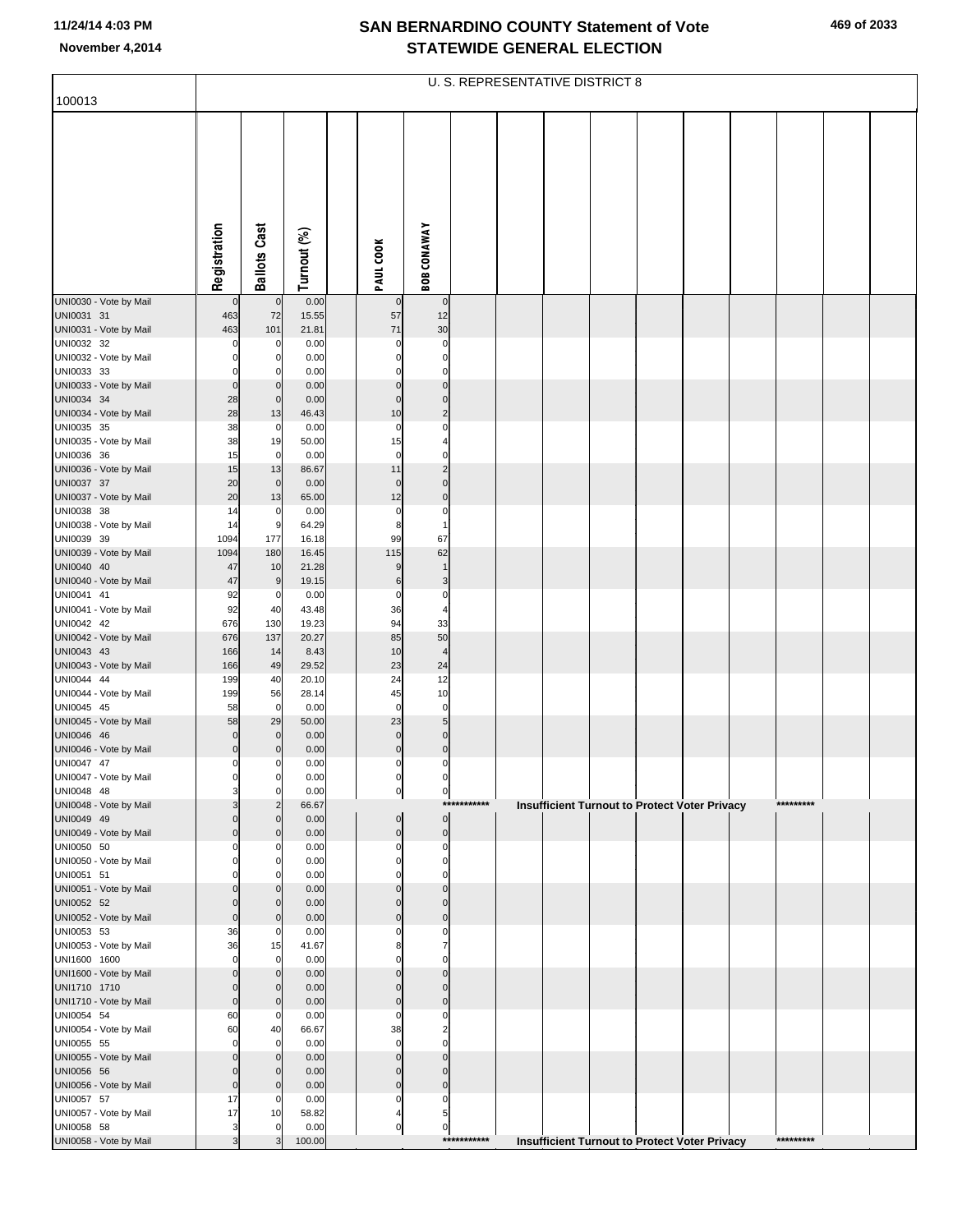|                                        |                            |                         |               |                             |                         |             | U. S. REPRESENTATIVE DISTRICT 8 |  |                                                      |           |  |
|----------------------------------------|----------------------------|-------------------------|---------------|-----------------------------|-------------------------|-------------|---------------------------------|--|------------------------------------------------------|-----------|--|
| 100013                                 |                            |                         |               |                             |                         |             |                                 |  |                                                      |           |  |
|                                        |                            |                         |               |                             |                         |             |                                 |  |                                                      |           |  |
|                                        |                            |                         |               |                             |                         |             |                                 |  |                                                      |           |  |
|                                        |                            |                         |               |                             |                         |             |                                 |  |                                                      |           |  |
|                                        |                            |                         |               |                             |                         |             |                                 |  |                                                      |           |  |
|                                        |                            |                         |               |                             |                         |             |                                 |  |                                                      |           |  |
|                                        | Registration               | <b>Ballots Cast</b>     | Turnout (%)   | PAUL COOK                   | <b>BOB CONAWAY</b>      |             |                                 |  |                                                      |           |  |
|                                        |                            |                         |               |                             |                         |             |                                 |  |                                                      |           |  |
| UNI0059 59                             | $\mathbf 0$<br>$\mathbf 0$ | $\mathbf 0$             | 0.00          | $\mathbf 0$<br>$\mathbf{0}$ | $\mathbf 0$             |             |                                 |  |                                                      |           |  |
| UNI0059 - Vote by Mail<br>NEE0060 60   | 415                        | $\mathbf 0$<br>75       | 0.00<br>18.07 | 60                          | $\mathbf 0$<br>10       |             |                                 |  |                                                      |           |  |
| NEE0060 - Vote by Mail                 | 415                        | 133                     | 32.05         | 96                          | 30                      |             |                                 |  |                                                      |           |  |
| NEE0061 61                             | 1451                       | 286                     | 19.71         | 144                         | 131                     |             |                                 |  |                                                      |           |  |
| NEE0061 - Vote by Mail<br>UNI0062 62   | 1451<br>63                 | 330<br>$\mathbf 0$      | 22.74<br>0.00 | 167<br>$\mathbf{0}$         | 145<br>$\mathbf 0$      |             |                                 |  |                                                      |           |  |
| UNI0062 - Vote by Mail                 | 63                         | 37                      | 58.73         | 28                          | 8                       |             |                                 |  |                                                      |           |  |
| UNI0063 63                             | 399                        | 55                      | 13.78         | 43                          | 10                      |             |                                 |  |                                                      |           |  |
| UNI0063 - Vote by Mail                 | 399                        | 90                      | 22.56         | 66                          | 24                      |             |                                 |  |                                                      |           |  |
| UNI0064 64<br>UNI0064 - Vote by Mail   | 12<br>12                   | 0<br>5                  | 0.00<br>41.67 | 0                           | 0<br>1                  |             |                                 |  |                                                      |           |  |
| UNI0065 65                             | 9                          | $\mathbf 0$             | 0.00          | $\overline{0}$              | $\overline{0}$          |             |                                 |  |                                                      |           |  |
| UNI0065 - Vote by Mail                 | 9                          | $\overline{4}$          | 44.44         |                             |                         | *********** |                                 |  | <b>Insufficient Turnout to Protect Voter Privacy</b> | ********* |  |
| UNI0066 66                             | 180                        | $\mathbf 0$             | 0.00          | $\overline{0}$              | $\pmb{0}$               |             |                                 |  |                                                      |           |  |
| UNI0066 - Vote by Mail                 | 180                        | 71                      | 39.44         | 54                          | 14                      |             |                                 |  |                                                      |           |  |
| UNI0067 67<br>UNI0067 - Vote by Mail   | ŋ                          | 0<br>0                  | 0.00<br>0.00  | 0<br>$\Omega$               | 0<br>0                  |             |                                 |  |                                                      |           |  |
| UNI0068 68                             |                            | $\Omega$                | 0.00          | $\Omega$                    | $\Omega$                |             |                                 |  |                                                      |           |  |
| UNI0068 - Vote by Mail                 | O                          | 0                       | 0.00          | $\Omega$                    | 0                       |             |                                 |  |                                                      |           |  |
| UNI0069 69                             | $\Omega$                   | $\Omega$                | 0.00          | $\Omega$                    | $\Omega$                |             |                                 |  |                                                      |           |  |
| UNI0069 - Vote by Mail<br>UNI0070 70   | $\Omega$<br>28             | 0<br>0                  | 0.00<br>0.00  | 0<br>0                      |                         |             |                                 |  |                                                      |           |  |
| UNI0070 - Vote by Mail                 | 28                         | 13                      | 46.43         | 12                          |                         |             |                                 |  |                                                      |           |  |
| UNI0071 71                             | 14                         | $\mathbf 0$             | 0.00          | $\overline{0}$              | $\overline{0}$          |             |                                 |  |                                                      |           |  |
| UNI0071 - Vote by Mail                 | 14                         | 4                       | 28.57         |                             |                         | *********** |                                 |  | Insufficient Turnout to Protect Voter Privacy        | ********* |  |
| UNI0072 72<br>UNI0072 - Vote by Mail   | 3<br>3                     | $\mathbf 0$             | 0.00<br>33.33 | $\overline{0}$              | $\overline{0}$          | *********** |                                 |  | Insufficient Turnout to Protect Voter Privacy        | ********* |  |
| UNI0073 73                             |                            | 0                       | 0.00          | $\overline{0}$              | 0                       |             |                                 |  |                                                      |           |  |
| UNI0073 - Vote by Mail                 | ŋ                          | 0                       | 0.00          | $\overline{0}$              | $\pmb{0}$               |             |                                 |  |                                                      |           |  |
| UNI0074 74                             | O                          | 0                       | 0.00          | $\Omega$                    | $\mathbf 0$             |             |                                 |  |                                                      |           |  |
| UNI0074 - Vote by Mail<br>UNI0075 75   | $\Omega$<br>98             | 0<br>$\Omega$           | 0.00<br>0.00  | $\Omega$<br>$\mathbf 0$     | 0<br>$\mathbf 0$        |             |                                 |  |                                                      |           |  |
| UNI0075 - Vote by Mail                 | 98                         | 47                      | 47.96         | 33                          | 13                      |             |                                 |  |                                                      |           |  |
| UNI0076 76                             | 0                          | $\mathbf 0$             | 0.00          | 0                           | 0                       |             |                                 |  |                                                      |           |  |
| UNI0076 - Vote by Mail                 | $\Omega$                   | $\mathbf 0$             | 0.00          | $\Omega$                    | $\Omega$                |             |                                 |  |                                                      |           |  |
| UNI0077 77<br>UNI0077 - Vote by Mail   | O<br>$\Omega$              | $\Omega$<br>0           | 0.00<br>0.00  | $\Omega$<br>$\Omega$        | $\Omega$<br>$\mathbf 0$ |             |                                 |  |                                                      |           |  |
| UNI0078 78                             | $\mathbf 0$                | $\mathbf 0$             | 0.00          | $\mathbf 0$                 | $\mathbf 0$             |             |                                 |  |                                                      |           |  |
| UNI0078 - Vote by Mail                 | 0                          | 0                       | 0.00          | $\Omega$                    | 0                       |             |                                 |  |                                                      |           |  |
| UNI0079 79                             | 42                         | 0                       | 0.00          | $\Omega$                    | $\Omega$                |             |                                 |  |                                                      |           |  |
| UNI0079 - Vote by Mail<br>UNI1704 1704 | 42<br>$\Omega$             | 26<br>$\mathbf 0$       | 61.90<br>0.00 | 14<br>$\Omega$              | 10<br>$\mathbf 0$       |             |                                 |  |                                                      |           |  |
| UNI1704 - Vote by Mail                 | $\mathbf 0$                | $\mathbf 0$             | 0.00          | $\Omega$                    | $\mathbf 0$             |             |                                 |  |                                                      |           |  |
| UNI1705 1705                           | $\mathbf 0$                | $\mathbf 0$             | 0.00          | $\Omega$                    | $\mathbf 0$             |             |                                 |  |                                                      |           |  |
| UNI1705 - Vote by Mail                 | ŋ                          | 0                       | 0.00          | O                           | 0                       |             |                                 |  |                                                      |           |  |
| UNI1706 1706<br>UNI1706 - Vote by Mail | ŋ<br>0                     | $\Omega$<br>0           | 0.00<br>0.00  | O<br>$\Omega$               | $\Omega$<br>0           |             |                                 |  |                                                      |           |  |
| UNI0080 80                             | 139                        | $\mathbf 0$             | 0.00          | $\Omega$                    | $\Omega$                |             |                                 |  |                                                      |           |  |
| UNI0080 - Vote by Mail                 | 139                        | 53                      | 38.13         | 37                          | 14                      |             |                                 |  |                                                      |           |  |
| UNI0081 81                             | 24                         | $\mathbf 0$             | 0.00          | $\Omega$                    | $\mathbf 0$             |             |                                 |  |                                                      |           |  |
| UNI0081 - Vote by Mail                 | 24<br>$\Omega$             | 14                      | 58.33         | 10                          | $\Omega$                |             |                                 |  |                                                      |           |  |
| UNI0082 82<br>UNI0082 - Vote by Mail   | $\Omega$                   | $\mathbf 0$<br>0        | 0.00<br>0.00  | 0<br>$\Omega$               | 0                       |             |                                 |  |                                                      |           |  |
| UNI0083 83                             | $\Omega$                   | $\Omega$                | 0.00          | $\Omega$                    | $\Omega$                |             |                                 |  |                                                      |           |  |
| UNI0083 - Vote by Mail                 | $\mathbf 0$                | $\mathbf 0$             | 0.00          | $\overline{0}$              | $\Omega$                |             |                                 |  |                                                      |           |  |
| UNI0084 84                             | 2                          | $\mathbf 0$             | 0.00          | $\overline{0}$              | $\mathbf 0$             |             |                                 |  |                                                      |           |  |
| UNI0084 - Vote by Mail<br>UNI0085 85   | 2<br>3                     | 0<br>0                  | 0.00<br>0.00  | 0<br>$\overline{0}$         | 0<br>0                  |             |                                 |  |                                                      |           |  |
| UNI0085 - Vote by Mail                 | 3                          | $\overline{\mathbf{c}}$ | 66.67         |                             |                         | *********** |                                 |  | <b>Insufficient Turnout to Protect Voter Privacy</b> | ********* |  |
| UNI0086 86                             | $\Omega$                   | $\Omega$                | 0.00          | $\overline{0}$              | $\overline{0}$          |             |                                 |  |                                                      |           |  |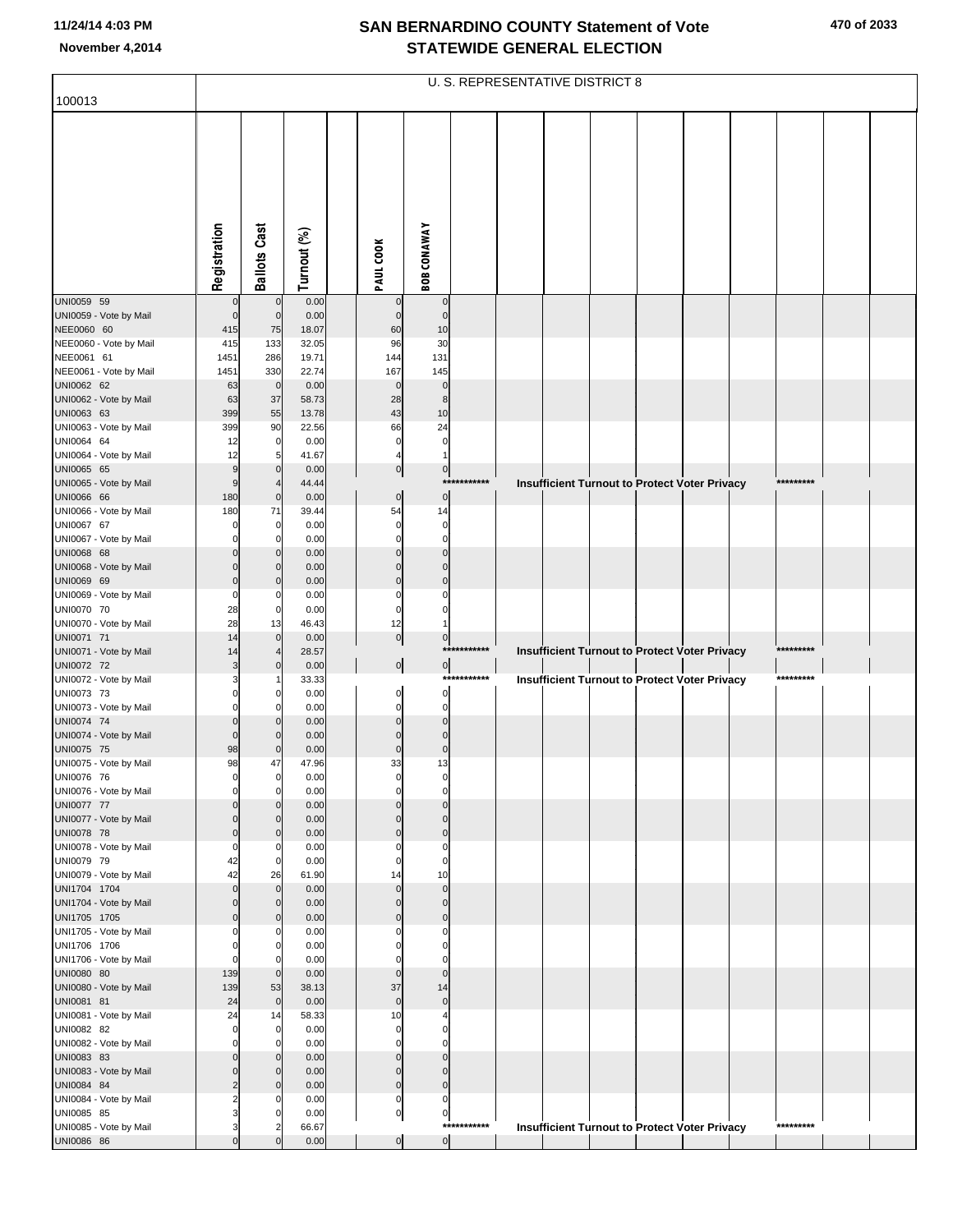|                                       |                  |                               |                |                                |                                  |             | <b>U. S. REPRESENTATIVE DISTRICT 8</b>               |  |  |           |  |
|---------------------------------------|------------------|-------------------------------|----------------|--------------------------------|----------------------------------|-------------|------------------------------------------------------|--|--|-----------|--|
| 100013                                |                  |                               |                |                                |                                  |             |                                                      |  |  |           |  |
|                                       | Registration     | <b>Ballots Cast</b>           | Turnout (%)    | PAUL COOK                      | <b>BOB CONAWAY</b>               |             |                                                      |  |  |           |  |
| UNI0086 - Vote by Mail                |                  | $\mathbf 0$                   | 0.00           | $\mathbf 0$                    | $\mathbf 0$                      |             |                                                      |  |  |           |  |
| UNI0087 87                            |                  | $\mathbf 0$                   | 0.00           | $\Omega$                       | $\mathbf 0$                      |             |                                                      |  |  |           |  |
| UNI0087 - Vote by Mail<br>UNI0088 88  | 0<br>13          | $\mathbf 0$<br>0              | 0.00           | $\Omega$<br>0                  | $\Omega$<br>0                    |             |                                                      |  |  |           |  |
| UNI0088 - Vote by Mail                | 13               | 10                            | 0.00<br>76.92  | 9                              |                                  |             |                                                      |  |  |           |  |
| UNI0089 89                            | 134              | 32                            | 23.88          | 22                             | 9                                |             |                                                      |  |  |           |  |
| UNI0089 - Vote by Mail                | 134              | 32                            | 23.88          | 30                             | $\overline{2}$                   |             |                                                      |  |  |           |  |
| UNI0090 90<br>UNI0090 - Vote by Mail  | 440<br>440       | 88<br>96                      | 20.00<br>21.82 | 60<br>60                       | 25<br>36                         |             |                                                      |  |  |           |  |
| UNI0091 91                            | 43               | $\mathbf 0$                   | 0.00           | 0                              | 0                                |             |                                                      |  |  |           |  |
| UNI0091 - Vote by Mail                | 43               | 22                            | 51.16          | 19                             | 3                                |             |                                                      |  |  |           |  |
| UNI0092 92                            | 19               | $\overline{0}$                | 0.00           | 0                              | 0                                |             |                                                      |  |  |           |  |
| UNI0092 - Vote by Mail<br>UNI0093 93  | 19<br>222        | 11<br>45                      | 57.89<br>20.27 | $\overline{7}$<br>30           | 4<br>13                          |             |                                                      |  |  |           |  |
| UNI0093 - Vote by Mail                | 222              | 47                            | 21.17          | 29                             | 18                               |             |                                                      |  |  |           |  |
| UNI0094 94                            |                  | 0                             | 0.00           | $\overline{0}$                 | $\overline{0}$                   |             |                                                      |  |  |           |  |
| UNI0094 - Vote by Mail                |                  | -1                            | 25.00          |                                |                                  | *********** | <b>Insufficient Turnout to Protect Voter Privacy</b> |  |  | ********* |  |
| UNI0095 95<br>UNI0095 - Vote by Mail  | 13<br>13         | 0<br>$\overline{5}$           | 0.00<br>38.46  | 0<br>3                         | $\mathbf{0}$<br>$\overline{2}$   |             |                                                      |  |  |           |  |
| UNI0096 96                            | 116              | $\mathbf 0$                   | 0.00           | $\mathbf 0$                    | $\overline{0}$                   |             |                                                      |  |  |           |  |
| UNI0096 - Vote by Mail                | 116              | 50                            | 43.10          | 40                             | 10                               |             |                                                      |  |  |           |  |
| UNI0097 97                            | 680              | 153                           | 22.50          | 117                            | 34<br>59                         |             |                                                      |  |  |           |  |
| UNI0097 - Vote by Mail<br>UNI0098 98  | 680              | 196<br>$\mathbf 0$            | 28.82<br>0.00  | 133<br>0                       | 0                                |             |                                                      |  |  |           |  |
| UNI0098 - Vote by Mail                |                  | $\mathbf 0$                   | 0.00           | $\mathbf 0$                    | $\mathbf 0$                      |             |                                                      |  |  |           |  |
| UNI0099 99                            |                  | $\mathbf 0$                   | 0.00           | $\pmb{0}$                      | $\overline{0}$                   |             |                                                      |  |  |           |  |
| UNI0099 - Vote by Mail<br>UNI0100 100 | 0<br>6           | $\mathbf 0$<br>0              | 0.00<br>0.00   | $\overline{0}$<br>$\mathbf{0}$ | $\overline{0}$<br>$\overline{0}$ |             |                                                      |  |  |           |  |
| UNI0100 - Vote by Mail                | 6                | 3                             | 50.00          |                                |                                  | *********** | <b>Insufficient Turnout to Protect Voter Privacy</b> |  |  | ********* |  |
| UNI0101 101                           | 253              | 0                             | 0.00           | $\overline{0}$                 | $\mathbf{0}$                     |             |                                                      |  |  |           |  |
| UNI0101 - Vote by Mail                | 253              | 44                            | 17.39          | 31                             | 12                               |             |                                                      |  |  |           |  |
| UNI0102 102<br>UNI0102 - Vote by Mail | 0                | $\mathbf 0$<br>0              | 0.00<br>0.00   | $\mathbf 0$<br>$\overline{0}$  | $\overline{0}$<br>$\overline{0}$ |             |                                                      |  |  |           |  |
| UNI0103 103                           | 7                | 0                             | 0.00           | $\mathbf{0}$                   | $\mathbf{0}$                     |             |                                                      |  |  |           |  |
| UNI0103 - Vote by Mail                |                  | 3                             | 42.86          |                                |                                  | *********** | <b>Insufficient Turnout to Protect Voter Privacy</b> |  |  | ********* |  |
| UNI0104 104<br>UNI0104 - Vote by Mail | 0                | $\overline{0}$<br>$\mathbf 0$ | 0.00<br>0.00   | 0<br>$\mathbf{0}$              | $\overline{0}$<br>$\overline{0}$ |             |                                                      |  |  |           |  |
| UNI0105 105                           |                  | $\mathbf 0$                   | 0.00           | $\mathbf 0$                    | $\overline{0}$                   |             |                                                      |  |  |           |  |
| UNI0105 - Vote by Mail                | $\Omega$         | $\mathbf 0$                   | 0.00           | $\overline{0}$                 | $\overline{0}$                   |             |                                                      |  |  |           |  |
| UNI0106 106                           | 0                | 0                             | 0.00           | 0<br>$\Omega$                  | 0<br>0                           |             |                                                      |  |  |           |  |
| UNI0106 - Vote by Mail<br>UNI0107 107 |                  | 0<br>$\Omega$                 | 0.00<br>0.00   |                                | $\Omega$                         |             |                                                      |  |  |           |  |
| UNI0107 - Vote by Mail                |                  | $\mathbf 0$                   | 0.00           | $\Omega$                       | $\overline{0}$                   |             |                                                      |  |  |           |  |
| UNI0108 108                           | 0                | $\mathbf 0$                   | 0.00           | $\Omega$                       | $\overline{0}$                   |             |                                                      |  |  |           |  |
| UNI0108 - Vote by Mail<br>UNI0109 109 | $\Omega$<br>692  | $\mathbf 0$<br>203            | 0.00<br>29.34  | $\pmb{0}$<br>137               | $\overline{0}$<br>56             |             |                                                      |  |  |           |  |
| UNI0109 - Vote by Mail                | 692              | 147                           | 21.24          | 93                             | 45                               |             |                                                      |  |  |           |  |
| ADE0110 110                           | 0                | $\overline{0}$                | 0.00           | $\mathbf 0$                    | 0                                |             |                                                      |  |  |           |  |
| ADE0110 - Vote by Mail                | 0                | $\mathbf 0$                   | 0.00           | $\Omega$                       | $\mathbf 0$                      |             |                                                      |  |  |           |  |
| ADE0111 111<br>ADE0111 - Vote by Mail | 0<br>$\mathbf 0$ | $\mathbf 0$<br>$\mathbf 0$    | 0.00<br>0.00   | $\mathbf 0$<br>$\overline{0}$  | $\mathbf 0$<br>$\overline{0}$    |             |                                                      |  |  |           |  |
| UNI0112 112                           | 11               | 0                             | 0.00           | 0                              | 0                                |             |                                                      |  |  |           |  |
| UNI0112 - Vote by Mail                | 11               | 6                             | 54.55          | 4                              | $\overline{2}$                   |             |                                                      |  |  |           |  |
| UNI0113 113<br>UNI0113 - Vote by Mail | $\overline{2}$   | $\Omega$<br>$\overline{2}$    | 0.00<br>100.00 | $\mathbf{0}$                   | $\overline{0}$                   | *********** |                                                      |  |  | ********* |  |
| UNI0114 114                           |                  | $\mathbf 0$                   | 0.00           | $\overline{0}$                 | $\overline{0}$                   |             | Insufficient Turnout to Protect Voter Privacy        |  |  |           |  |
| UNI0114 - Vote by Mail                |                  | $\mathbf 0$                   | 0.00           | $\overline{0}$                 | $\overline{0}$                   |             |                                                      |  |  |           |  |
| UNI0115 115                           |                  | 0                             | 0.00           | $\Omega$                       | 0                                |             |                                                      |  |  |           |  |
| UNI0115 - Vote by Mail<br>UNI0116 116 |                  | 0<br>0                        | 0.00<br>0.00   | $\Omega$<br>0                  | 0<br>0                           |             |                                                      |  |  |           |  |
| UNI0116 - Vote by Mail                | 3                | $\Omega$                      | 0.00           | $\Omega$                       | $\overline{0}$                   |             |                                                      |  |  |           |  |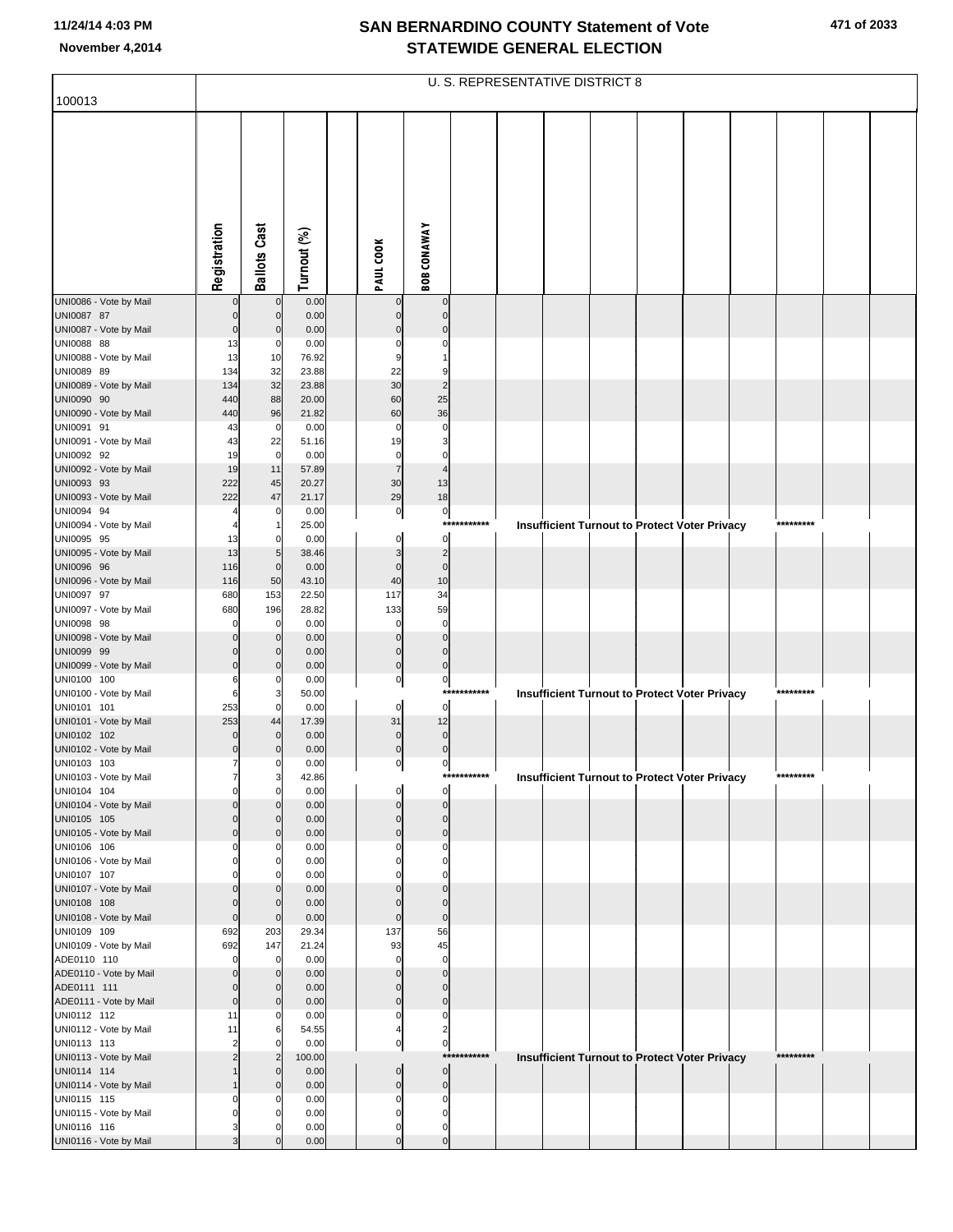| 100013                                 |                               |                            |                |                         |                             |             | U. S. REPRESENTATIVE DISTRICT 8 |  |                                               |           |  |
|----------------------------------------|-------------------------------|----------------------------|----------------|-------------------------|-----------------------------|-------------|---------------------------------|--|-----------------------------------------------|-----------|--|
|                                        |                               |                            |                |                         |                             |             |                                 |  |                                               |           |  |
|                                        |                               |                            |                |                         |                             |             |                                 |  |                                               |           |  |
|                                        | Registration                  | <b>Ballots Cast</b>        | Turnout (%)    | PAUL COOK               | <b>BOB CONAWAY</b>          |             |                                 |  |                                               |           |  |
| UNI0117 117                            |                               | $\overline{0}$             | 0.00           | 0                       | 0                           |             |                                 |  |                                               |           |  |
| UNI0117 - Vote by Mail<br>UNI0118 118  | $\Omega$<br>$\Omega$          | $\mathbf 0$<br>$\mathbf 0$ | 0.00<br>0.00   | $\mathbf 0$<br>$\Omega$ | $\pmb{0}$<br>$\overline{0}$ |             |                                 |  |                                               |           |  |
| UNI0118 - Vote by Mail                 | 0                             | 0                          | 0.00           |                         | $\Omega$                    |             |                                 |  |                                               |           |  |
| UNI0119 119                            | $\Omega$                      | 0                          | 0.00           | $\Omega$                | 0                           |             |                                 |  |                                               |           |  |
| UNI0119 - Vote by Mail                 | $\Omega$                      | $\mathbf 0$                | 0.00           | 0                       | 0                           |             |                                 |  |                                               |           |  |
| UNI0120 120<br>UNI0120 - Vote by Mail  | 1690<br>1690                  | 307<br>601                 | 18.17<br>35.56 | 222<br>429              | 75<br>154                   |             |                                 |  |                                               |           |  |
| UNI0121 121                            | 1185                          | 221                        | 18.65          | 177                     | 36                          |             |                                 |  |                                               |           |  |
| UNI0121 - Vote by Mail                 | 1185                          | 294                        | 24.81          | 222                     | 65                          |             |                                 |  |                                               |           |  |
| UNI0122 122                            | 39                            | $\mathbf 0$                | 0.00           | 0                       | $\pmb{0}$                   |             |                                 |  |                                               |           |  |
| UNI0122 - Vote by Mail                 | 39                            | 10                         | 25.64          | 7                       | 3                           |             |                                 |  |                                               |           |  |
| UNI0123 123<br>UNI0123 - Vote by Mail  | 83<br>83                      | $\mathbf 0$<br>29          | 0.00<br>34.94  | $\mathbf 0$<br>25       | $\mathbf 0$<br>3            |             |                                 |  |                                               |           |  |
| UNI0124 124                            | 89                            | $\mathbf 0$                | 0.00           | $\overline{0}$          | $\mathbf 0$                 |             |                                 |  |                                               |           |  |
| UNI0124 - Vote by Mail                 | 89                            | 31                         | 34.83          | 25                      | 4                           |             |                                 |  |                                               |           |  |
| UNI0125 125<br>UNI0125 - Vote by Mail  | 99<br>99                      | $\overline{0}$<br>42       | 0.00<br>42.42  | $\mathbf 0$<br>34       | 0<br>$\overline{7}$         |             |                                 |  |                                               |           |  |
| UNI0126 126                            | $\mathbf 0$                   | $\mathbf 0$                | 0.00           | $\mathbf 0$             | $\overline{0}$              |             |                                 |  |                                               |           |  |
| UNI0126 - Vote by Mail                 | $\mathbf 0$                   | $\mathbf 0$                | 0.00           | $\overline{0}$          | $\mathbf 0$                 |             |                                 |  |                                               |           |  |
| UNI0127 127                            | 35                            | $\overline{0}$             | 0.00           | $\mathbf{0}$            | $\mathbf 0$                 |             |                                 |  |                                               |           |  |
| UNI0127 - Vote by Mail<br>UNI0128 128  | 35<br>$\overline{\mathbf{c}}$ | 14<br>$\mathbf 0$          | 40.00<br>0.00  | 9<br>$\Omega$           | 0                           |             |                                 |  |                                               |           |  |
| UNI0128 - Vote by Mail                 | $\overline{2}$                | 0                          | 0.00           | $\Omega$                | $\Omega$                    |             |                                 |  |                                               |           |  |
| UNI0129 129                            | 120                           | $\mathbf 0$                | 0.00           | $\overline{0}$          | $\mathbf 0$                 |             |                                 |  |                                               |           |  |
| UNI0129 - Vote by Mail<br>UNI1601 1601 | 120<br>$\Omega$               | 35<br>$\mathbf 0$          | 29.17<br>0.00  | 15<br>$\mathbf 0$       | 20<br>$\mathbf 0$           |             |                                 |  |                                               |           |  |
| UNI1601 - Vote by Mail                 | $\Omega$                      | 0                          | 0.00           | $\Omega$                | 0                           |             |                                 |  |                                               |           |  |
| UNI1708 1708                           | 0                             | 0                          | 0.00           | $\Omega$                | 0                           |             |                                 |  |                                               |           |  |
| UNI1708 - Vote by Mail                 | 0                             | 0                          | 0.00           | $\Omega$                | 0                           |             |                                 |  |                                               |           |  |
| UNI1709 1709<br>UNI1709 - Vote by Mail | $\mathbf 0$<br>$\Omega$       | $\mathbf 0$<br>$\mathbf 0$ | 0.00<br>0.00   | $\Omega$<br>$\Omega$    | $\mathbf 0$<br>$\mathbf 0$  |             |                                 |  |                                               |           |  |
| UNI1711 1711                           | 72                            | $\mathbf 0$                | 0.00           | $\overline{0}$          | $\pmb{0}$                   |             |                                 |  |                                               |           |  |
| UNI1711 - Vote by Mail                 | 72                            | 23                         | 31.94          | 18                      | 5                           |             |                                 |  |                                               |           |  |
| UNI1713 1713                           | 0                             | 0                          | 0.00           | 0<br>$\Omega$           |                             |             |                                 |  |                                               |           |  |
| UNI1713 - Vote by Mail<br>UNI0130 130  | 0<br>101                      | $\mathbf 0$<br>$\mathbf 0$ | 0.00<br>0.00   | $\Omega$                | 0<br>$\Omega$               |             |                                 |  |                                               |           |  |
| UNI0130 - Vote by Mail                 | 101                           | 46                         | 45.54          | 39                      | 5                           |             |                                 |  |                                               |           |  |
| UNI0131 131                            | 0                             | $\mathbf 0$                | 0.00           | $\pmb{0}$               | $\pmb{0}$                   |             |                                 |  |                                               |           |  |
| UNI0131 - Vote by Mail<br>BAR0132 132  | 0<br>480                      | 0<br>63                    | 0.00<br>13.13  | 0<br>39                 | $\Omega$<br>22              |             |                                 |  |                                               |           |  |
| BAR0132 - Vote by Mail                 | 480                           | 82                         | 17.08          | 49                      | 32                          |             |                                 |  |                                               |           |  |
| BAR0133 133                            | 10                            | $\overline{4}$             | 40.00          |                         |                             | *********** |                                 |  | Insufficient Turnout to Protect Voter Privacy | ********* |  |
| BAR0133 - Vote by Mail                 | 10                            | $\mathbf 0$                | 0.00           | $\mathbf 0$             | $\pmb{0}$                   |             |                                 |  |                                               |           |  |
| BAR0134 134<br>BAR0134 - Vote by Mail  | 27<br>27                      | $\overline{5}$<br>11       | 18.52<br>40.74 | 5 <sub>5</sub><br>10    | $\pmb{0}$<br>$\mathbf{1}$   |             |                                 |  |                                               |           |  |
| BAR0135 135                            | 1023                          | 134                        | 13.10          | 77                      | 55                          |             |                                 |  |                                               |           |  |
| BAR0135 - Vote by Mail                 | 1023                          | 143                        | 13.98          | 66                      | 73                          |             |                                 |  |                                               |           |  |
| BAR0136 136                            | 923                           | 182                        | 19.72          | 91                      | 86                          |             |                                 |  |                                               |           |  |
| BAR0136 - Vote by Mail<br>BAR0137 137  | 923<br>1478                   | 190<br>265                 | 20.59<br>17.93 | 94<br>161               | 92<br>101                   |             |                                 |  |                                               |           |  |
| BAR0137 - Vote by Mail                 | 1478                          | 291                        | 19.69          | 172                     | 107                         |             |                                 |  |                                               |           |  |
| BAR0138 138                            | 1273                          | 192                        | 15.08          | 100                     | 89                          |             |                                 |  |                                               |           |  |
| BAR0138 - Vote by Mail<br>BAR0139 139  | 1273<br>1559                  | 220<br>246                 | 17.28<br>15.78 | 115<br>135              | 100<br>107                  |             |                                 |  |                                               |           |  |
| BAR0139 - Vote by Mail                 | 1559                          | 298                        | 19.11          | 191                     | 102                         |             |                                 |  |                                               |           |  |
| BAR0140 140                            | 1398                          | 250                        | 17.88          | 126                     | 113                         |             |                                 |  |                                               |           |  |
| BAR0140 - Vote by Mail                 | 1398                          | 260                        | 18.60          | 136                     | 120                         |             |                                 |  |                                               |           |  |
| BAR0141 141<br>BAR0141 - Vote by Mail  | 10<br>10                      | $\mathbf 0$<br>-1          | 0.00<br>10.00  | $\overline{0}$          | $\boldsymbol{0}$            | *********** |                                 |  | Insufficient Turnout to Protect Voter Privacy | ********* |  |
| BAR0142 142                            | $\mathbf 0$                   | $\Omega$                   | 0.00           | $\overline{0}$          | 0                           |             |                                 |  |                                               |           |  |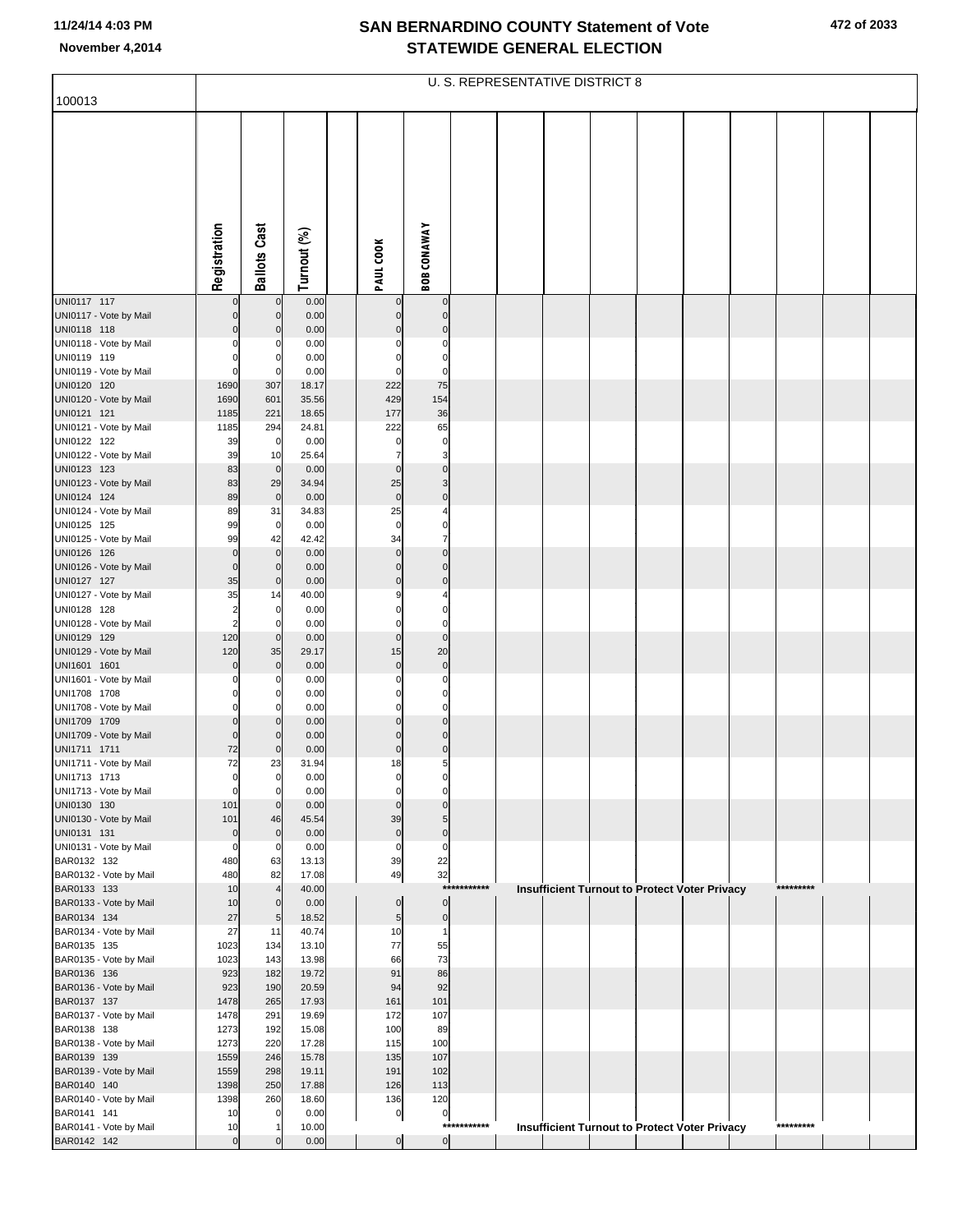| 100013                                 |                         |                                  |                |                                  |                                  |             | U. S. REPRESENTATIVE DISTRICT 8 |  |                                               |           |  |
|----------------------------------------|-------------------------|----------------------------------|----------------|----------------------------------|----------------------------------|-------------|---------------------------------|--|-----------------------------------------------|-----------|--|
|                                        |                         |                                  |                |                                  |                                  |             |                                 |  |                                               |           |  |
|                                        |                         |                                  |                |                                  |                                  |             |                                 |  |                                               |           |  |
|                                        | Registration            | <b>Ballots Cast</b>              | Turnout (%)    | PAUL COOK                        | <b>BOB CONAWAY</b>               |             |                                 |  |                                               |           |  |
|                                        |                         |                                  |                |                                  |                                  |             |                                 |  |                                               |           |  |
| BAR0142 - Vote by Mail<br>BAR0143 143  | $\mathbf{0}$<br>20      | $\overline{0}$<br>$\overline{0}$ | 0.00<br>0.00   | $\overline{0}$<br>$\Omega$       | $\overline{0}$<br>$\overline{0}$ |             |                                 |  |                                               |           |  |
| BAR0143 - Vote by Mail                 | 20                      | 12                               | 60.00          | 8                                |                                  |             |                                 |  |                                               |           |  |
| BAR0144 144                            | $\mathbf 0$<br>$\Omega$ | 0<br>0                           | 0.00<br>0.00   |                                  | $\mathbf 0$<br>$\mathbf 0$       |             |                                 |  |                                               |           |  |
| BAR0144 - Vote by Mail<br>UNI0145 145  | 24                      | 0                                | 0.00           |                                  | $\mathbf 0$                      |             |                                 |  |                                               |           |  |
| UNI0145 - Vote by Mail                 | 24                      | 15                               | 62.50          | 13                               | $\overline{c}$                   |             |                                 |  |                                               |           |  |
| UNI0146 146<br>UNI0146 - Vote by Mail  | 119<br>119              | $\mathbf 0$<br>51                | 0.00<br>42.86  | $\mathbf 0$<br>40                | $\mathbf 0$<br>10                |             |                                 |  |                                               |           |  |
| UNI0147 147                            | 43                      | 0                                | 0.00           | $\mathbf 0$                      | $\mathbf 0$                      |             |                                 |  |                                               |           |  |
| UNI0147 - Vote by Mail                 | 43                      | 20                               | 46.51          | 16                               | 3                                |             |                                 |  |                                               |           |  |
| UNI0148 148<br>UNI0148 - Vote by Mail  | 1071<br>1071            | 210<br>297                       | 19.61<br>27.73 | 145<br>211                       | 63<br>81                         |             |                                 |  |                                               |           |  |
| UNI0149 149                            | 71                      | 27                               | 38.03          | 18                               | 8                                |             |                                 |  |                                               |           |  |
| UNI0149 - Vote by Mail                 | 71                      | 6                                | 8.45           | 3                                | 3                                |             |                                 |  |                                               |           |  |
| UNI0150 150<br>UNI0150 - Vote by Mail  | 11<br>11                | 0<br>6                           | 0.00<br>54.55  | 0<br>5                           | 0<br>$\overline{0}$              |             |                                 |  |                                               |           |  |
| UNI0151 151                            | 2                       | O                                | 0.00           | $\mathbf{0}$                     | $\mathbf{0}$                     |             |                                 |  |                                               |           |  |
| UNI0151 - Vote by Mail                 |                         | $\overline{c}$                   | 100.00         |                                  | $\circ$                          | *********** |                                 |  | Insufficient Turnout to Protect Voter Privacy | ********* |  |
| UNI0152 152<br>UNI0152 - Vote by Mail  | $\Omega$                | $\Omega$<br>$\mathbf 0$          | 0.00<br>0.00   | $\overline{0}$<br>$\overline{0}$ | $\circ$                          |             |                                 |  |                                               |           |  |
| UNI0153 153                            | 320                     | 46                               | 14.38          | 27                               | 17                               |             |                                 |  |                                               |           |  |
| UNI0153 - Vote by Mail<br>UNI0154 154  | 320<br>$\Omega$         | 129<br>0                         | 40.31<br>0.00  | 75<br>$\mathbf 0$                | 47<br>$\mathbf 0$                |             |                                 |  |                                               |           |  |
| UNI0154 - Vote by Mail                 | $\Omega$                | $\mathbf 0$                      | 0.00           | $\mathbf 0$                      | $\overline{0}$                   |             |                                 |  |                                               |           |  |
| UNI0155 155                            | 720                     | 98                               | 13.61          | 77                               | 19                               |             |                                 |  |                                               |           |  |
| UNI0155 - Vote by Mail<br>UNI0156 156  | 720<br>$\Omega$         | 177<br>0                         | 24.58<br>0.00  | 126<br>$\mathbf 0$               | $\bf 45$<br>$\mathbf 0$          |             |                                 |  |                                               |           |  |
| UNI0156 - Vote by Mail                 | $\Omega$                | $\mathbf 0$                      | 0.00           | $\Omega$                         | $\mathbf 0$                      |             |                                 |  |                                               |           |  |
| UNI0157 157                            | 1664<br>1664            | 252<br>466                       | 15.14<br>28.00 | 182<br>330                       | 67<br>127                        |             |                                 |  |                                               |           |  |
| UNI0157 - Vote by Mail<br>UNI0158 158  | 224                     | 39                               | 17.41          | 32                               | 5                                |             |                                 |  |                                               |           |  |
| UNI0158 - Vote by Mail                 | 224                     | 57                               | 25.45          | 43                               | 14                               |             |                                 |  |                                               |           |  |
| UNI0159 159<br>UNI0159 - Vote by Mail  | $\mathbf 0$<br>$\Omega$ | 0<br>$\mathbf 0$                 | 0.00<br>0.00   | $\mathbf 0$<br>0                 | $\overline{0}$<br>$\mathbf{0}$   |             |                                 |  |                                               |           |  |
| UNI0160 160                            | $\Omega$                | $\mathbf 0$                      | 0.00           | $\mathbf 0$                      | $\mathbf 0$                      |             |                                 |  |                                               |           |  |
| UNI0160 - Vote by Mail                 |                         | $\Omega$<br>$\mathbf{0}$         | 0.00           | $\Omega$<br>$\Omega$             | $\overline{0}$<br>$\mathbf 0$    |             |                                 |  |                                               |           |  |
| UNI0161 161<br>UNI0161 - Vote by Mail  | $\Omega$                | $\mathbf 0$                      | 0.00<br>0.00   | $\mathbf 0$                      | $\overline{0}$                   |             |                                 |  |                                               |           |  |
| UNI0162 162                            | C                       | $\Omega$                         | 0.00           | $\Omega$                         | $\mathbf 0$                      |             |                                 |  |                                               |           |  |
| UNI0162 - Vote by Mail<br>UNI0163 163  | $\Omega$<br>24          | $\Omega$<br>$\Omega$             | 0.00<br>0.00   | $\Omega$                         | $\Omega$<br>$\Omega$             |             |                                 |  |                                               |           |  |
| UNI0163 - Vote by Mail                 | 24                      | 15                               | 62.50          | 10                               | 5 <sub>5</sub>                   |             |                                 |  |                                               |           |  |
| UNI0164 164                            | 162                     | $\mathbf 0$                      | 0.00           | $\mathbf 0$                      | $\Omega$                         |             |                                 |  |                                               |           |  |
| UNI0164 - Vote by Mail<br>UNI0165 165  | 162<br>$\Omega$         | 90<br>0                          | 55.56<br>0.00  | 74<br>$\mathbf 0$                | 16<br>$\mathbf 0$                |             |                                 |  |                                               |           |  |
| UNI0165 - Vote by Mail                 | C                       | $\mathbf 0$                      | 0.00           | $\Omega$                         | $\mathbf 0$                      |             |                                 |  |                                               |           |  |
| UNI0595 595<br>UNI0595 - Vote by Mail  | $\Omega$                | U<br>$\Omega$                    | 0.00<br>0.00   | $\Omega$<br>$\Omega$             | $\mathbf 0$<br>$\overline{0}$    |             |                                 |  |                                               |           |  |
| UNI0596 596                            | $\Omega$                | $\mathbf 0$                      | 0.00           | $\Omega$                         | $\Omega$                         |             |                                 |  |                                               |           |  |
| UNI0596 - Vote by Mail                 | $\Omega$                | $\mathbf 0$                      | 0.00           | $\mathbf 0$                      | $\overline{0}$                   |             |                                 |  |                                               |           |  |
| UNI1598 1598<br>UNI1598 - Vote by Mail |                         | 0<br>$\Omega$                    | 0.00<br>0.00   | $\Omega$<br>$\Omega$             | $\mathbf 0$<br>$\mathbf 0$       |             |                                 |  |                                               |           |  |
| UNI0166 166                            |                         | U                                | 0.00           |                                  | $\Omega$                         |             |                                 |  |                                               |           |  |
| UNI0166 - Vote by Mail                 | $\Omega$                | $\Omega$                         | 0.00           | $\mathbf{0}$                     | $\overline{0}$                   |             |                                 |  |                                               |           |  |
| UNI0167 167<br>UNI0167 - Vote by Mail  | $\Omega$                | $\Omega$<br>$\mathbf 0$          | 0.00<br>0.00   | $\Omega$<br>$\Omega$             | $\Omega$<br>$\mathbf 0$          |             |                                 |  |                                               |           |  |
| UNI0168 168                            |                         | 0                                | 0.00           | $\Omega$                         | $\mathbf 0$                      |             |                                 |  |                                               |           |  |
| UNI0168 - Vote by Mail<br>UNI0169 169  |                         | O<br>Ω                           | 0.00<br>0.00   | $\Omega$<br>$\Omega$             | $\mathbf 0$<br>0                 |             |                                 |  |                                               |           |  |
| UNI0169 - Vote by Mail                 | $\Omega$                |                                  | 0.00           | $\Omega$                         | $\mathbf 0$                      |             |                                 |  |                                               |           |  |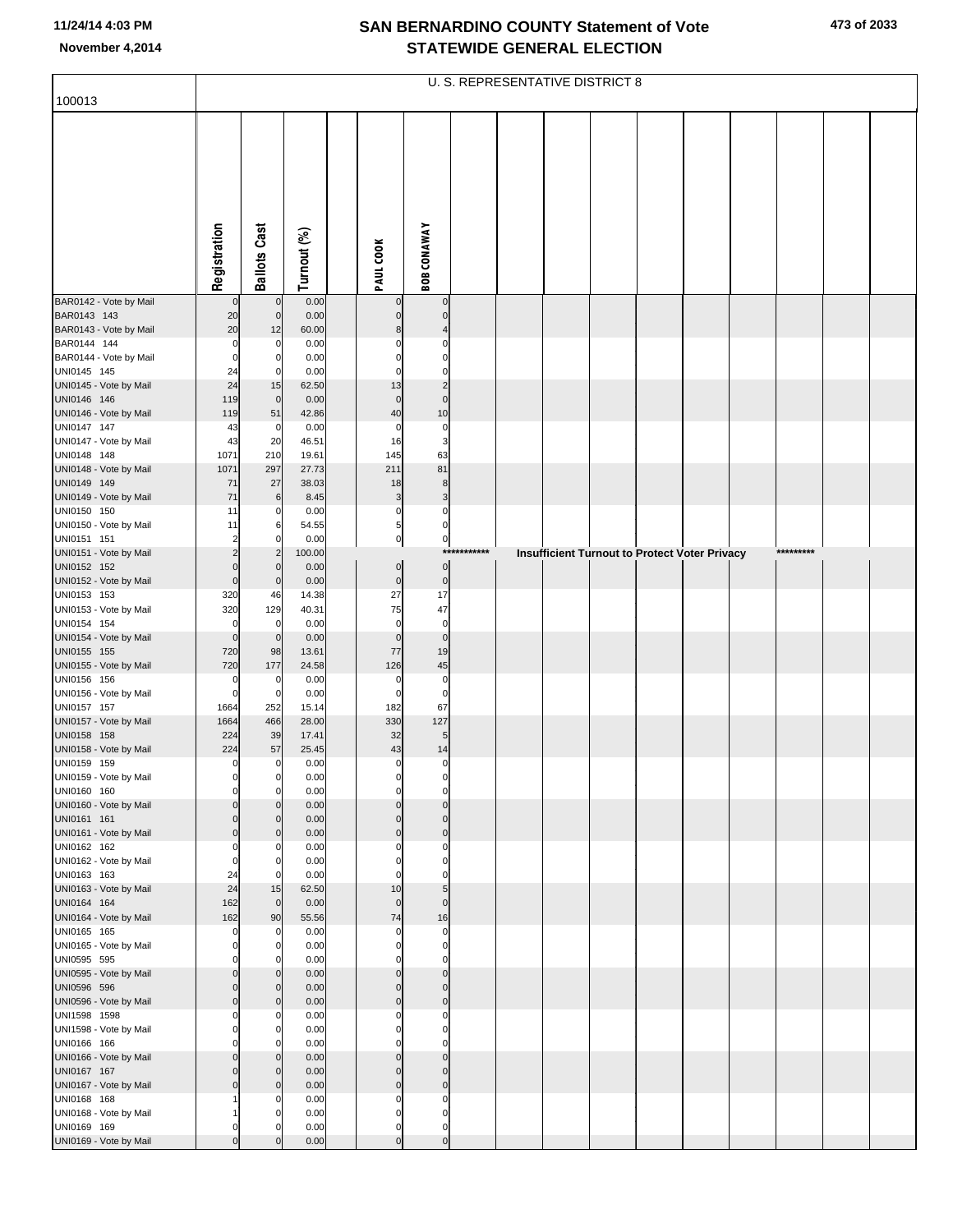| 100013                                |                                  |                            |                |                               |                                  |             | U. S. REPRESENTATIVE DISTRICT 8                      |  |  |           |  |
|---------------------------------------|----------------------------------|----------------------------|----------------|-------------------------------|----------------------------------|-------------|------------------------------------------------------|--|--|-----------|--|
|                                       |                                  |                            |                |                               |                                  |             |                                                      |  |  |           |  |
|                                       |                                  |                            |                |                               |                                  |             |                                                      |  |  |           |  |
|                                       | Registration                     | <b>Ballots Cast</b>        | Turnout (%)    | PAUL COOK                     | <b>BOB CONAWAY</b>               |             |                                                      |  |  |           |  |
|                                       |                                  |                            |                |                               |                                  |             |                                                      |  |  |           |  |
| UNI0170 170                           | $\overline{0}$                   | $\mathbf 0$                | 0.00           | $\mathbf 0$                   | $\overline{0}$                   |             |                                                      |  |  |           |  |
| UNI0170 - Vote by Mail<br>UNI0171 171 | $\overline{0}$<br>$\overline{0}$ | $\mathbf 0$<br>$\mathbf 0$ | 0.00<br>0.00   | $\mathbf{0}$<br>$\Omega$      | $\overline{0}$<br>$\overline{0}$ |             |                                                      |  |  |           |  |
| UNI0171 - Vote by Mail                | $\mathbf{0}$                     | C                          | 0.00           | $\Omega$                      | 0                                |             |                                                      |  |  |           |  |
| UNI0172 172                           | 0                                | 0                          | 0.00           | $\Omega$                      | $\overline{0}$                   |             |                                                      |  |  |           |  |
| UNI0172 - Vote by Mail<br>UNI0173 173 | $\Omega$<br>$\overline{0}$       | $\Omega$<br>$\mathbf 0$    | 0.00<br>0.00   | $\Omega$<br>$\Omega$          | $\mathbf 0$<br>$\overline{0}$    |             |                                                      |  |  |           |  |
| UNI0173 - Vote by Mail                | $\overline{0}$                   | $\mathbf 0$                | 0.00           | $\Omega$                      | $\overline{0}$                   |             |                                                      |  |  |           |  |
| UNI0174 174                           | $\overline{0}$                   | $\mathbf 0$                | 0.00           | $\overline{0}$                | $\overline{0}$                   |             |                                                      |  |  |           |  |
| UNI0174 - Vote by Mail<br>UNI0175 175 | $\mathbf{0}$<br>$\mathbf{0}$     | 0<br>0                     | 0.00<br>0.00   | $\Omega$<br>$\Omega$          | $\mathbf 0$<br>$\overline{0}$    |             |                                                      |  |  |           |  |
| UNI0175 - Vote by Mail                | $\Omega$                         | $\Omega$                   | 0.00           | $\Omega$                      | $\mathbf 0$                      |             |                                                      |  |  |           |  |
| UNI0176 176<br>UNI0176 - Vote by Mail | $\overline{0}$<br>$\overline{0}$ | $\mathbf 0$<br>$\mathbf 0$ | 0.00           | $\Omega$<br>$\Omega$          | $\overline{0}$<br>$\overline{0}$ |             |                                                      |  |  |           |  |
| UNI0177 177                           | $\overline{0}$                   | $\mathbf 0$                | 0.00<br>0.00   | $\Omega$                      | $\overline{0}$                   |             |                                                      |  |  |           |  |
| UNI0177 - Vote by Mail                | $\mathbf{0}$                     | C                          | 0.00           | $\Omega$                      | $\mathbf 0$                      |             |                                                      |  |  |           |  |
| UNI0178 178<br>UNI0178 - Vote by Mail | 0<br>$\mathbf{0}$                | 0<br>$\Omega$              | 0.00<br>0.00   | $\Omega$<br>$\Omega$          | $\mathbf{0}$<br>$\Omega$         |             |                                                      |  |  |           |  |
| BAR0179 179                           | $\overline{0}$                   | $\mathbf 0$                | 0.00           | $\mathbf 0$                   | $\overline{0}$                   |             |                                                      |  |  |           |  |
| BAR0179 - Vote by Mail                | $\overline{0}$                   | $\mathbf 0$                | 0.00           | $\Omega$                      | $\overline{0}$                   |             |                                                      |  |  |           |  |
| UNI0180 180<br>UNI0180 - Vote by Mail | $\overline{0}$<br>$\mathbf{0}$   | $\mathbf 0$<br>0           | 0.00<br>0.00   | $\overline{0}$<br>$\Omega$    | $\overline{0}$<br>$\mathbf 0$    |             |                                                      |  |  |           |  |
| UNI0181 181                           | $\mathbf{0}$                     | 0                          | 0.00           | $\Omega$                      | $\overline{0}$                   |             |                                                      |  |  |           |  |
| UNI0181 - Vote by Mail                | $\Omega$                         | $\Omega$                   | 0.00           | $\Omega$                      | $\mathbf 0$                      |             |                                                      |  |  |           |  |
| UNI0182 182<br>UNI0182 - Vote by Mail | $\overline{0}$<br>$\overline{0}$ | $\mathbf 0$<br>$\mathbf 0$ | 0.00<br>0.00   | $\Omega$<br>$\Omega$          | $\overline{0}$<br>$\overline{0}$ |             |                                                      |  |  |           |  |
| UNI0183 183                           | $\overline{0}$                   | $\mathbf 0$                | 0.00           | $\Omega$                      | $\overline{0}$                   |             |                                                      |  |  |           |  |
| UNI0183 - Vote by Mail<br>UNI0184 184 | $\mathbf{0}$<br>$\mathbf{0}$     | C<br>0                     | 0.00<br>0.00   | $\Omega$<br>$\Omega$          | 0<br>$\overline{0}$              |             |                                                      |  |  |           |  |
| UNI0184 - Vote by Mail                | $\mathbf{0}$                     | $\Omega$                   | 0.00           | $\Omega$                      | $\Omega$                         |             |                                                      |  |  |           |  |
| UNI0185 185                           | $\overline{0}$                   | $\mathbf 0$                | 0.00           | $\mathbf 0$                   | $\overline{0}$                   |             |                                                      |  |  |           |  |
| UNI0185 - Vote by Mail<br>UNI0186 186 | $\overline{0}$<br>$\overline{0}$ | $\Omega$<br>$\Omega$       | 0.00<br>0.00   | $\mathbf 0$<br>$\overline{0}$ | $\overline{0}$<br>$\overline{0}$ |             |                                                      |  |  |           |  |
| UNI0186 - Vote by Mail                | $\mathbf{0}$                     | C                          | 0.00           | 0                             | $\mathbf{0}$                     |             |                                                      |  |  |           |  |
| UNI0187 187                           | 7<br>7                           | 0                          | 0.00           | 0                             | 0                                |             |                                                      |  |  |           |  |
| UNI0187 - Vote by Mail<br>UNI0188 188 | 60                               | 7<br>$\mathbf 0$           | 100.00<br>0.00 | $\Omega$                      | 3<br>$\mathbf 0$                 |             |                                                      |  |  |           |  |
| UNI0188 - Vote by Mail                | 60                               | 39                         | 65.00          | 17                            | 21                               |             |                                                      |  |  |           |  |
| UNI0189 189<br>UNI0189 - Vote by Mail | $\overline{0}$<br>$\Omega$       | $\mathbf 0$<br>$\Omega$    | 0.00<br>0.00   | $\mathbf 0$<br>$\Omega$       | $\mathbf 0$<br>0                 |             |                                                      |  |  |           |  |
| UNI0190 190                           | $\mathbf{0}$                     | 0                          | 0.00           | $\Omega$                      | $\mathbf{0}$                     |             |                                                      |  |  |           |  |
| UNI0190 - Vote by Mail                | $\Omega$                         | 0                          | 0.00           | $\Omega$                      | 0                                |             |                                                      |  |  |           |  |
| UNI0191 191<br>UNI0191 - Vote by Mail | 33<br>33                         | $\mathbf 0$<br>18          | 0.00<br>54.55  | $\overline{0}$<br>$10$        | $\overline{0}$<br>8 <sup>1</sup> |             |                                                      |  |  |           |  |
| UNI0192 192                           | $\overline{0}$                   | $\overline{c}$             | 0.00           |                               |                                  | *********** | Insufficient Turnout to Protect Voter Privacy        |  |  | ********* |  |
| UNI0192 - Vote by Mail                | $\Omega$<br>$\Omega$             | $\Omega$<br>0              | 0.00<br>0.00   | 0<br>0                        | $\mathbf{0}$<br>$\mathbf{0}$     |             |                                                      |  |  |           |  |
| UNI0193 193<br>UNI0193 - Vote by Mail |                                  | $\Omega$                   | 0.00           | $\Omega$                      | 0                                |             |                                                      |  |  |           |  |
| UNI0194 194                           | $\Omega$                         | $\Omega$                   | 0.00           | $\Omega$                      | $\Omega$                         |             |                                                      |  |  |           |  |
| UNI0194 - Vote by Mail<br>UNI0195 195 | 0<br>$\overline{0}$              | $\Omega$<br>$\Omega$       | 0.00<br>0.00   | $\Omega$<br>$\overline{0}$    | $\Omega$<br>$\overline{0}$       |             |                                                      |  |  |           |  |
| UNI0195 - Vote by Mail                | 0                                | C                          | 0.00           | 0                             | $\overline{0}$                   |             |                                                      |  |  |           |  |
| UNI0196 196                           | 2                                | $\mathbf 0$                | 0.00           | $\overline{0}$                | 이                                |             |                                                      |  |  | ********* |  |
| UNI0196 - Vote by Mail<br>UNI0197 197 | $\Omega$                         | $\mathbf 0$                | 50.00<br>0.00  | $\mathbf 0$                   | $\Omega$                         | *********** | <b>Insufficient Turnout to Protect Voter Privacy</b> |  |  |           |  |
| UNI0197 - Vote by Mail                | $\Omega$                         | $\Omega$                   | 0.00           | $\overline{0}$                | $\overline{0}$                   |             |                                                      |  |  |           |  |
| UNI0198 198                           | $\overline{0}$                   | $\Omega$                   | 0.00           | $\overline{0}$                | $\overline{0}$                   |             |                                                      |  |  |           |  |
| UNI0198 - Vote by Mail<br>UNI0199 199 | 0<br>ŋ                           | C<br>0                     | 0.00<br>0.00   | 0<br>$\overline{0}$           | $\mathbf{0}$<br>0                |             |                                                      |  |  |           |  |
| UNI0199 - Vote by Mail                | $\Omega$                         | C                          | 0.00           | $\mathbf{0}$                  | $\overline{0}$                   |             |                                                      |  |  |           |  |
| UNI0200 200                           | 31                               |                            | 12.90          |                               |                                  | *********** | Insufficient Turnout to Protect Voter Privacy        |  |  | ********* |  |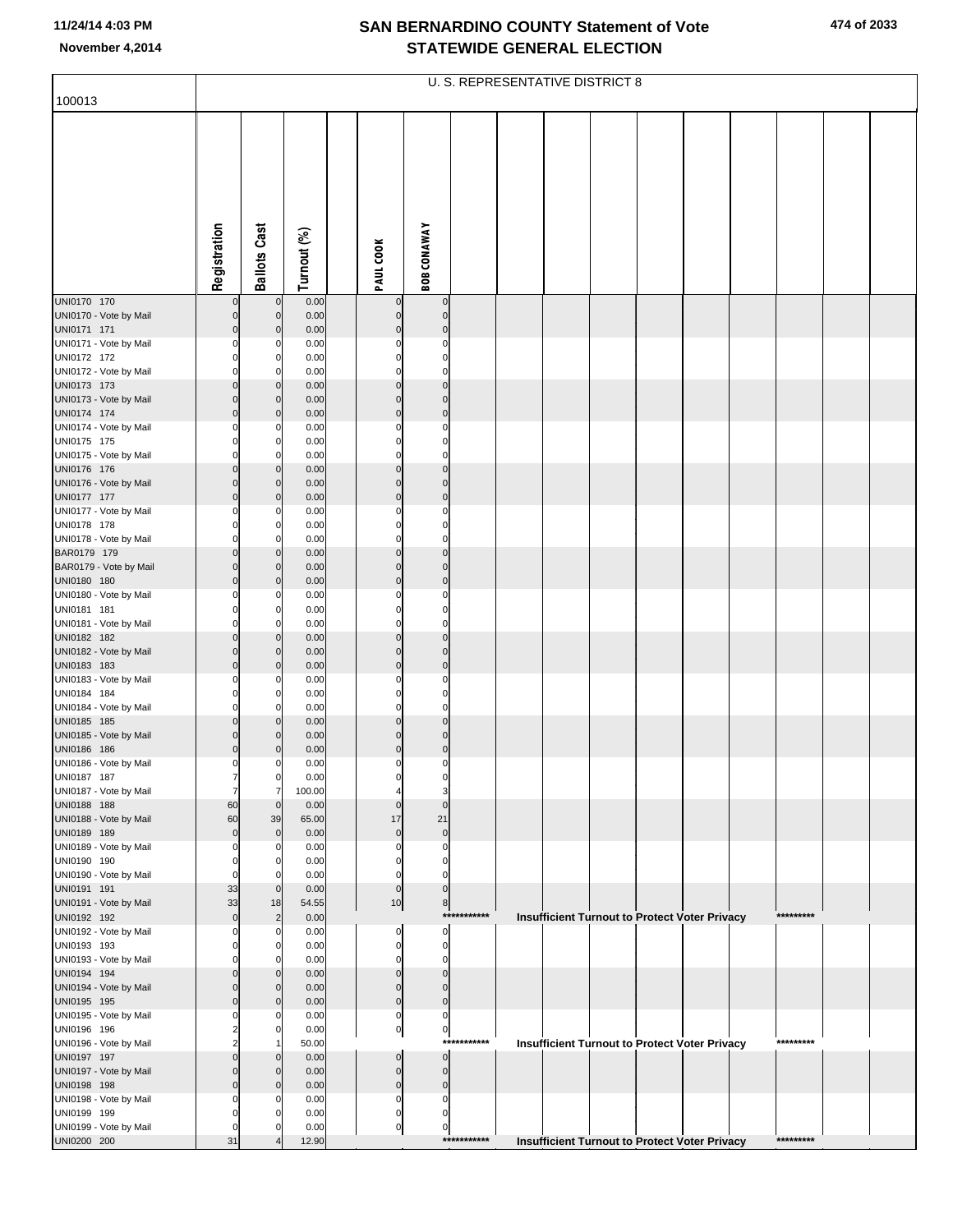| 100013                                |                  |                     |                |                             |                               |             |  | U. S. REPRESENTATIVE DISTRICT 8 |                                               |           |  |
|---------------------------------------|------------------|---------------------|----------------|-----------------------------|-------------------------------|-------------|--|---------------------------------|-----------------------------------------------|-----------|--|
|                                       | Registration     | <b>Ballots Cast</b> | Turnout (%)    | PAUL COOK                   | <b>BOB CONAWAY</b>            |             |  |                                 |                                               |           |  |
|                                       |                  |                     |                |                             |                               |             |  |                                 |                                               |           |  |
| UNI0200 - Vote by Mail                | 31               | $\overline{7}$      | 22.58          | 3                           | 4                             |             |  |                                 |                                               |           |  |
| UNI0201 201                           | $\mathbf 0$      | $\mathbf 0$         | 0.00           | $\mathbf 0$                 | $\mathbf 0$                   |             |  |                                 |                                               |           |  |
| UNI0201 - Vote by Mail                | $\Omega$         | $\mathbf 0$         | 0.00           | $\Omega$                    | $\pmb{0}$                     |             |  |                                 |                                               |           |  |
| UNI0202 202<br>UNI0202 - Vote by Mail | 0<br>0           | 0<br>$\pmb{0}$      | 0.00<br>0.00   | $\Omega$<br>$\mathbf 0$     | $\mathbf 0$<br>$\mathbf 0$    |             |  |                                 |                                               |           |  |
| UNI0203 203                           | 357              | 76                  | 21.29          | 44                          | 32                            |             |  |                                 |                                               |           |  |
| UNI0203 - Vote by Mail                | 357              | 117                 | 32.77          | 65                          | 47                            |             |  |                                 |                                               |           |  |
| UNI0204 204                           | 0                | $\overline{0}$      | 0.00           | $\mathbf 0$                 | $\pmb{0}$                     |             |  |                                 |                                               |           |  |
| UNI0204 - Vote by Mail                | $\mathbf 0$      | $\overline{0}$      | 0.00           | $\pmb{0}$                   | $\mathbf 0$                   |             |  |                                 |                                               |           |  |
| UNI0205 205<br>UNI0205 - Vote by Mail | 0<br>0           | 0<br>0              | 0.00<br>0.00   | $\Omega$<br>$\Omega$        | $\mathbf 0$<br>$\mathbf 0$    |             |  |                                 |                                               |           |  |
| UNI0206 206                           | $\Omega$         | $\Omega$            | 0.00           | $\Omega$                    | $\mathbf 0$                   |             |  |                                 |                                               |           |  |
| UNI0206 - Vote by Mail                | $\mathbf 0$      | 0                   | 0.00           | $\mathbf{0}$                | $\pmb{0}$                     |             |  |                                 |                                               |           |  |
| UNI0207 207                           | $\mathbf 0$      | $\mathbf 0$         | 0.00           | $\Omega$                    | $\pmb{0}$                     |             |  |                                 |                                               |           |  |
| UNI0207 - Vote by Mail<br>UNI0208 208 | $\Omega$<br>0    | $\mathbf 0$<br>0    | 0.00<br>0.00   | $\Omega$<br>0               | $\mathbf 0$<br>0              |             |  |                                 |                                               |           |  |
| UNI0208 - Vote by Mail                | ŋ                | 0                   | 0.00           | 0                           | $\mathbf 0$                   |             |  |                                 |                                               |           |  |
| UNI0209 209                           | $\Omega$         | 0                   | 0.00           | $\Omega$                    | $\mathbf 0$                   |             |  |                                 |                                               |           |  |
| UNI0209 - Vote by Mail                | $\mathbf 0$      | $\mathbf 0$         | 0.00           | $\mathbf 0$                 | $\pmb{0}$                     |             |  |                                 |                                               |           |  |
| TWE0210 210                           | 297<br>297       | 11                  | 3.70           | 8                           | 3<br>5 <sub>l</sub>           |             |  |                                 |                                               |           |  |
| TWE0210 - Vote by Mail<br>TWE0211 211 | 1575             | 19<br>255           | 6.40<br>16.19  | 14<br>193                   | 56                            |             |  |                                 |                                               |           |  |
| TWE0211 - Vote by Mail                | 1575             | 423                 | 26.86          | 300                         | 117                           |             |  |                                 |                                               |           |  |
| TWE0212 212                           | 1479             | 287                 | 19.41          | 211                         | 69                            |             |  |                                 |                                               |           |  |
| TWE0212 - Vote by Mail                | 1479             | 409                 | 27.65          | 291                         | 114                           |             |  |                                 |                                               |           |  |
| TWE0213 213<br>TWE0213 - Vote by Mail | 873<br>873       | 160<br>240          | 18.33<br>27.49 | 115<br>165                  | 42<br>71                      |             |  |                                 |                                               |           |  |
| TWE0214 214                           | 906              | 190                 | 20.97          | 139                         | 44                            |             |  |                                 |                                               |           |  |
| TWE0214 - Vote by Mail                | 906              | 265                 | 29.25          | 177                         | 82                            |             |  |                                 |                                               |           |  |
| TWE0215 215                           | 0                | $\mathbf 0$         | 0.00           | $\mathbf 0$                 | $\mathbf 0$                   |             |  |                                 |                                               |           |  |
| TWE0215 - Vote by Mail<br>UNI0216 216 | 0<br>$\mathbf 0$ | $\mathbf 0$<br>0    | 0.00<br>0.00   | $\mathbf 0$<br>$\mathbf{0}$ | $\pmb{0}$<br>$\pmb{0}$        |             |  |                                 |                                               |           |  |
| UNI0216 - Vote by Mail                | $\mathbf 0$      | 0                   | 0.00           | $\pmb{0}$                   | $\overline{0}$                |             |  |                                 |                                               |           |  |
| UNI0217 217                           | 36               | 0                   | 0.00           | $\Omega$                    | $\mathbf 0$                   |             |  |                                 |                                               |           |  |
| UNI0217 - Vote by Mail                | 36               | 17                  | 47.22          | 10                          | 6                             |             |  |                                 |                                               |           |  |
| UNI0218 218<br>UNI0218 - Vote by Mail | 0<br>$\mathbf 0$ | 0                   | 0.00<br>0.00   | $\overline{0}$              | $\overline{0}$                | *********** |  |                                 |                                               | ********* |  |
| UNI0219 219                           | 16               | $\mathbf 0$         | 0.00           | $\mathbf 0$                 | $\overline{0}$                |             |  |                                 | Insufficient Turnout to Protect Voter Privacy |           |  |
| UNI0219 - Vote by Mail                | 16               | $\overline{7}$      | 43.75          | 4                           | $\overline{2}$                |             |  |                                 |                                               |           |  |
| UNI0220 220                           | 0                | 0                   | 0.00           | 0                           | 0                             |             |  |                                 |                                               |           |  |
| UNI0220 - Vote by Mail<br>UNI0221 221 | 0<br>0           | 0<br>0              | 0.00<br>0.00   | 0<br>$\Omega$               | $\overline{0}$<br>$\mathbf 0$ |             |  |                                 |                                               |           |  |
| UNI0221 - Vote by Mail                | $\mathbf 0$      | $\mathbf 0$         | 0.00           | $\mathbf 0$                 | $\pmb{0}$                     |             |  |                                 |                                               |           |  |
| UNI0222 222                           | 157              | $\mathbf 0$         | 0.00           | $\mathbf 0$                 | $\pmb{0}$                     |             |  |                                 |                                               |           |  |
| UNI0222 - Vote by Mail                | 157              | 91                  | 57.96          | 44                          | 47                            |             |  |                                 |                                               |           |  |
| UNI0223 223<br>UNI0223 - Vote by Mail | 0<br>0           | 0<br>$\mathbf 0$    | 0.00<br>0.00   | 0<br>0                      | 0<br>$\mathbf 0$              |             |  |                                 |                                               |           |  |
| UNI0224 224                           | 507              | 137                 | 27.02          | 100                         | 34                            |             |  |                                 |                                               |           |  |
| UNI0224 - Vote by Mail                | 507              | 144                 | 28.40          | 94                          | 48                            |             |  |                                 |                                               |           |  |
| UNI0225 225                           | 45               | 13                  | 28.89          | 10                          | 3                             |             |  |                                 |                                               |           |  |
| UNI0225 - Vote by Mail                | 45               | 15                  | 33.33          | 10                          | 5 <sub>5</sub>                |             |  |                                 |                                               |           |  |
| UNI0226 226<br>UNI0226 - Vote by Mail | 341<br>341       | 40<br>134           | 11.73<br>39.30 | 24<br>74                    | 16<br>57                      |             |  |                                 |                                               |           |  |
| UNI0227 227                           | 1454             | 252                 | 17.33          | 135                         | 114                           |             |  |                                 |                                               |           |  |
| UNI0227 - Vote by Mail                | 1454             | 452                 | 31.09          | 252                         | 186                           |             |  |                                 |                                               |           |  |
| UNI0228 228                           | 0                | $\mathbf 0$         | 0.00           | $\mathbf 0$                 | $\pmb{0}$                     |             |  |                                 |                                               |           |  |
| UNI0228 - Vote by Mail<br>UNI0229 229 | $\mathbf 0$      | $\mathbf 0$         | 0.00           | $\mathbf 0$<br>26           | $\mathbf 0$<br>17             |             |  |                                 |                                               |           |  |
| UNI0229 - Vote by Mail                | 479<br>479       | 43<br>103           | 8.98<br>21.50  | 65                          | 35                            |             |  |                                 |                                               |           |  |
| UNI0230 230                           | 1457             | 250                 | 17.16          | 168                         | 75                            |             |  |                                 |                                               |           |  |
| UNI0230 - Vote by Mail                | 1457             | 436                 | 29.92          | 253                         | 169                           |             |  |                                 |                                               |           |  |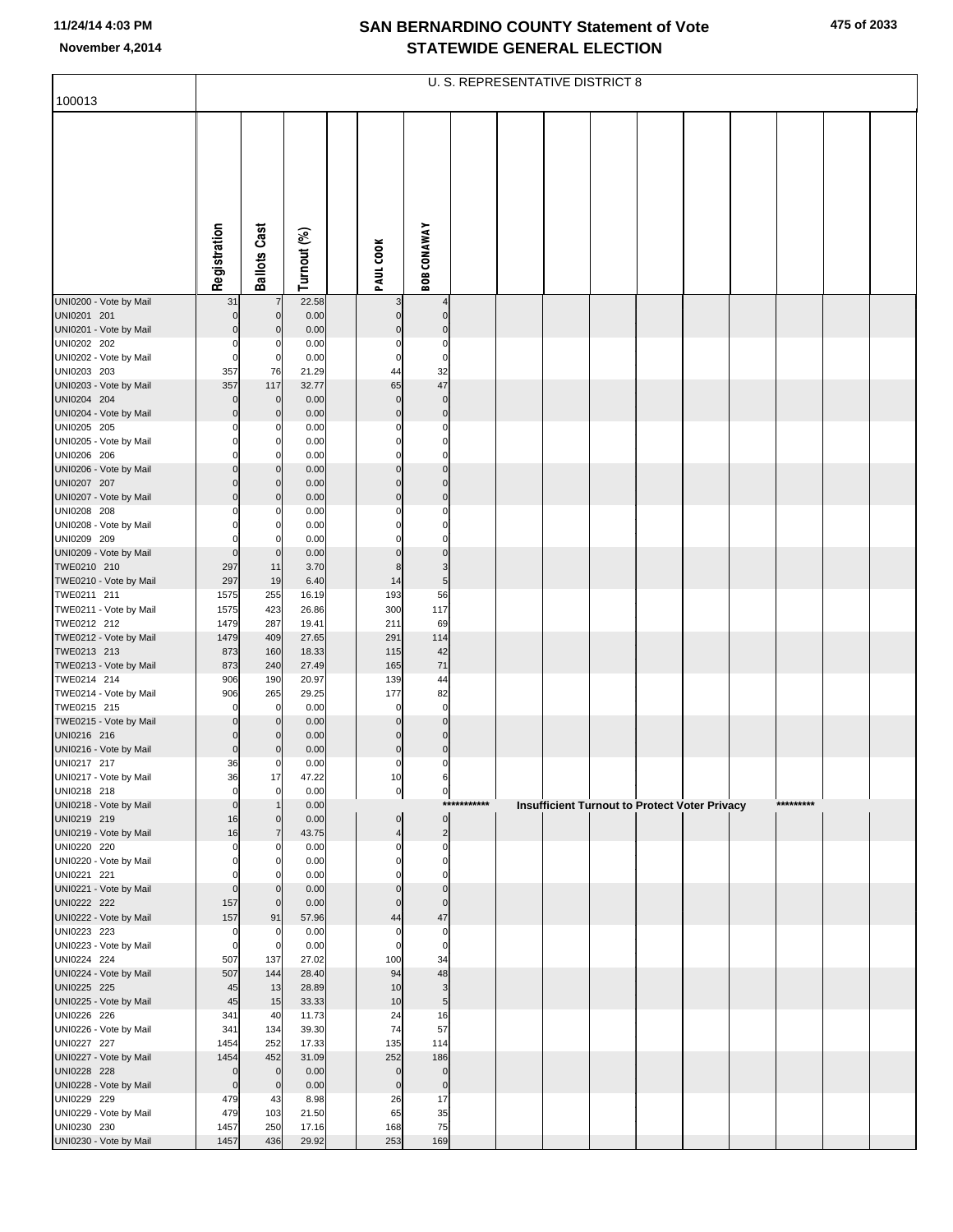|                                       |                       |                            |                |                               |                               |             | U. S. REPRESENTATIVE DISTRICT 8 |  |                                                      |           |  |
|---------------------------------------|-----------------------|----------------------------|----------------|-------------------------------|-------------------------------|-------------|---------------------------------|--|------------------------------------------------------|-----------|--|
| 100013                                |                       |                            |                |                               |                               |             |                                 |  |                                                      |           |  |
|                                       | Registration          | <b>Ballots Cast</b>        | Turnout (%)    | PAUL COOK                     | <b>BOB CONAWAY</b>            |             |                                 |  |                                                      |           |  |
|                                       |                       |                            |                |                               |                               |             |                                 |  |                                                      |           |  |
| UNI0231 231                           | $\overline{0}$        | $\mathbf 0$                | 0.00           | $\mathbf 0$                   | $\mathbf 0$                   |             |                                 |  |                                                      |           |  |
| UNI0231 - Vote by Mail<br>UNI0232 232 | $\Omega$<br>75        | $\Omega$<br>$\mathbf 0$    | 0.00<br>0.00   | $\mathbf 0$<br>$\mathbf 0$    | $\mathbf 0$<br>$\mathbf 0$    |             |                                 |  |                                                      |           |  |
| UNI0232 - Vote by Mail                | 75                    | 40                         | 53.33          | 19                            | 19                            |             |                                 |  |                                                      |           |  |
| UNI0233 233                           | 8                     | 0                          | 0.00           | $\overline{0}$                | $\circ$<br>$***$              | *******     |                                 |  |                                                      | ********* |  |
| UNI0233 - Vote by Mail<br>UNI0234 234 |                       | $\overline{2}$<br>$\Omega$ | 25.00<br>0.00  | 0                             | $\overline{0}$                |             |                                 |  | <b>Insufficient Turnout to Protect Voter Privacy</b> |           |  |
| UNI0234 - Vote by Mail                |                       | $\Omega$                   | 0.00           | $\overline{0}$                | $\overline{0}$                |             |                                 |  |                                                      |           |  |
| UNI0235 235<br>UNI0235 - Vote by Mail | $\Omega$              | $\Omega$                   | 0.00<br>0.00   | $\overline{0}$                | $\overline{0}$                | *********** |                                 |  |                                                      |           |  |
| UNI0236 236                           |                       | $\Omega$                   | 0.00           | $\Omega$                      | $\overline{0}$                |             |                                 |  | <b>Insufficient Turnout to Protect Voter Privacy</b> |           |  |
| UNI0236 - Vote by Mail                |                       | n                          | 0.00           | $\Omega$                      | $\mathbf 0$                   |             |                                 |  |                                                      |           |  |
| UNI0237 237<br>UNI0237 - Vote by Mail |                       | $\Omega$<br>$\Omega$       | 0.00<br>0.00   | $\Omega$<br>$\Omega$          | $\mathbf 0$<br>$\Omega$       |             |                                 |  |                                                      |           |  |
| UNI0238 238                           |                       | $\Omega$                   | 0.00           | $\Omega$                      | $\Omega$                      |             |                                 |  |                                                      |           |  |
| UNI0238 - Vote by Mail                |                       | -0<br>$\Omega$             | 0.00           |                               | $\Omega$<br>$\Omega$          |             |                                 |  |                                                      |           |  |
| UNI0239 239<br>UNI0239 - Vote by Mail |                       | n                          | 0.00<br>0.00   |                               | $\Omega$                      |             |                                 |  |                                                      |           |  |
| UNI0240 240                           |                       | $\Omega$                   | 0.00           |                               | $\Omega$                      |             |                                 |  |                                                      |           |  |
| UNI0240 - Vote by Mail<br>UNI0241 241 |                       | $\Omega$<br>$\Omega$       | 0.00<br>0.00   | $\Omega$                      | $\Omega$<br>$\Omega$          |             |                                 |  |                                                      |           |  |
| UNI0241 - Vote by Mail                |                       |                            | 87.50          |                               |                               |             |                                 |  |                                                      |           |  |
| UNI0242 242                           |                       | $\Omega$<br>n              | 0.00           |                               | $\Omega$<br>C                 |             |                                 |  |                                                      |           |  |
| UNI0242 - Vote by Mail<br>UNI0243 243 |                       |                            | 0.00<br>0.00   |                               | $\Omega$                      |             |                                 |  |                                                      |           |  |
| UNI0243 - Vote by Mail                |                       | $\Omega$                   | 0.00           |                               | $\Omega$                      |             |                                 |  |                                                      |           |  |
| UNI0244 244<br>UNI0244 - Vote by Mail | $\Omega$<br>$\Omega$  | $\Omega$<br>0              | 0.00<br>0.00   | $\Omega$<br>C                 | $\bf 0$<br>$\mathbf 0$        |             |                                 |  |                                                      |           |  |
| UNI0245 245                           | 609                   | 79                         | 12.97          | 53                            | 24                            |             |                                 |  |                                                      |           |  |
| UNI0245 - Vote by Mail                | 609                   | 195                        | 32.02          | 112                           | 80                            |             |                                 |  |                                                      |           |  |
| UNI0246 246<br>UNI0246 - Vote by Mail |                       | $\mathbf 0$                | 0.00<br>75.00  | 0                             | $\overline{0}$<br>***         | ********    |                                 |  | <b>Insufficient Turnout to Protect Voter Privacy</b> | ********* |  |
| UNI0247 247                           |                       |                            | 0.00           | $\mathbf{0}$                  | $\overline{0}$                |             |                                 |  |                                                      |           |  |
| UNI0247 - Vote by Mail<br>UNI0248 248 | $\Omega$<br>286       | -0<br>6                    | 0.00<br>2.10   | $\mathbf 0$<br>$\overline{4}$ | $\pmb{0}$<br>2                |             |                                 |  |                                                      |           |  |
| UNI0248 - Vote by Mail                | 286                   | 165                        | 57.69          | 97                            | 65                            |             |                                 |  |                                                      |           |  |
| UNI0249 249                           | 571                   | 101                        | 17.69          | 64                            | 37                            |             |                                 |  |                                                      |           |  |
| UNI0249 - Vote by Mail<br>UNI0250 250 | 571<br>$\overline{7}$ | 173<br>$\mathbf 0$         | 30.30<br>0.00  | 108<br>$\pmb{0}$              | 60<br>$\overline{0}$          |             |                                 |  |                                                      |           |  |
| UNI0250 - Vote by Mail                | 7                     |                            | 14.29          |                               | $***$                         | *******     |                                 |  | <b>Insufficient Turnout to Protect Voter Privacy</b> | ********* |  |
| UNI0251 251<br>UNI0251 - Vote by Mail | 302<br>302            | 40<br>105                  | 13.25<br>34.77 | 29<br>66                      | 11<br>36                      |             |                                 |  |                                                      |           |  |
| UNI0252 252                           | $\Omega$              | $\Omega$                   | 0.00           | $\mathbf 0$                   | $\mathbf 0$                   |             |                                 |  |                                                      |           |  |
| UNI0252 - Vote by Mail                |                       | $\Omega$                   | 0.00           | $\mathbf 0$                   | $\mathbf 0$                   |             |                                 |  |                                                      |           |  |
| UNI0253 253<br>UNI0253 - Vote by Mail | 6<br>6                | $\Omega$                   | 0.00<br>66.67  | $\mathbf 0$                   | $\overline{0}$<br>$***$       | ********    |                                 |  | <b>Insufficient Turnout to Protect Voter Privacy</b> | ********* |  |
| UNI0254 254                           | 1554                  | 249                        | 16.02          | 176                           | 66                            |             |                                 |  |                                                      |           |  |
| UNI0254 - Vote by Mail<br>UNI0255 255 | 1554<br>$\Omega$      | 375<br>$\Omega$            | 24.13<br>0.00  | 245<br>$\Omega$               | 126<br>$\mathbf 0$            |             |                                 |  |                                                      |           |  |
| UNI0255 - Vote by Mail                | $\Omega$              | $\Omega$                   | 0.00           | O                             | $\Omega$                      |             |                                 |  |                                                      |           |  |
| UNI0256 256                           | 12                    | $\mathbf 0$                | 0.00           | $\Omega$                      | $\mathbf 0$                   |             |                                 |  |                                                      |           |  |
| UNI0256 - Vote by Mail<br>UNI0257 257 | 12<br>$\Omega$        | 6                          | 50.00<br>0.00  | C                             | $\overline{2}$<br>$\mathbf 0$ |             |                                 |  |                                                      |           |  |
| UNI0257 - Vote by Mail                |                       |                            | 0.00           | C                             | $\Omega$                      |             |                                 |  |                                                      |           |  |
| UNI0258 258                           |                       | $\Omega$                   | 0.00           | $\overline{0}$                | $\overline{0}$<br>$***$       | ********    |                                 |  |                                                      | ********* |  |
| UNI0258 - Vote by Mail<br>UNI0259 259 | 1504                  | 321                        | 75.00<br>21.34 | 213                           | 106                           |             |                                 |  | Insufficient Turnout to Protect Voter Privacy        |           |  |
| UNI0259 - Vote by Mail                | 1504                  | 419                        | 27.86          | 267                           | 150                           |             |                                 |  |                                                      |           |  |
| UNI0260 260<br>UNI0260 - Vote by Mail | 121<br>121            | $\Omega$<br>58             | 0.00<br>47.93  | $\Omega$<br>28                | $\mathbf 0$<br>29             |             |                                 |  |                                                      |           |  |
| UNI0261 261                           | 11                    | $\Omega$                   | 0.00           | $\Omega$                      | $\mathbf 0$                   |             |                                 |  |                                                      |           |  |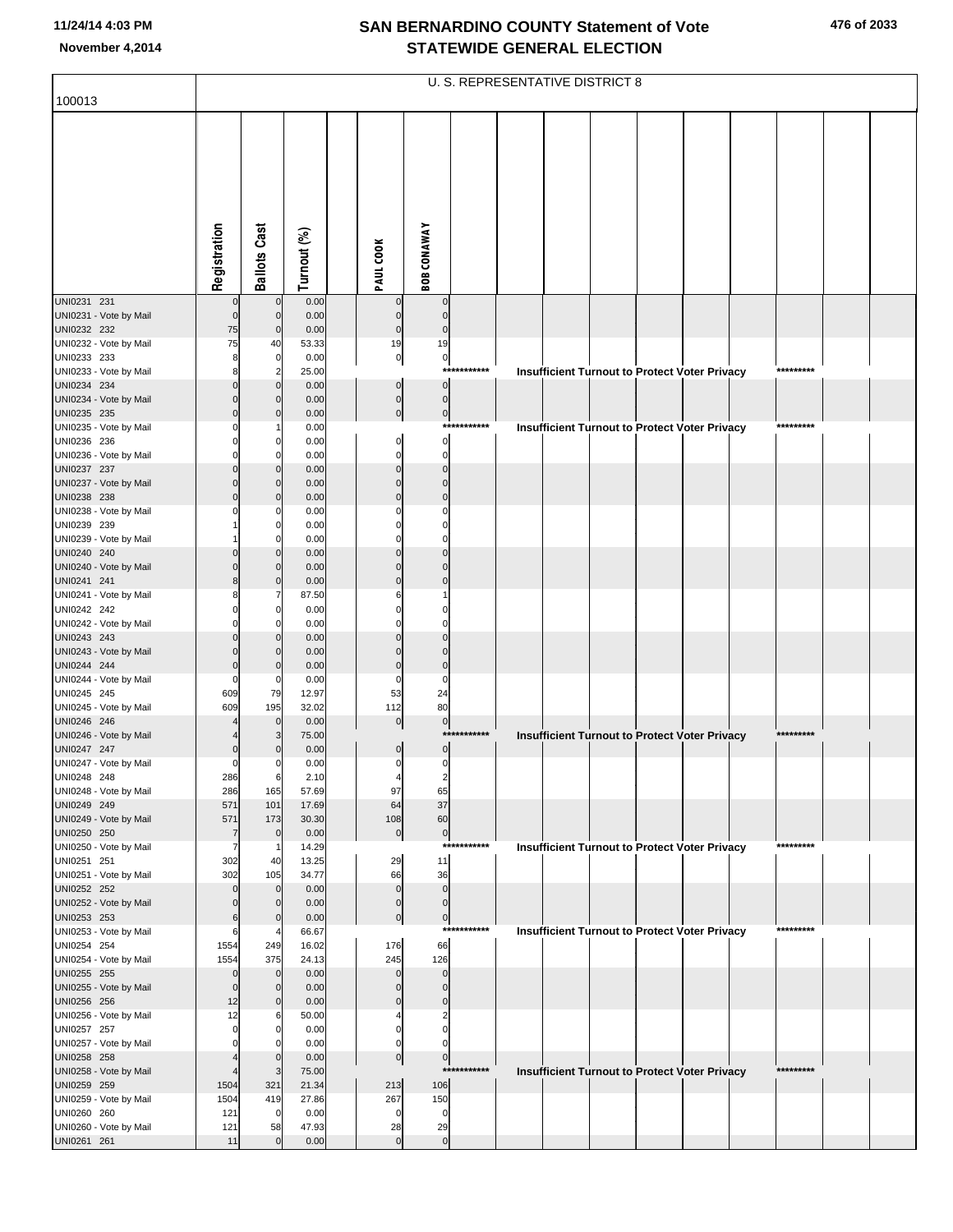|                                       |                         |                      |                |                         |                           |             | <b>U. S. REPRESENTATIVE DISTRICT 8</b> |                                                      |  |           |  |
|---------------------------------------|-------------------------|----------------------|----------------|-------------------------|---------------------------|-------------|----------------------------------------|------------------------------------------------------|--|-----------|--|
| 100013                                |                         |                      |                |                         |                           |             |                                        |                                                      |  |           |  |
|                                       | Registration            | <b>Ballots Cast</b>  | Turnout (%)    | PAUL COOK               | <b>BOB CONAWAY</b>        |             |                                        |                                                      |  |           |  |
| UNI0261 - Vote by Mail                | 11                      | 6                    | 54.55          | 3                       | $\mathbf{3}$              |             |                                        |                                                      |  |           |  |
| UNI0262 262<br>UNI0262 - Vote by Mail | 6<br>6                  | $\Omega$             | 16.67<br>0.00  | $\pmb{0}$               | $\pmb{0}$                 | *********** |                                        | <b>Insufficient Turnout to Protect Voter Privacy</b> |  | ********* |  |
| UNI0263 263                           |                         |                      | 0.00           | $\overline{0}$          | $\pmb{0}$                 |             |                                        |                                                      |  |           |  |
| UNI0263 - Vote by Mail                |                         |                      | 66.67          |                         |                           | *********** |                                        | <b>Insufficient Turnout to Protect Voter Privacy</b> |  | ********* |  |
| UNI0264 264                           |                         |                      | 0.00           | $\pmb{0}$               | $\mathbf 0$               |             |                                        |                                                      |  |           |  |
| UNI0264 - Vote by Mail<br>YUV0265 265 | $\mathbf 0$<br>834      | $\mathbf 0$<br>155   | 0.00<br>18.59  | $\mathbf 0$<br>114      | $\mathbf 0$<br>36         |             |                                        |                                                      |  |           |  |
| YUV0265 - Vote by Mail                | 834                     | 300                  | 35.97          | 216                     | 83                        |             |                                        |                                                      |  |           |  |
| YUV0266 266                           | 1209                    | 163                  | 13.48          | 116                     | 43                        |             |                                        |                                                      |  |           |  |
| YUV0266 - Vote by Mail                | 1209                    | 331                  | 27.38          | 222                     | 95                        |             |                                        |                                                      |  |           |  |
| YUV0267 267                           | 17                      | $\mathbf 0$          | 0.00           | $\mathbf 0$             | $\mathbf 0$               |             |                                        |                                                      |  |           |  |
| YUV0267 - Vote by Mail<br>YUV0268 268 | 17<br>1061              | g<br>156             | 52.94<br>14.70 | 9<br>102                | $\mathbf 0$<br>50         |             |                                        |                                                      |  |           |  |
| YUV0268 - Vote by Mail                | 1061                    | 328                  | 30.91          | 226                     | 98                        |             |                                        |                                                      |  |           |  |
| YUV0269 269                           |                         | 0                    | 0.00           | 0                       | C                         |             |                                        |                                                      |  |           |  |
| YUV0269 - Vote by Mail                |                         | 0                    | 0.00           | $\Omega$                | $\mathsf{C}$              |             |                                        |                                                      |  |           |  |
| YUV0270 270<br>YUV0270 - Vote by Mail | 42<br>42                | 26                   | 0.00<br>61.90  | 0<br>20                 | 0<br>4                    |             |                                        |                                                      |  |           |  |
| YUV0271 271                           | 1566                    | 272                  | 17.37          | 187                     | 80                        |             |                                        |                                                      |  |           |  |
| YUV0271 - Vote by Mail                | 1566                    | 521                  | 33.27          | 352                     | 161                       |             |                                        |                                                      |  |           |  |
| YUV0272 272                           | 1458                    | 227                  | 15.57          | 153                     | 73                        |             |                                        |                                                      |  |           |  |
| YUV0272 - Vote by Mail<br>YUV0273 273 | 1458                    | 384                  | 26.34          | 270                     | 106                       |             |                                        |                                                      |  |           |  |
| YUV0273 - Vote by Mail                | 47<br>47                | 13<br>17             | 27.66<br>36.17 | 10<br>16                | 3<br>$\overline{1}$       |             |                                        |                                                      |  |           |  |
| YUV0274 274                           | 1842                    | 384                  | 20.85          | 294                     | 83                        |             |                                        |                                                      |  |           |  |
| YUV0274 - Vote by Mail                | 1842                    | 628                  | 34.09          | 463                     | 154                       |             |                                        |                                                      |  |           |  |
| YUV0275 275                           | 1811                    | 285                  | 15.74          | 209                     | 70                        |             |                                        |                                                      |  |           |  |
| YUV0275 - Vote by Mail<br>UNI0276 276 | 1811                    | 520<br>0             | 28.71<br>0.00  | 376<br>0                | 138<br>0                  |             |                                        |                                                      |  |           |  |
| UNI0276 - Vote by Mail                |                         |                      | 0.00           | $\Omega$                | $\Omega$                  |             |                                        |                                                      |  |           |  |
| UNI0277 277                           |                         |                      | 0.00           |                         | $\mathcal{C}$             |             |                                        |                                                      |  |           |  |
| UNI0277 - Vote by Mail                | $\mathbf 0$             |                      | 0.00           | $\Omega$                | $\mathbf 0$               |             |                                        |                                                      |  |           |  |
| UNI0278 278<br>UNI0278 - Vote by Mail | $\mathbf 0$<br>0        | 0<br>$\overline{0}$  | 0.00<br>0.00   | $\mathbf 0$<br>0        | $\mathbf 0$<br>0          |             |                                        |                                                      |  |           |  |
| UNI0279 279                           | $\Omega$                | 0                    | 0.00           | 0                       | $\mathbf 0$               |             |                                        |                                                      |  |           |  |
| UNI0279 - Vote by Mail                |                         |                      | 0.00           | $\Omega$                | C                         |             |                                        |                                                      |  |           |  |
| UNI0280 280                           | $\Omega$<br>$\mathbf 0$ | $\Omega$<br>$\Omega$ | 0.00           | $\Omega$<br>$\mathbf 0$ | $\mathcal{C}$<br>$\Omega$ |             |                                        |                                                      |  |           |  |
| UNI0280 - Vote by Mail<br>UNI0281 281 |                         | 0                    | 0.00<br>0.00   | 0                       | C                         |             |                                        |                                                      |  |           |  |
| UNI0281 - Vote by Mail                | $\Omega$                | $\Omega$             | 0.00           | $\Omega$                | $\mathsf{C}$              |             |                                        |                                                      |  |           |  |
| UNI0282 282                           |                         |                      | 0.00           |                         | C                         |             |                                        |                                                      |  |           |  |
| UNI0282 - Vote by Mail<br>UNI0283 283 | $\Omega$                | $\Omega$<br>$\Omega$ | 0.00<br>0.00   | $\Omega$<br>$\Omega$    | C<br>C                    |             |                                        |                                                      |  |           |  |
| UNI0283 - Vote by Mail                | $\mathbf 0$             | $\mathbf 0$          | 0.00           | $\Omega$                | $\mathcal{C}$             |             |                                        |                                                      |  |           |  |
| UNI0284 284                           | $\Omega$                | 0                    | 0.00           | 0                       | C                         |             |                                        |                                                      |  |           |  |
| UNI0284 - Vote by Mail                | $\Omega$                | $\Omega$             | 0.00           | $\Omega$                | $\mathsf{C}$              |             |                                        |                                                      |  |           |  |
| UNI0285 285                           |                         | 0                    | 0.00           | O<br>$\Omega$           | C<br>C                    |             |                                        |                                                      |  |           |  |
| UNI0285 - Vote by Mail<br>UNI0286 286 | $\Omega$                | $\Omega$<br>$\Omega$ | 0.00<br>0.00   | $\Omega$                | C                         |             |                                        |                                                      |  |           |  |
| UNI0286 - Vote by Mail                | $\mathbf 0$             | $\mathbf 0$          | 0.00           | $\mathbf 0$             | $\Omega$                  |             |                                        |                                                      |  |           |  |
| UNI0287 287                           |                         | 0                    | 0.00           | 0                       | C                         |             |                                        |                                                      |  |           |  |
| UNI0287 - Vote by Mail                | $\Omega$                | $\Omega$             | 0.00           | $\Omega$                | $\mathsf{C}$              |             |                                        |                                                      |  |           |  |
| UNI0288 288<br>UNI0288 - Vote by Mail |                         | $\Omega$             | 0.00<br>0.00   | 0<br>$\Omega$           | C<br>$\mathcal{C}$        |             |                                        |                                                      |  |           |  |
| UNI0289 289                           | $\Omega$                | $\Omega$             | 0.00           | $\mathbf 0$             | C                         |             |                                        |                                                      |  |           |  |
| UNI0289 - Vote by Mail                | $\mathbf 0$             |                      | 0.00           | $\mathbf 0$             | $\mathbf 0$               |             |                                        |                                                      |  |           |  |
| UNI0290 290                           | 21                      |                      | 4.76           |                         |                           | *********** |                                        | <b>Insufficient Turnout to Protect Voter Privacy</b> |  | ********* |  |
| UNI0290 - Vote by Mail<br>UNI0291 291 | 21<br>0                 | 11<br>$\Omega$       | 52.38<br>0.00  | 6<br>$\pmb{0}$          | 5<br>$\mathbf 0$          |             |                                        |                                                      |  |           |  |
| UNI0291 - Vote by Mail                | $\mathbf 0$             |                      | 0.00           | $\mathbf 0$             | $\mathbf 0$               |             |                                        |                                                      |  |           |  |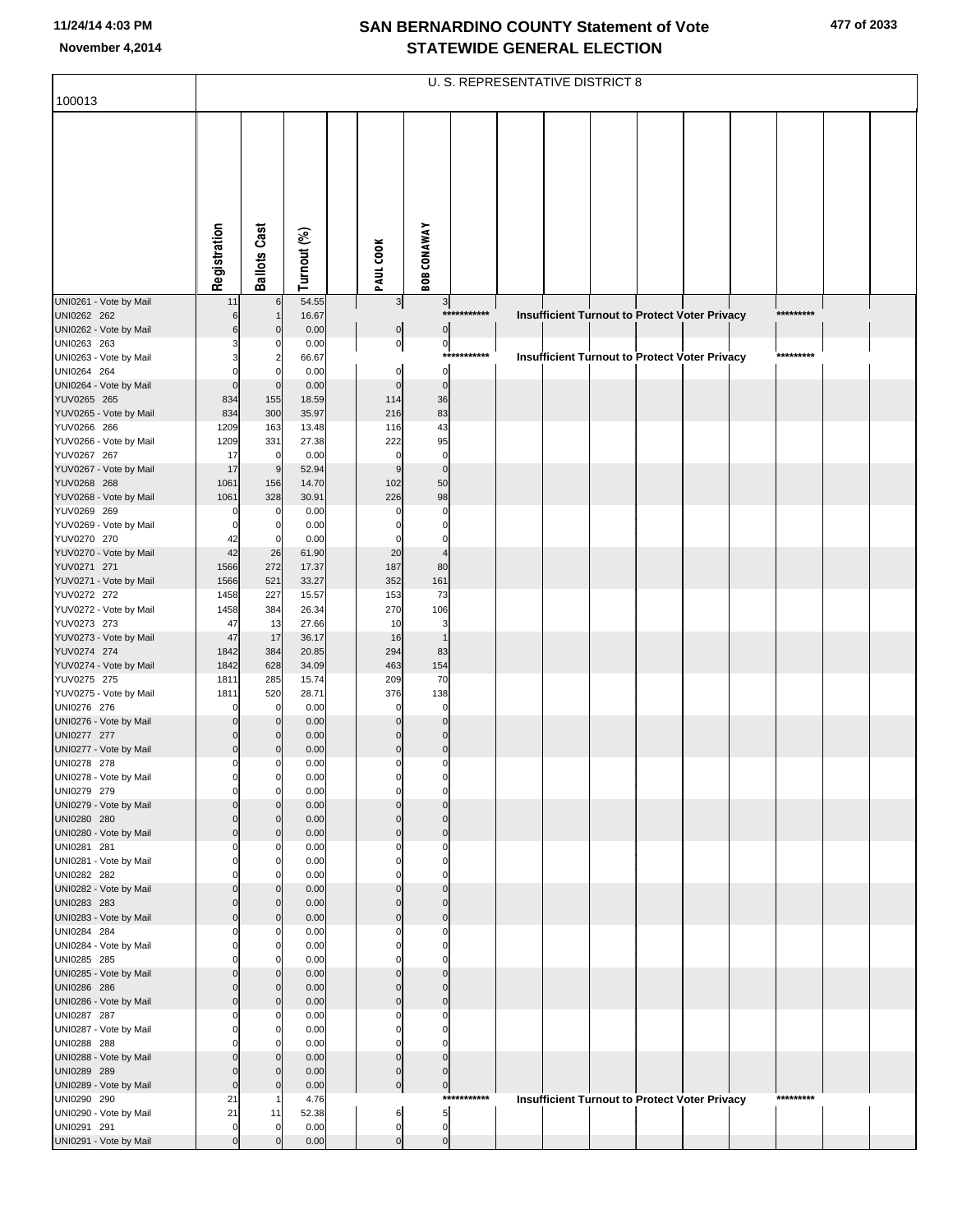|                                        |                         |                            |                |                            |                             |             | U. S. REPRESENTATIVE DISTRICT 8 |  |                                                      |  |           |  |
|----------------------------------------|-------------------------|----------------------------|----------------|----------------------------|-----------------------------|-------------|---------------------------------|--|------------------------------------------------------|--|-----------|--|
| 100013                                 |                         |                            |                |                            |                             |             |                                 |  |                                                      |  |           |  |
|                                        | Registration            | <b>Ballots Cast</b>        | Turnout (%)    | PAUL COOK                  | <b>BOB CONAWAY</b>          |             |                                 |  |                                                      |  |           |  |
| UNI0292 292                            |                         |                            | 0.00           |                            | $\mathbf 0$                 |             |                                 |  |                                                      |  |           |  |
| UNI0292 - Vote by Mail                 | $\Omega$                | $\Omega$                   | 0.00           | 0                          | $\mathbf 0$                 |             |                                 |  |                                                      |  |           |  |
| UNI0293 293                            | $\Omega$                |                            | 0.00           | $\mathbf 0$                | $\mathbf 0$                 |             |                                 |  |                                                      |  |           |  |
| UNI0293 - Vote by Mail<br>UNI0294 294  | 0                       | $\mathsf{C}$               | 0.00<br>0.00   | $\pmb{0}$<br>$\pmb{0}$     | $\pmb{0}$<br>$\overline{0}$ |             |                                 |  |                                                      |  |           |  |
| UNI0294 - Vote by Mail                 |                         |                            | 100.00         |                            |                             | *********** |                                 |  | <b>Insufficient Turnout to Protect Voter Privacy</b> |  | ********* |  |
| UNI0295 295                            | $\Omega$                | $\mathsf{C}$               | 0.00           | $\mathbf 0$                | $\overline{0}$              |             |                                 |  |                                                      |  |           |  |
| UNI0295 - Vote by Mail<br>UNI1650 1650 | $\Omega$<br>$\Omega$    | C<br>C                     | 0.00<br>0.00   | $\mathbf 0$<br>$\mathbf 0$ | $\pmb{0}$<br>$\pmb{0}$      |             |                                 |  |                                                      |  |           |  |
| UNI1650 - Vote by Mail                 | $\Omega$                |                            | 0.00           | 0                          | $\mathbf 0$                 |             |                                 |  |                                                      |  |           |  |
| UNI1651 1651                           | $\Omega$                | C                          | 0.00           | $\Omega$                   | $\mathbf 0$                 |             |                                 |  |                                                      |  |           |  |
| UNI1651 - Vote by Mail<br>UNI1567 1567 | 0<br>$\Omega$           | C<br>C                     | 0.00           | 0<br>$\Omega$              | $\mathbf 0$<br>$\mathbf 0$  |             |                                 |  |                                                      |  |           |  |
| UNI1567 - Vote by Mail                 | $\Omega$                | $\mathcal{C}$              | 0.00<br>0.00   | $\Omega$                   | $\Omega$                    |             |                                 |  |                                                      |  |           |  |
| APP0296 296                            | 44                      | $\mathbf 0$                | 0.00           | $\mathbf 0$                | $\mathbf 0$                 |             |                                 |  |                                                      |  |           |  |
| APP0296 - Vote by Mail                 | 44                      | 24                         | 54.55          | 14                         | 6                           |             |                                 |  |                                                      |  |           |  |
| APP0297 297<br>APP0297 - Vote by Mail  | $\Omega$<br>$\mathbf 0$ | $\mathbf 0$<br>$\mathbf 0$ | 0.00<br>0.00   | $\mathbf 0$<br>$\mathbf 0$ | $\mathbf 0$<br>$\pmb{0}$    |             |                                 |  |                                                      |  |           |  |
| APP0298 298                            | 496                     | 103                        | 20.77          | 81                         | 18                          |             |                                 |  |                                                      |  |           |  |
| APP0298 - Vote by Mail                 | 496                     | 179                        | 36.09          | 138                        | 38                          |             |                                 |  |                                                      |  |           |  |
| APP0299 299<br>APP0299 - Vote by Mail  | 593                     | 92                         | 15.51          | 56<br>97                   | 31<br>37                    |             |                                 |  |                                                      |  |           |  |
| APP0300 300                            | 593<br>0                | 136<br>$\mathbf 0$         | 22.93<br>0.00  | $\mathbf 0$                | $\mathbf 0$                 |             |                                 |  |                                                      |  |           |  |
| APP0300 - Vote by Mail                 | $\mathbf 0$             | $\mathbf 0$                | 0.00           | $\Omega$                   | $\mathbf 0$                 |             |                                 |  |                                                      |  |           |  |
| APP0301 301                            | 1664                    | 281                        | 16.89          | 208                        | 66                          |             |                                 |  |                                                      |  |           |  |
| APP0301 - Vote by Mail<br>APP0302 302  | 1664<br>1457            | 509<br>287                 | 30.59<br>19.70 | 365<br>212                 | 130<br>65                   |             |                                 |  |                                                      |  |           |  |
| APP0302 - Vote by Mail                 | 1457                    | 452                        | 31.02          | 349                        | 95                          |             |                                 |  |                                                      |  |           |  |
| APP0303 303                            | 1838                    | 217                        | 11.81          | 135                        | 73                          |             |                                 |  |                                                      |  |           |  |
| APP0303 - Vote by Mail<br>APP0304 304  | 1838<br>1756            | 293<br>282                 | 15.94<br>16.06 | 168<br>211                 | 114<br>67                   |             |                                 |  |                                                      |  |           |  |
| APP0304 - Vote by Mail                 | 1756                    | 419                        | 23.86          | 296                        | 112                         |             |                                 |  |                                                      |  |           |  |
| APP0305 305                            | 1598                    | 222                        | 13.89          | 154                        | 61                          |             |                                 |  |                                                      |  |           |  |
| APP0305 - Vote by Mail<br>APP0306 306  | 1598<br>1689            | 371<br>233                 | 23.22<br>13.80 | 257<br>160                 | 102<br>67                   |             |                                 |  |                                                      |  |           |  |
| APP0306 - Vote by Mail                 | 1689                    | 321                        | 19.01          | 211                        | 101                         |             |                                 |  |                                                      |  |           |  |
| APP0307 307                            | 1169                    | 194                        | 16.60          | 149                        | 37                          |             |                                 |  |                                                      |  |           |  |
| APP0307 - Vote by Mail                 | 1169<br>1290            | 333                        | 28.49          | 253                        | 73                          |             |                                 |  |                                                      |  |           |  |
| APP0308 308<br>APP0308 - Vote by Mail  | 1290                    | 219<br>337                 | 16.98<br>26.12 | 153<br>241                 | 61<br>87                    |             |                                 |  |                                                      |  |           |  |
| APP0309 309                            | 1823                    | 298                        | 16.35          | 224                        | 68                          |             |                                 |  |                                                      |  |           |  |
| APP0309 - Vote by Mail                 | 1823                    | 599                        | 32.86          | 476                        | 110                         |             |                                 |  |                                                      |  |           |  |
| APP0310 310<br>APP0310 - Vote by Mail  | 1177<br>1177            | 242<br>305                 | 20.56<br>25.91 | 191<br>234                 | 43<br>64                    |             |                                 |  |                                                      |  |           |  |
| APP0311 311                            | 1904                    | 307                        | 16.12          | 228                        | 68                          |             |                                 |  |                                                      |  |           |  |
| APP0311 - Vote by Mail                 | 1904                    | 586                        | 30.78          | 436                        | 135                         |             |                                 |  |                                                      |  |           |  |
| APP0312 312<br>APP0312 - Vote by Mail  | 1522<br>1522            | 269<br>384                 | 17.67<br>25.23 | 185<br>282                 | 75<br>89                    |             |                                 |  |                                                      |  |           |  |
| APP0313 313                            | 1606                    | 234                        | 14.57          | 164                        | 61                          |             |                                 |  |                                                      |  |           |  |
| APP0313 - Vote by Mail                 | 1606                    | 611                        | 38.04          | 463                        | 138                         |             |                                 |  |                                                      |  |           |  |
| APP0314 314                            | 1260                    | 238                        | 18.89          | 161                        | 70                          |             |                                 |  |                                                      |  |           |  |
| APP0314 - Vote by Mail<br>APP0315 315  | 1260<br>1199            | 390<br>206                 | 30.95<br>17.18 | 274<br>144                 | 109<br>57                   |             |                                 |  |                                                      |  |           |  |
| APP0315 - Vote by Mail                 | 1199                    | 246                        | 20.52          | 167                        | 74                          |             |                                 |  |                                                      |  |           |  |
| APP0316 316                            | 1517                    | 185                        | 12.20          | 98                         | 81                          |             |                                 |  |                                                      |  |           |  |
| APP0316 - Vote by Mail<br>APP0317 317  | 1517<br>1283            | 239<br>156                 | 15.75<br>12.16 | 148<br>99                  | 87<br>52                    |             |                                 |  |                                                      |  |           |  |
| APP0317 - Vote by Mail                 | 1283                    | 245                        | 19.10          | 167                        | 71                          |             |                                 |  |                                                      |  |           |  |
| APP0318 318                            | 1308                    | 135                        | 10.32          | 101                        | 27                          |             |                                 |  |                                                      |  |           |  |
| APP0318 - Vote by Mail                 | 1308                    | 286                        | 21.87          | 179                        | 103                         |             |                                 |  |                                                      |  |           |  |
| APP0319 319                            | 1122                    | 154                        | 13.73          | 107                        | 41                          |             |                                 |  |                                                      |  |           |  |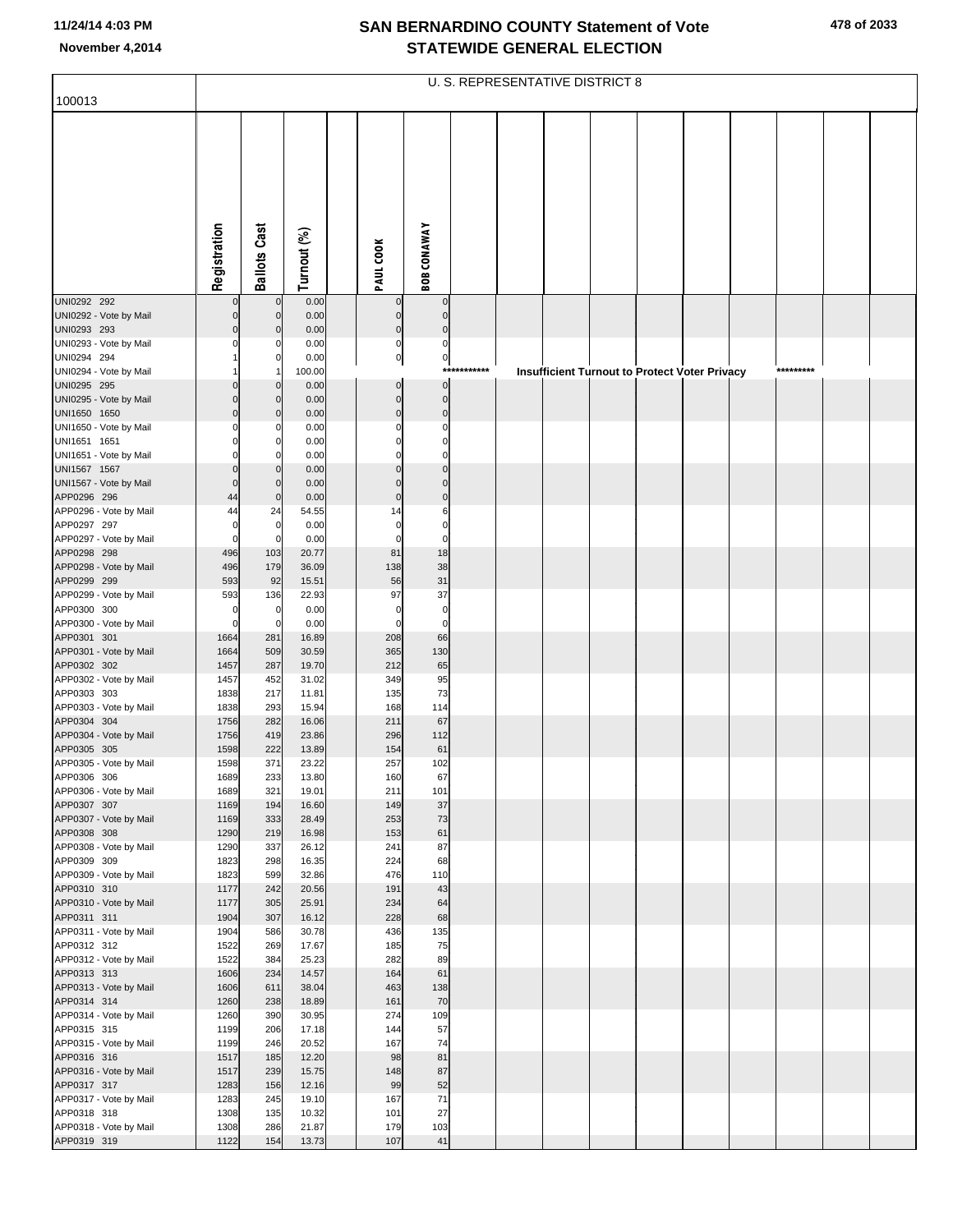| 100013                                |                            |                         |                |                       |                                  | U. S. REPRESENTATIVE DISTRICT 8 |  |  |  |  |
|---------------------------------------|----------------------------|-------------------------|----------------|-----------------------|----------------------------------|---------------------------------|--|--|--|--|
|                                       | Registration               | <b>Ballots Cast</b>     | Turnout (%)    | PAUL COOK             | <b>BOB CONAWAY</b>               |                                 |  |  |  |  |
|                                       |                            |                         |                |                       |                                  |                                 |  |  |  |  |
| APP0319 - Vote by Mail                | 1122                       | 188                     | 16.76          | 137                   | 51                               |                                 |  |  |  |  |
| APP0320 320<br>APP0320 - Vote by Mail | 2633<br>2633               | 437<br>1426             | 16.60<br>54.16 | 301<br>1022           | 130<br>343                       |                                 |  |  |  |  |
| APP0321 321                           | 470                        | 65                      | 13.83          | 54                    | 9                                |                                 |  |  |  |  |
| APP0321 - Vote by Mail                | 470                        | 136                     | 28.94          | 90                    | 42                               |                                 |  |  |  |  |
| APP0322 322                           | 1414                       | 154                     | 10.89          | 96                    | 53                               |                                 |  |  |  |  |
| APP0322 - Vote by Mail<br>APP0323 323 | 1414<br>1044               | 303<br>120              | 21.43<br>11.49 | 212<br>82             | 85<br>36                         |                                 |  |  |  |  |
| APP0323 - Vote by Mail                | 1044                       | 192                     | 18.39          | 127                   | 62                               |                                 |  |  |  |  |
| APP0324 324                           | $\mathbf 0$                | 0                       | 0.00           | $\mathbf 0$           | $\overline{0}$                   |                                 |  |  |  |  |
| APP0324 - Vote by Mail                | $\mathbf 0$                | $\mathbf 0$             | 0.00           | $\mathbf 0$           | $\overline{0}$                   |                                 |  |  |  |  |
| APP1609 1609                          | 1232                       | 161                     | 13.07          | 112                   | 44                               |                                 |  |  |  |  |
| APP1609 - Vote by Mail<br>HES0325 325 | 1232<br>$\Omega$           | 265<br>$\mathbf 0$      | 21.51<br>0.00  | 162<br>$\mathbf 0$    | 98<br>$\overline{0}$             |                                 |  |  |  |  |
| HES0325 - Vote by Mail                | $\Omega$                   | $\mathbf 0$             | 0.00           | $\Omega$              | $\overline{0}$                   |                                 |  |  |  |  |
| APP0326 326                           |                            | 0                       | 0.00           |                       | 0                                |                                 |  |  |  |  |
| APP0326 - Vote by Mail                |                            | $\mathbf 0$             | 0.00           | O                     | $\overline{0}$                   |                                 |  |  |  |  |
| APP0327 327                           |                            | $\Omega$                | 0.00           | C                     | $\overline{0}$                   |                                 |  |  |  |  |
| APP0327 - Vote by Mail<br>APP0328 328 | $\Omega$<br>$\Omega$       | $\mathbf 0$<br>$\Omega$ | 0.00<br>0.00   | $\Omega$<br>$\Omega$  | $\overline{0}$<br>$\overline{0}$ |                                 |  |  |  |  |
| APP0328 - Vote by Mail                | $\mathbf 0$                | $\mathbf 0$             | 0.00           | $\mathbf 0$           | $\overline{0}$                   |                                 |  |  |  |  |
| HES0329 329                           | 1755                       | 210                     | 11.97          | 132                   | 75                               |                                 |  |  |  |  |
| HES0329 - Vote by Mail                | 1755                       | 298                     | 16.98          | 189                   | 106                              |                                 |  |  |  |  |
| HES0330 330                           | 1604                       | 162                     | 10.10          | 94                    | 58                               |                                 |  |  |  |  |
| HES0330 - Vote by Mail<br>HES0331 331 | 1604<br>1380               | 271<br>200              | 16.90<br>14.49 | 171<br>122            | 94<br>70                         |                                 |  |  |  |  |
| HES0331 - Vote by Mail                | 1380                       | 268                     | 19.42          | 173                   | 81                               |                                 |  |  |  |  |
| HES0332 332                           | 1361                       | 207                     | 15.21          | 134                   | 64                               |                                 |  |  |  |  |
| HES0332 - Vote by Mail                | 1361                       | 312                     | 22.92          | 207                   | 95                               |                                 |  |  |  |  |
| HES0333 333                           | 1359                       | 164                     | 12.07          | 102                   | 61                               |                                 |  |  |  |  |
| HES0333 - Vote by Mail<br>HES0334 334 | 1359<br>137                | 246<br>7                | 18.10<br>5.11  | 167<br>5              | 78<br>$\overline{2}$             |                                 |  |  |  |  |
| HES0334 - Vote by Mail                | 137                        | 47                      | 34.31          | 33                    | 12                               |                                 |  |  |  |  |
| HES0335 335                           | 993                        | 102                     | 10.27          | 68                    | 33                               |                                 |  |  |  |  |
| HES0335 - Vote by Mail                | 993                        | 145                     | 14.60          | 78                    | 64                               |                                 |  |  |  |  |
| HES0336 336                           | 1407                       | 160                     | 11.37          | 105                   | 54                               |                                 |  |  |  |  |
| HES0336 - Vote by Mail<br>HES0337 337 | 1407<br>1731               | 234<br>189              | 16.63<br>10.92 | 154<br>100            | 71<br>83                         |                                 |  |  |  |  |
| HES0337 - Vote by Mail                | 1731                       | 291                     | 16.81          | 182                   | 97                               |                                 |  |  |  |  |
| HES0338 338                           | 1495                       | 185                     | 12.37          | 136                   | 44                               |                                 |  |  |  |  |
| HES0338 - Vote by Mail                | 1495                       | 273                     | 18.26          | 167                   | 93                               |                                 |  |  |  |  |
| HES0339 339<br>HES0339 - Vote by Mail | 1404<br>1404               | 209<br>258              | 14.89<br>18.38 | 130<br>175            | 68<br>73                         |                                 |  |  |  |  |
| HES0340 340                           | 52                         | 8                       | 15.38          | 4                     | $\overline{4}$                   |                                 |  |  |  |  |
| HES0340 - Vote by Mail                | 52                         | 17                      | 32.69          | 7                     | 9                                |                                 |  |  |  |  |
| HES0341 341                           | 1786                       | 162                     | 9.07           | 85                    | 69                               |                                 |  |  |  |  |
| HES0341 - Vote by Mail                | 1786                       | 201                     | 11.25          | 119                   | 74                               |                                 |  |  |  |  |
| HES0342 342<br>HES0342 - Vote by Mail | 1631<br>1631               | 166<br>194              | 10.18<br>11.89 | 88<br>111             | 69<br>75                         |                                 |  |  |  |  |
| HES0343 343                           | 1029                       | 143                     | 13.90          | 83                    | 51                               |                                 |  |  |  |  |
| HES0343 - Vote by Mail                | 1029                       | 200                     | 19.44          | 131                   | 64                               |                                 |  |  |  |  |
| HES0344 344                           | 218                        | 27                      | 12.39          | 9                     | 17                               |                                 |  |  |  |  |
| HES0344 - Vote by Mail                | 218                        | 59                      | 27.06          | 44                    | 14                               |                                 |  |  |  |  |
| HES0345 345<br>HES0345 - Vote by Mail | $\mathbf 0$<br>$\mathbf 0$ | $\Omega$<br>$\mathbf 0$ | 0.00<br>0.00   | $\Omega$<br>$\pmb{0}$ | $\overline{0}$<br>$\circ$        |                                 |  |  |  |  |
| HES0346 346                           | 1436                       | 179                     | 12.47          | 134                   | 37                               |                                 |  |  |  |  |
| HES0346 - Vote by Mail                | 1436                       | 338                     | 23.54          | 232                   | 97                               |                                 |  |  |  |  |
| HES0347 347                           | 1130                       | 155                     | 13.72          | 97                    | 53                               |                                 |  |  |  |  |
| HES0347 - Vote by Mail                | 1130                       | 214                     | 18.94          | 153                   | 55                               |                                 |  |  |  |  |
| HES0348 348<br>HES0348 - Vote by Mail | 1292<br>1292               | 146<br>248              | 11.30<br>19.20 | 93<br>153             | 45<br>90                         |                                 |  |  |  |  |
|                                       |                            |                         |                |                       |                                  |                                 |  |  |  |  |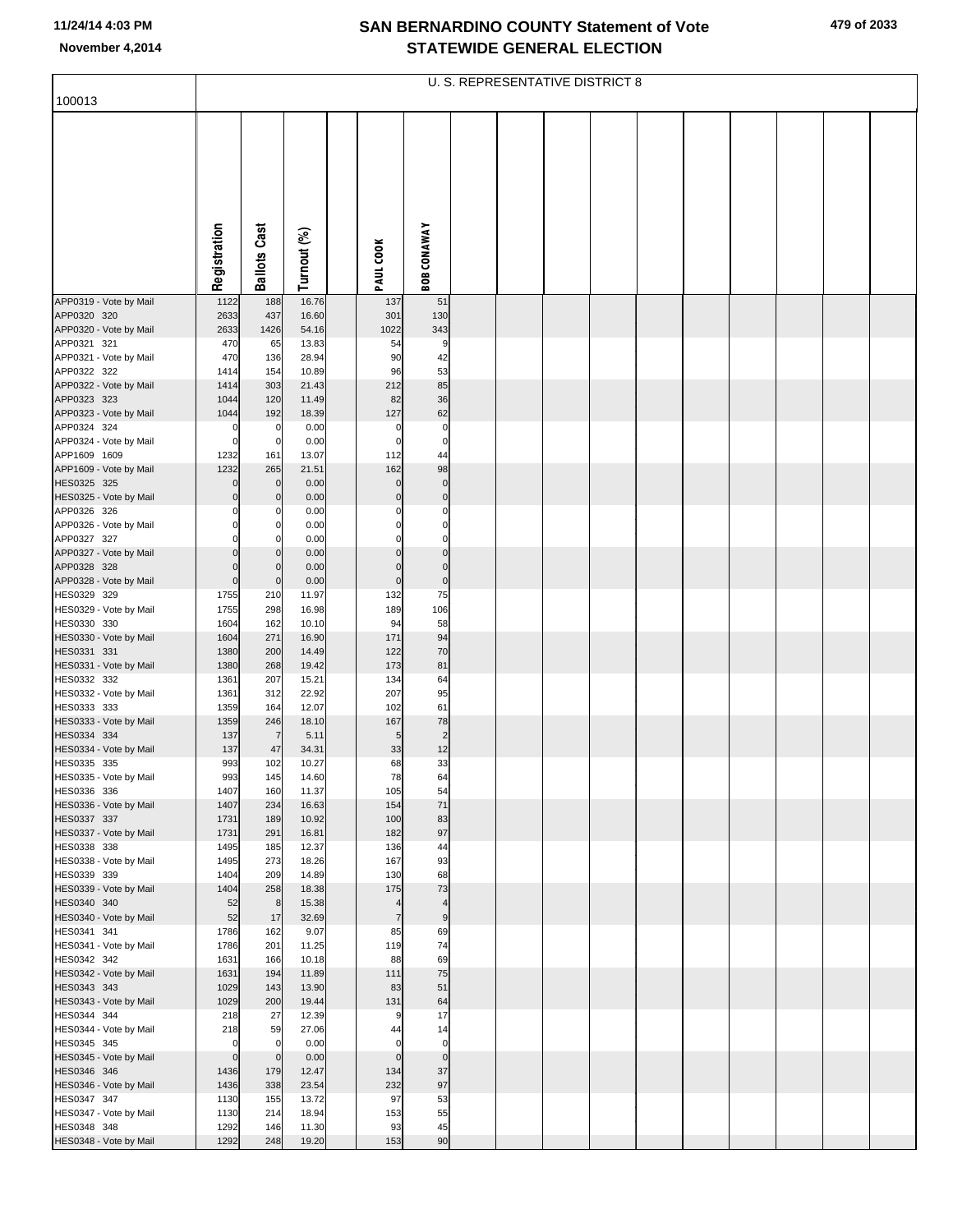|                                        |              |                         |                |                |                      |             | U. S. REPRESENTATIVE DISTRICT 8                                                                       |  |  |            |  |
|----------------------------------------|--------------|-------------------------|----------------|----------------|----------------------|-------------|-------------------------------------------------------------------------------------------------------|--|--|------------|--|
| 100013                                 |              |                         |                |                |                      |             |                                                                                                       |  |  |            |  |
|                                        | Registration | <b>Ballots Cast</b>     | Turnout (%)    | PAUL COOK      | <b>BOB CONAWAY</b>   |             |                                                                                                       |  |  |            |  |
|                                        |              |                         |                |                |                      |             |                                                                                                       |  |  |            |  |
| HES0349 349<br>HES0349 - Vote by Mail  | 1589<br>1589 | 206<br>382              | 12.96<br>24.04 | 153<br>288     | 47<br>82             |             |                                                                                                       |  |  |            |  |
| HES0350 350                            | 2050         | 226                     | 11.02          | 147            | 66                   |             |                                                                                                       |  |  |            |  |
| HES0350 - Vote by Mail                 | 2050         | 428                     | 20.88          | 271            | 143                  |             |                                                                                                       |  |  |            |  |
| HES0351 351<br>HES0351 - Vote by Mail  | 1401<br>1401 | 186<br>235              | 13.28<br>16.77 | 118<br>145     | 59<br>86             |             |                                                                                                       |  |  |            |  |
| HES0352 352                            | 678          | 114                     | 16.81          | 87             | 24                   |             |                                                                                                       |  |  |            |  |
| HES0352 - Vote by Mail                 | 678          | 178                     | 26.25          | 138            | 36                   |             |                                                                                                       |  |  |            |  |
| HES0353 353<br>HES0353 - Vote by Mail  | 1568         | 209<br>381              | 13.33          | 147<br>272     | 58<br>96             |             |                                                                                                       |  |  |            |  |
| HES0354 354                            | 1568<br>1439 | 185                     | 24.30<br>12.86 | 126            | 48                   |             |                                                                                                       |  |  |            |  |
| HES0354 - Vote by Mail                 | 1439         | 306                     | 21.26          | 213            | 83                   |             |                                                                                                       |  |  |            |  |
| HES0355 355                            | 1751         | 307                     | 17.53          | 221            | 73                   |             |                                                                                                       |  |  |            |  |
| HES0355 - Vote by Mail<br>HES0356 356  | 1751<br>1708 | 416<br>277              | 23.76<br>16.22 | 303<br>226     | 105<br>43            |             |                                                                                                       |  |  |            |  |
| HES0356 - Vote by Mail                 | 1708         | 405                     | 23.71          | 305            | 87                   |             |                                                                                                       |  |  |            |  |
| HES0357 357                            |              | 0                       | 0.00           | 0              | $\pmb{0}$            |             |                                                                                                       |  |  |            |  |
| HES0357 - Vote by Mail<br>HES0358 358  |              | $\Omega$<br>$\mathbf 0$ | 0.00           | 0              | 0                    |             |                                                                                                       |  |  |            |  |
| HES0358 - Vote by Mail                 |              | $\overline{1}$          | 0.00<br>14.29  | $\overline{0}$ | $\pmb{0}$            | *********** | Insufficient Turnout to Protect Voter Privacy                                                         |  |  | ********** |  |
| HES1606 1606                           | 688          | 81                      | 11.77          | 53             | 25                   |             |                                                                                                       |  |  |            |  |
| HES1606 - Vote by Mail                 | 688          | 125                     | 18.17          | 81             | 38                   |             |                                                                                                       |  |  |            |  |
| HES1607 1607<br>HES1607 - Vote by Mail | 669<br>669   | 91<br>99                | 13.60<br>14.80 | 46<br>66       | 37<br>30             |             |                                                                                                       |  |  |            |  |
| UNI0359 359                            |              | $\mathbf 0$             | 0.00           | $\mathbf 0$    | $\mathbf 0$          |             |                                                                                                       |  |  |            |  |
| UNI0359 - Vote by Mail                 |              | $\mathbf 0$             | 0.00           | $\mathbf 0$    | $\pmb{0}$            |             |                                                                                                       |  |  |            |  |
| UNI0360 360<br>UNI0360 - Vote by Mail  | 6<br>6       | $\Omega$                | 0.00           | $\mathbf{0}$   | $\mathbf 0$          | *********** |                                                                                                       |  |  | *********  |  |
| UNI0361 361                            | 750          | 115                     | 66.67<br>15.33 | 82             | 27                   |             | Insufficient Turnout to Protect Voter Privacy                                                         |  |  |            |  |
| UNI0361 - Vote by Mail                 | 750          | 201                     | 26.80          | 163            | 31                   |             |                                                                                                       |  |  |            |  |
| UNI0362 362                            | 851          | 134                     | 15.75          | 103            | 23                   |             |                                                                                                       |  |  |            |  |
| UNI0362 - Vote by Mail<br>UNI0363 363  | 851<br>268   | 225<br>37               | 26.44<br>13.81 | 162<br>34      | 56<br>3              |             |                                                                                                       |  |  |            |  |
| UNI0363 - Vote by Mail                 | 268          | 61                      | 22.76          | 43             | 16                   |             |                                                                                                       |  |  |            |  |
| UNI0364 364                            | 707          | 104                     | 14.71          | 80             | 22                   |             |                                                                                                       |  |  |            |  |
| UNI0364 - Vote by Mail                 | 707<br>17    | 152<br>$\overline{1}$   | 21.50          | 113            | 37                   | *********** |                                                                                                       |  |  | *********  |  |
| UNI0365 365<br>UNI0365 - Vote by Mail  | 17           | $\overline{\mathbf{c}}$ | 5.88<br>11.76  |                |                      | *********** | <b>Insufficient Turnout to Protect Voter Privacy</b><br>Insufficient Turnout to Protect Voter Privacy |  |  | *********  |  |
| UNI0366 366                            | 0            | $\mathbf 0$             | 0.00           | $\mathbf 0$    | $\Omega$             |             |                                                                                                       |  |  |            |  |
| UNI0366 - Vote by Mail                 |              | 0                       | 0.00           | 0              | $\Omega$             |             |                                                                                                       |  |  |            |  |
| UNI0367 367<br>UNI0367 - Vote by Mail  |              | $\Omega$<br>$\Omega$    | 0.00<br>0.00   | O              | $\Omega$<br>$\Omega$ |             |                                                                                                       |  |  |            |  |
| VIC0368 368                            | 469          | 35                      | 7.46           | 17             | 17                   |             |                                                                                                       |  |  |            |  |
| VIC0368 - Vote by Mail                 | 469          | 66                      | 14.07          | 31             | 32                   |             |                                                                                                       |  |  |            |  |
| VIC0369 369<br>VIC0369 - Vote by Mail  | 1510         | 224<br>230              | 14.83          | 152            | 64                   |             |                                                                                                       |  |  |            |  |
| VIC1617 1617                           | 1510<br>17   |                         | 15.23<br>23.53 | 153            | 69                   | *********** | <b>Insufficient Turnout to Protect Voter Privacy</b>                                                  |  |  | *********  |  |
| VIC1617 - Vote by Mail                 | 17           |                         | 5.88           |                |                      | *********** | <b>Insufficient Turnout to Protect Voter Privacy</b>                                                  |  |  | *********  |  |
| VIC1618 1618                           |              | $\overline{1}$          | 100.00         |                |                      | *********** | <b>Insufficient Turnout to Protect Voter Privacy</b>                                                  |  |  | *********  |  |
| VIC1618 - Vote by Mail<br>HES0370 370  | 11           | $\Omega$<br>$\Omega$    | 0.00<br>0.00   | $\overline{0}$ | $\mathbf 0$          |             |                                                                                                       |  |  |            |  |
| HES0370 - Vote by Mail                 | 11           | $\overline{2}$          | 18.18          | $\overline{0}$ | $\pmb{0}$            | *********** | <b>Insufficient Turnout to Protect Voter Privacy</b>                                                  |  |  | *********  |  |
| HES0371 371                            | 18           | 3                       | 16.67          |                |                      | *********** | <b>Insufficient Turnout to Protect Voter Privacy</b>                                                  |  |  | *********  |  |
| HES0371 - Vote by Mail                 | 18           | 6                       | 33.33          |                | $\overline{2}$       |             |                                                                                                       |  |  |            |  |
| UNI0372 372<br>UNI0372 - Vote by Mail  | 1008<br>1008 | 204<br>217              | 20.24<br>21.53 | 148<br>162     | 47<br>52             |             |                                                                                                       |  |  |            |  |
| UNI0373 373                            | 242          | 28                      | 11.57          | 23             | 4                    |             |                                                                                                       |  |  |            |  |
| UNI0373 - Vote by Mail                 | 242          | 58                      | 23.97          | 39             | 18                   |             |                                                                                                       |  |  |            |  |
| UNI0374 374                            | 445          | 73                      | 16.40          | 58             | 14                   |             |                                                                                                       |  |  |            |  |
| UNI0374 - Vote by Mail<br>UNI0375 375  | 445<br>557   | 120<br>100              | 26.97<br>17.95 | 94<br>81       | 23<br>14             |             |                                                                                                       |  |  |            |  |
|                                        |              |                         |                |                |                      |             |                                                                                                       |  |  |            |  |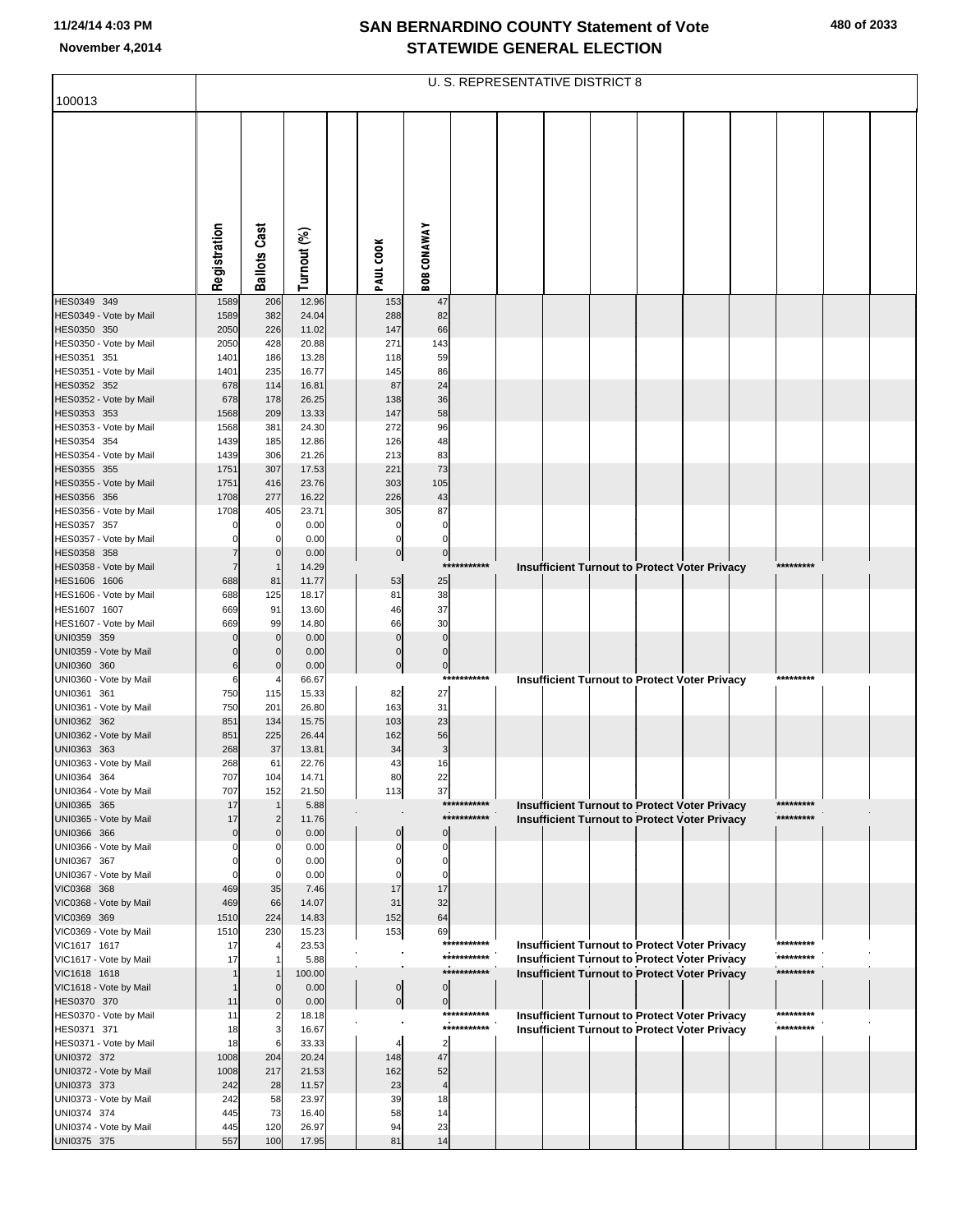| 100013                                 |                      |                               |                 |                            |                               |             | U. S. REPRESENTATIVE DISTRICT 8 |  |                                                      |           |  |
|----------------------------------------|----------------------|-------------------------------|-----------------|----------------------------|-------------------------------|-------------|---------------------------------|--|------------------------------------------------------|-----------|--|
|                                        |                      |                               |                 |                            |                               |             |                                 |  |                                                      |           |  |
|                                        |                      |                               |                 |                            |                               |             |                                 |  |                                                      |           |  |
|                                        | Registration         | <b>Ballots Cast</b>           | Turnout (%)     | PAUL COOK                  | <b>BOB CONAWAY</b>            |             |                                 |  |                                                      |           |  |
| UNI0375 - Vote by Mail                 | 557                  | 127                           | 22.80           | 107                        | 18                            |             |                                 |  |                                                      |           |  |
| UNI0376 376<br>UNI0376 - Vote by Mail  | 1196<br>1196         | 227<br>315                    | 18.98<br>26.34  | 169<br>252                 | 48<br>60                      |             |                                 |  |                                                      |           |  |
| UNI1602 1602                           | Э                    |                               | 33.33           |                            |                               | *********** |                                 |  | Insufficient Turnout to Protect Voter Privacy        | ********* |  |
| UNI1602 - Vote by Mail                 | 3                    | $\overline{\mathbf{c}}$       | 66.67           |                            |                               | *********** |                                 |  | <b>Insufficient Turnout to Protect Voter Privacy</b> | ********* |  |
| UNI1603 1603<br>UNI1603 - Vote by Mail | 39<br>39             | 3<br>13                       | 7.69<br>33.33   | 11                         |                               | *********** |                                 |  | <b>Insufficient Turnout to Protect Voter Privacy</b> | ********* |  |
| VIC0377 377                            | 1376                 | 127                           | 9.23            | 52                         | 67                            |             |                                 |  |                                                      |           |  |
| VIC0377 - Vote by Mail                 | 1376                 | 186                           | 13.52           | 86                         | 93                            |             |                                 |  |                                                      |           |  |
| VIC0378 378                            | 911                  | 101                           | 11.09           | 54                         | 43                            |             |                                 |  |                                                      |           |  |
| VIC0378 - Vote by Mail<br>VIC0379 379  | 911<br>3             | 125<br>3                      | 13.72<br>100.00 | 60                         | 61<br>***                     | *******     |                                 |  | <b>Insufficient Turnout to Protect Voter Privacy</b> | ********* |  |
| VIC0379 - Vote by Mail                 | 3                    | $\mathbf 0$                   | 0.00            | $\mathbf 0$                | $\mathbf 0$                   |             |                                 |  |                                                      |           |  |
| ADE0380 380                            | 1117                 | 109                           | 9.76            | 40                         | 68                            |             |                                 |  |                                                      |           |  |
| ADE0380 - Vote by Mail                 | 1117                 | 147                           | 13.16<br>7.93   | 69<br>57                   | 75<br>53                      |             |                                 |  |                                                      |           |  |
| ADE0381 381<br>ADE0381 - Vote by Mail  | 1399<br>1399         | 111<br>163                    | 11.65           | 81                         | 80                            |             |                                 |  |                                                      |           |  |
| ADE0382 382                            | 1507                 | 179                           | 11.88           | 74                         | 98                            |             |                                 |  |                                                      |           |  |
| ADE0382 - Vote by Mail                 | 1507                 | 192                           | 12.74           | 85                         | 96                            |             |                                 |  |                                                      |           |  |
| ADE0383 383<br>ADE0383 - Vote by Mail  | 1842<br>1842         | 176<br>304                    | 9.55<br>16.50   | 71<br>138                  | 100<br>160                    |             |                                 |  |                                                      |           |  |
| ADE0384 384                            |                      | 0                             | 0.00            | $\Omega$                   | $\mathsf{C}$                  |             |                                 |  |                                                      |           |  |
| ADE0384 - Vote by Mail                 |                      | 0                             | 0.00            | $\mathbf 0$                | $\mathbf 0$                   |             |                                 |  |                                                      |           |  |
| ADE0385 385                            |                      | $\Omega$                      | 0.00            | C                          | $\mathcal{C}$                 |             |                                 |  |                                                      |           |  |
| ADE0385 - Vote by Mail<br>ADE0386 386  |                      | $\mathbf 0$<br>$\overline{0}$ | 0.00<br>0.00    | $\Omega$<br>$\Omega$       | $\Omega$<br>$\mathcal{C}$     |             |                                 |  |                                                      |           |  |
| ADE0386 - Vote by Mail                 | C                    | $\mathbf{0}$                  | 0.00            | $\Omega$                   | $\mathcal{C}$                 |             |                                 |  |                                                      |           |  |
| ADE0387 387                            |                      | $\Omega$                      | 0.00            | 0                          | C                             |             |                                 |  |                                                      |           |  |
| ADE0387 - Vote by Mail<br>ADE0388 388  | ۶                    | $\mathbf 0$<br>$\Omega$       | 0.00<br>0.00    | 0<br>$\Omega$              | $\mathsf{C}$<br>$\mathcal{C}$ |             |                                 |  |                                                      |           |  |
| ADE0388 - Vote by Mail                 | ε                    | $\mathbf{0}$                  | 0.00            | $\Omega$                   | $\mathcal{C}$                 |             |                                 |  |                                                      |           |  |
| ADE0389 389                            |                      | $\mathbf{0}$                  | 0.00            | $\Omega$                   | $\mathcal{C}$                 |             |                                 |  |                                                      |           |  |
| ADE0389 - Vote by Mail<br>ADE0390 390  | $\Omega$<br>C        | $\mathbf{0}$<br>$\Omega$      | 0.00<br>0.00    | $\Omega$<br>$\Omega$       | $\Omega$<br>$\Omega$          |             |                                 |  |                                                      |           |  |
| ADE0390 - Vote by Mail                 | 0                    | $\mathbf 0$                   | 0.00            | 0                          | 0                             |             |                                 |  |                                                      |           |  |
| ADE0391 391                            | 220                  | 16                            | 7.27            | 9                          | $\overline{7}$                |             |                                 |  |                                                      |           |  |
| ADE0391 - Vote by Mail                 | 220                  | 37                            | 16.82           | 16                         | 18                            |             |                                 |  |                                                      |           |  |
| ADE0392 392<br>ADE0392 - Vote by Mail  | 1664<br>1664         | 228<br>271                    | 13.70<br>16.29  | 99<br>125                  | 114<br>132                    |             |                                 |  |                                                      |           |  |
| ADE0393 393                            | 1507                 | 134                           | 8.89            | 51                         | 79                            |             |                                 |  |                                                      |           |  |
| ADE0393 - Vote by Mail                 | 1507                 | 164                           | 10.88           | 77                         | 82                            |             |                                 |  |                                                      |           |  |
| ADE0394 394<br>ADE0394 - Vote by Mail  | $\Omega$<br>$\Omega$ | 0<br>$\mathbf 0$              | 0.00<br>0.00    | $\mathbf 0$<br>$\mathbf 0$ | $\mathbf 0$<br>$\mathbf 0$    |             |                                 |  |                                                      |           |  |
| ADE0395 395                            | C                    | $\mathbf 0$                   | 0.00            | $\Omega$                   | $\Omega$                      |             |                                 |  |                                                      |           |  |
| ADE0395 - Vote by Mail                 | $\Omega$             | $\mathbf{0}$                  | 0.00            | $\mathbf 0$                | $\mathbf 0$                   |             |                                 |  |                                                      |           |  |
| ADE0396 396<br>ADE0396 - Vote by Mail  | C<br>$\Omega$        | $\Omega$<br>$\mathbf 0$       | 0.00<br>0.00    | $\Omega$<br>$\mathbf 0$    | $\mathbf 0$<br>$\mathbf 0$    |             |                                 |  |                                                      |           |  |
| ADE0397 397                            |                      | $\Omega$                      | 0.00            | 0                          | $\Omega$                      |             |                                 |  |                                                      |           |  |
| ADE0397 - Vote by Mail                 | C                    | $\mathbf 0$                   | 0.00            | $\Omega$                   | $\Omega$                      |             |                                 |  |                                                      |           |  |
| APP0398 398                            | C                    | $\mathbf 0$                   | 0.00<br>0.00    | $\mathbf 0$                | $\mathbf 0$<br>$\mathbf 0$    |             |                                 |  |                                                      |           |  |
| APP0398 - Vote by Mail<br>UNI0399 399  | $\mathbf 0$<br>252   | $\mathbf 0$<br>56             | 22.22           | $\mathbf 0$<br>34          | 17                            |             |                                 |  |                                                      |           |  |
| UNI0399 - Vote by Mail                 | 252                  | 45                            | 17.86           | 25                         | 18                            |             |                                 |  |                                                      |           |  |
| UNI0400 400                            | $\Omega$             | 0                             | 0.00            | $\mathbf 0$                | $\mathbf 0$                   |             |                                 |  |                                                      |           |  |
| UNI0400 - Vote by Mail                 | $\Omega$<br>$\Omega$ | $\mathbf 0$<br>$\mathbf 0$    | 0.00<br>0.00    | $\mathbf 0$<br>$\Omega$    | $\mathbf 0$<br>$\Omega$       |             |                                 |  |                                                      |           |  |
| UNI0401 401<br>UNI0401 - Vote by Mail  | $\mathbf 0$          | $\overline{0}$                | 0.00            | $\mathbf 0$                | $\mathbf 0$                   |             |                                 |  |                                                      |           |  |
| UNI0402 402                            | 19                   | $\Omega$                      | 0.00            | $\Omega$                   | $\Omega$                      |             |                                 |  |                                                      |           |  |
| UNI0402 - Vote by Mail                 | 19                   | 8                             | 42.11           |                            | 4                             |             |                                 |  |                                                      |           |  |
| UNI0403 403<br>UNI0403 - Vote by Mail  | 1                    | $\Omega$                      | 0.00<br>0.00    | $\Omega$<br>$\Omega$       | $\Omega$<br>$\Omega$          |             |                                 |  |                                                      |           |  |
|                                        |                      |                               |                 |                            |                               |             |                                 |  |                                                      |           |  |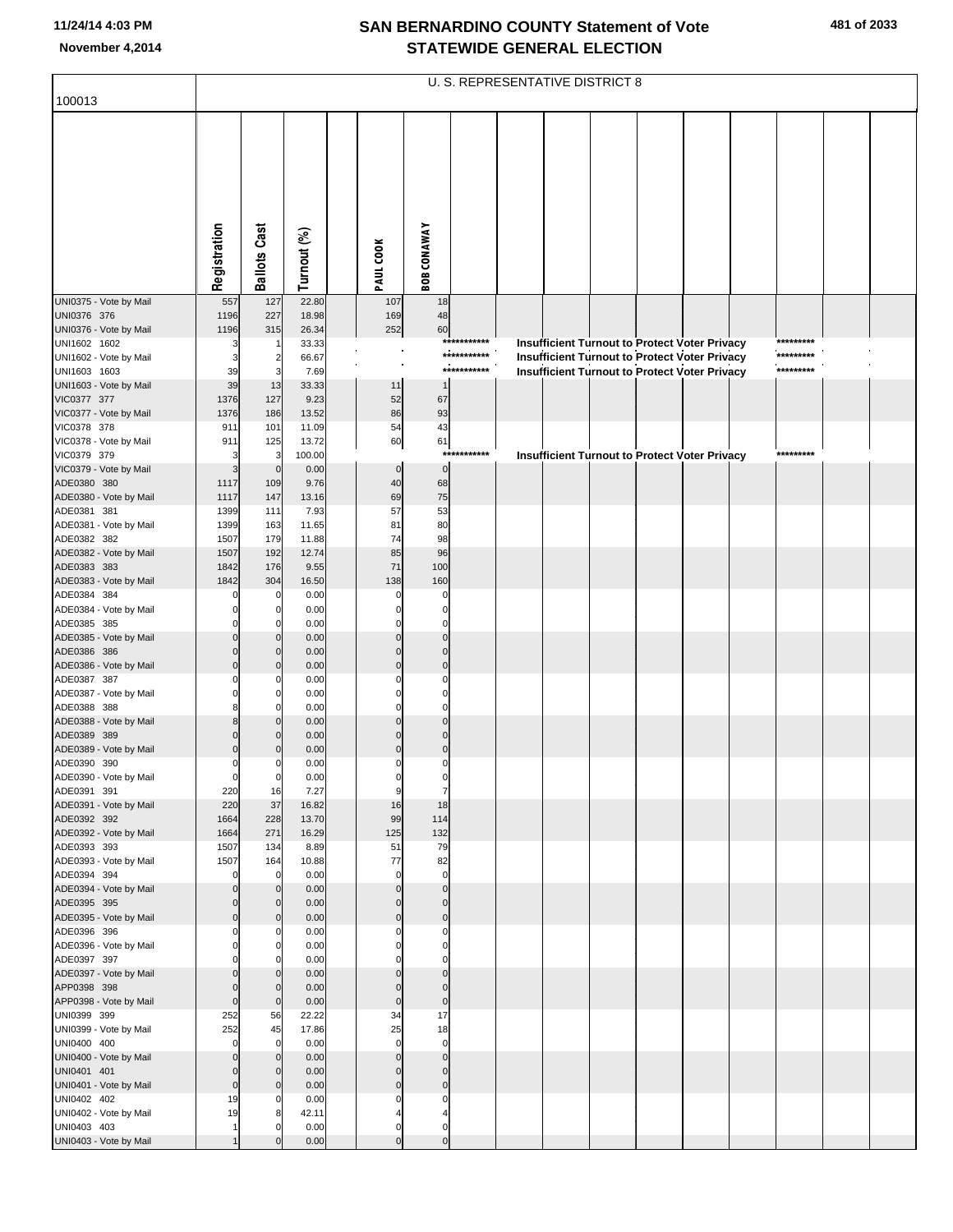| 100013                                |                                |                            |                |                                  |                                  |             | U. S. REPRESENTATIVE DISTRICT 8 |  |                                                      |           |  |
|---------------------------------------|--------------------------------|----------------------------|----------------|----------------------------------|----------------------------------|-------------|---------------------------------|--|------------------------------------------------------|-----------|--|
|                                       |                                |                            |                |                                  |                                  |             |                                 |  |                                                      |           |  |
|                                       | Registration                   | <b>Ballots Cast</b>        | Turnout (%)    | PAUL COOK                        | <b>BOB CONAWAY</b>               |             |                                 |  |                                                      |           |  |
|                                       |                                |                            |                |                                  |                                  |             |                                 |  |                                                      |           |  |
| UNI0404 404                           | 34                             | $\mathbf 0$                | 0.00           |                                  | $\mathbf 0$                      |             |                                 |  |                                                      |           |  |
| UNI0404 - Vote by Mail                | 34                             | 9                          | 26.47          |                                  | 5 <sub>5</sub>                   |             |                                 |  |                                                      |           |  |
| UNI0405 405<br>UNI0405 - Vote by Mail | $\Omega$<br>$\Omega$           | $\mathbf 0$<br>C           | 0.00           |                                  | $\Omega$<br>0                    |             |                                 |  |                                                      |           |  |
| UNI0406 406                           |                                | $\Omega$                   | 0.00<br>0.00   |                                  | $\Omega$                         |             |                                 |  |                                                      |           |  |
| UNI0406 - Vote by Mail                |                                | C                          | 0.00           |                                  | $\Omega$                         |             |                                 |  |                                                      |           |  |
| UNI0407 407                           | $\Omega$                       | 0                          | 0.00           | $\Omega$                         | $\Omega$                         |             |                                 |  |                                                      |           |  |
| UNI0407 - Vote by Mail                | $\Omega$                       | $\mathbf 0$                | 0.00           | $\Omega$                         | $\mathbf 0$                      |             |                                 |  |                                                      |           |  |
| UNI0408 408                           | 352                            | 18                         | 5.11           | 15                               | $\overline{2}$                   |             |                                 |  |                                                      |           |  |
| UNI0408 - Vote by Mail<br>UNI0409 409 | 352<br>1376                    | 68<br>190                  | 19.32<br>13.81 | 47<br>128                        | 20<br>61                         |             |                                 |  |                                                      |           |  |
| UNI0409 - Vote by Mail                | 1376                           | 222                        | 16.13          | 147                              | 69                               |             |                                 |  |                                                      |           |  |
| UNI0410 410                           | 251                            | 16                         | 6.37           | 11                               | 5                                |             |                                 |  |                                                      |           |  |
| UNI0410 - Vote by Mail                | 251                            | 56                         | 22.31          | 38                               | 18                               |             |                                 |  |                                                      |           |  |
| UNI0411 411                           | $\mathbf 0$                    | $\mathbf 0$                | 0.00           | $\mathbf 0$                      | $\pmb{0}$                        |             |                                 |  |                                                      |           |  |
| UNI0411 - Vote by Mail<br>UNI0412 412 | 0<br>795                       | 0<br>160                   | 0.00<br>20.13  | 0<br>108                         | $\mathbf 0$<br>42                |             |                                 |  |                                                      |           |  |
| UNI0412 - Vote by Mail                | 795                            | 218                        | 27.42          | 175                              | 34                               |             |                                 |  |                                                      |           |  |
| UNI0413 413                           | 1624                           | 248                        | 15.27          | 185                              | 57                               |             |                                 |  |                                                      |           |  |
| UNI0413 - Vote by Mail                | 1624                           | 454                        | 27.96          | 336                              | 102                              |             |                                 |  |                                                      |           |  |
| UNI0414 414                           | 1678                           | 264                        | 15.73          | 190                              | 62                               |             |                                 |  |                                                      |           |  |
| UNI0414 - Vote by Mail<br>UNI0415 415 | 1678                           | 542<br>0                   | 32.30<br>0.00  | 424<br>0                         | 103<br>0                         |             |                                 |  |                                                      |           |  |
| UNI0415 - Vote by Mail                |                                | $\Omega$                   | 0.00           | $\Omega$                         | $\mathbf 0$                      |             |                                 |  |                                                      |           |  |
| UNI0416 416                           | 0                              | $\mathbf 0$                | 0.00           | $\mathbf 0$                      | $\mathbf 0$                      |             |                                 |  |                                                      |           |  |
| UNI0416 - Vote by Mail                | $\Omega$                       | $\mathbf 0$                | 0.00           | $\mathbf{0}$                     | $\Omega$                         |             |                                 |  |                                                      |           |  |
| UNI0417 417<br>UNI0417 - Vote by Mail | 2<br>2                         | $\mathbf 0$<br>2           | 0.00<br>100.00 | $\overline{0}$                   | $\overline{0}$                   | *********** |                                 |  | Insufficient Turnout to Protect Voter Privacy        | ********* |  |
| UNI1712 1712                          | 0                              | $\Omega$                   | 0.00           | $\overline{0}$                   | 이                                |             |                                 |  |                                                      |           |  |
| UNI1712 - Vote by Mail                |                                |                            | 0.00           |                                  |                                  | *********** |                                 |  | <b>Insufficient Turnout to Protect Voter Privacy</b> | ********* |  |
| VIC0418 418                           |                                | $\Omega$                   | 0.00           | $\overline{0}$                   | $\mathbf{0}$                     |             |                                 |  |                                                      |           |  |
| VIC0418 - Vote by Mail                |                                |                            | 100.00         |                                  |                                  | *********** |                                 |  | Insufficient Turnout to Protect Voter Privacy        | ********* |  |
| VIC0419 419<br>VIC0419 - Vote by Mail | 0<br>$\mathbf{0}$              | $\mathcal{C}$<br>C         | 0.00<br>0.00   | $\overline{0}$<br>$\overline{0}$ | $\overline{0}$<br>$\overline{0}$ |             |                                 |  |                                                      |           |  |
| VIC0420 420                           |                                | 0                          | 0.00           | 0                                | 0                                |             |                                 |  |                                                      |           |  |
| VIC0420 - Vote by Mail                | 0                              | $\Omega$                   | 0.00           | $\mathbf{0}$                     | $\mathbf{0}$                     |             |                                 |  |                                                      |           |  |
| VIC0421 421                           |                                | $\Omega$                   | 0.00           | $\overline{0}$                   | $\overline{0}$                   |             |                                 |  |                                                      |           |  |
| VIC0421 - Vote by Mail<br>VIC0422 422 | 2<br>$\Omega$                  | $\overline{2}$<br>$\Omega$ | 100.00<br>0.00 | $\overline{0}$                   | $\overline{0}$                   | *********** |                                 |  | Insufficient Turnout to Protect Voter Privacy        | ********* |  |
| VIC0422 - Vote by Mail                |                                | C                          | 0.00           | $\overline{0}$                   | $\overline{0}$                   |             |                                 |  |                                                      |           |  |
| VIC0423 423                           |                                | 0                          | 0.00           | 이                                | 이                                |             |                                 |  |                                                      |           |  |
| VIC0423 - Vote by Mail                |                                |                            | 100.00         |                                  |                                  | *********** |                                 |  | Insufficient Turnout to Protect Voter Privacy        | ********* |  |
| VIC0424 424<br>VIC0424 - Vote by Mail |                                | $\Omega$<br>$\Omega$       | 0.00<br>0.00   | $\mathbf 0$<br>$\mathbf 0$       | $\overline{0}$<br>$\overline{0}$ |             |                                 |  |                                                      |           |  |
| VIC0425 425                           | 0                              | $\Omega$                   | 0.00           | $\Omega$                         | $\overline{0}$                   |             |                                 |  |                                                      |           |  |
| VIC0425 - Vote by Mail                | $\Omega$                       | 0                          | 0.00           | 0                                | $\overline{0}$                   |             |                                 |  |                                                      |           |  |
| VIC0426 426                           | 180                            | 16                         | 8.89           | 7                                | 9                                |             |                                 |  |                                                      |           |  |
| VIC0426 - Vote by Mail                | 180                            | 34                         | 18.89          | 12                               | 22                               |             |                                 |  |                                                      |           |  |
| VIC0427 427<br>VIC0427 - Vote by Mail | 1044<br>1044                   | 131<br>177                 | 12.55<br>16.95 | 69<br>107                        | 60<br>65                         |             |                                 |  |                                                      |           |  |
| VIC0428 428                           | 957                            | 82                         | 8.57           | 35                               | 42                               |             |                                 |  |                                                      |           |  |
| VIC0428 - Vote by Mail                | 957                            | 109                        | 11.39          | 51                               | 55                               |             |                                 |  |                                                      |           |  |
| VIC0429 429                           | 170                            | 14                         | 8.24           | 6                                | 8                                |             |                                 |  |                                                      |           |  |
| VIC0429 - Vote by Mail                | 170                            | 61                         | 35.88          | 41                               | 18                               |             |                                 |  |                                                      |           |  |
| VIC0430 430<br>VIC0430 - Vote by Mail | $\overline{0}$<br>$\mathbf{0}$ | $\mathbf 0$<br>$\mathbf 0$ | 0.00<br>0.00   | $\mathbf 0$<br>$\Omega$          | $\overline{0}$<br>$\overline{0}$ |             |                                 |  |                                                      |           |  |
| VIC0431 431                           | 913                            | 123                        | 13.47          | 57                               | 63                               |             |                                 |  |                                                      |           |  |
| VIC0431 - Vote by Mail                | 913                            | 136                        | 14.90          | 60                               | 73                               |             |                                 |  |                                                      |           |  |
| VIC0432 432                           | 1700                           | 223                        | 13.12          | 113                              | 103                              |             |                                 |  |                                                      |           |  |
| VIC0432 - Vote by Mail                | 1700                           | 285                        | 16.76          | 154                              | 118                              |             |                                 |  |                                                      |           |  |
| VIC0433 433                           | 1155                           | 106                        | 9.18           | 44                               | 59                               |             |                                 |  |                                                      |           |  |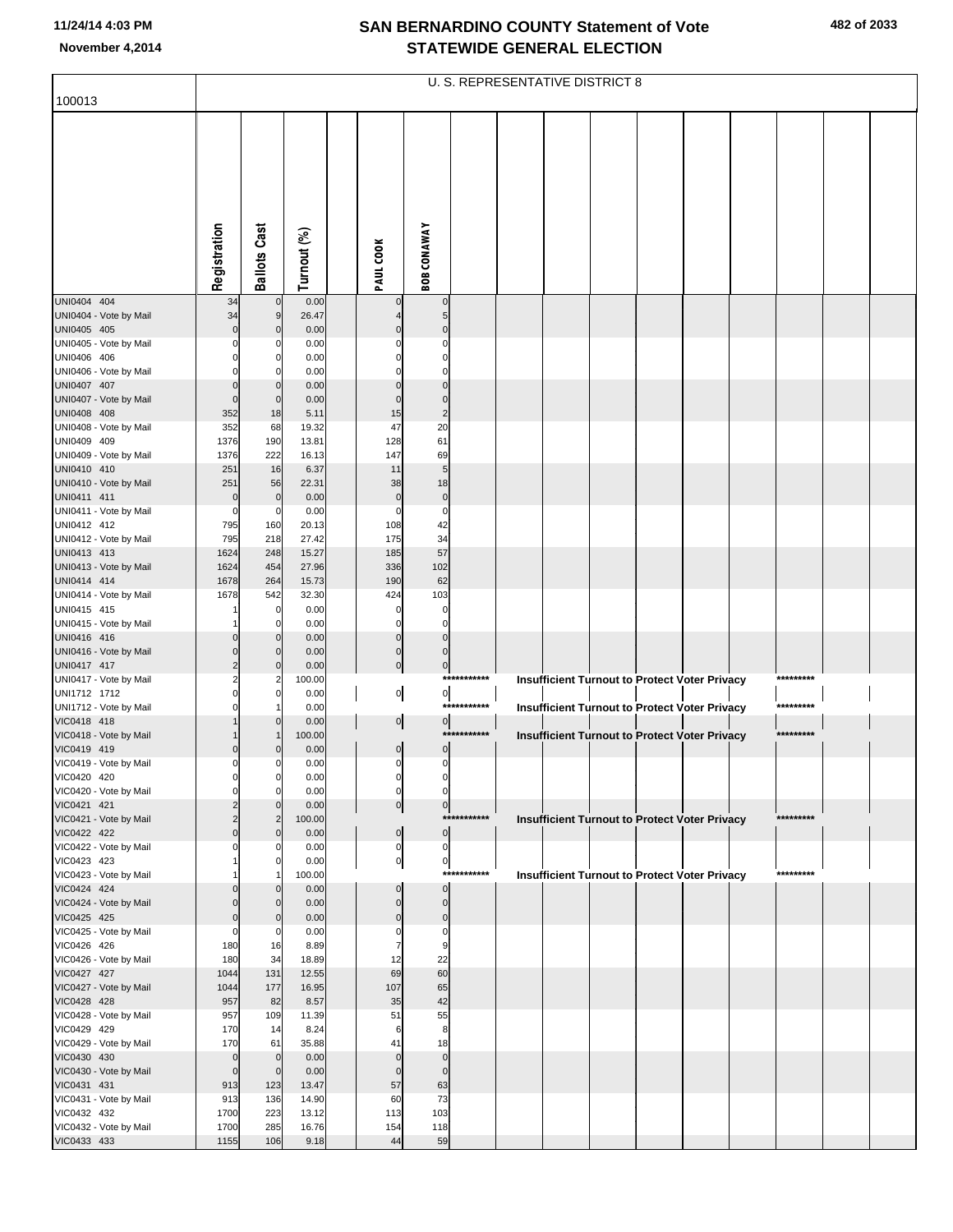|  |  | 483 of 2033 |
|--|--|-------------|
|--|--|-------------|

|                                        |                    |                       |                |                      |                      |             | U. S. REPRESENTATIVE DISTRICT 8 |  |                                                      |           |  |
|----------------------------------------|--------------------|-----------------------|----------------|----------------------|----------------------|-------------|---------------------------------|--|------------------------------------------------------|-----------|--|
| 100013                                 |                    |                       |                |                      |                      |             |                                 |  |                                                      |           |  |
|                                        |                    |                       |                |                      |                      |             |                                 |  |                                                      |           |  |
|                                        |                    |                       |                |                      |                      |             |                                 |  |                                                      |           |  |
|                                        |                    |                       |                |                      |                      |             |                                 |  |                                                      |           |  |
|                                        |                    |                       |                |                      |                      |             |                                 |  |                                                      |           |  |
|                                        |                    |                       |                |                      |                      |             |                                 |  |                                                      |           |  |
|                                        |                    |                       |                |                      |                      |             |                                 |  |                                                      |           |  |
|                                        |                    |                       |                |                      |                      |             |                                 |  |                                                      |           |  |
|                                        |                    | <b>Ballots Cast</b>   |                |                      | <b>BOB CONAWAY</b>   |             |                                 |  |                                                      |           |  |
|                                        | Registration       |                       | Turnout (%)    | PAUL COOK            |                      |             |                                 |  |                                                      |           |  |
| VIC0433 - Vote by Mail                 | 1155               | 216                   | 18.70          | 101                  | 109                  |             |                                 |  |                                                      |           |  |
| VIC0434 434<br>VIC0434 - Vote by Mail  | 977<br>977         | 120<br>97             | 12.28<br>9.93  | 42<br>32             | 73<br>61             |             |                                 |  |                                                      |           |  |
| VIC0435 435                            | 1113               | 121                   | 10.87          | 42                   | 72                   |             |                                 |  |                                                      |           |  |
| VIC0435 - Vote by Mail                 | 1113               | 154                   | 13.84          | 63                   | 85                   |             |                                 |  |                                                      |           |  |
| VIC0436 436<br>VIC0436 - Vote by Mail  | 1423<br>1423       | 180<br>188            | 12.65<br>13.21 | 59<br>86             | 108<br>93            |             |                                 |  |                                                      |           |  |
| VIC0437 437                            | 1723               | 180                   | 10.45          | 71                   | 106                  |             |                                 |  |                                                      |           |  |
| VIC0437 - Vote by Mail                 | 1723               | 260                   | 15.09          | 109                  | 138                  |             |                                 |  |                                                      |           |  |
| VIC0438 438<br>VIC0438 - Vote by Mail  | 1393<br>1393       | 155<br>188            | 11.13<br>13.50 | 74<br>84             | 73<br>96             |             |                                 |  |                                                      |           |  |
| VIC0439 439                            | 317                | 21                    | 6.62           | 11                   | 9                    |             |                                 |  |                                                      |           |  |
| VIC0439 - Vote by Mail                 | 317                | 67                    | 21.14          | 34                   | 29                   |             |                                 |  |                                                      |           |  |
| VIC0440 440                            | 975                | 90                    | 9.23<br>16.00  | 45<br>88             | 43                   |             |                                 |  |                                                      |           |  |
| VIC0440 - Vote by Mail<br>VIC0441 441  | 975<br>13          | 156<br>6              | 46.15          | $\mathbf{2}$         | 63<br>$\frac{4}{3}$  |             |                                 |  |                                                      |           |  |
| VIC0441 - Vote by Mail                 | 13                 | $\overline{2}$        | 15.38          |                      | ***                  | ******      |                                 |  | <b>Insufficient Turnout to Protect Voter Privacy</b> | ********* |  |
| VIC0442 442                            | 942                | 107                   | 11.36          | 63                   | 40                   |             |                                 |  |                                                      |           |  |
| VIC0442 - Vote by Mail<br>VIC0443 443  | 942<br>879         | 149<br>67             | 15.82<br>7.62  | 82<br>37             | 60<br>27             |             |                                 |  |                                                      |           |  |
| VIC0443 - Vote by Mail                 | 879                | 144                   | 16.38          | 70                   | 67                   |             |                                 |  |                                                      |           |  |
| VIC0444 444                            | 1583               | 217                   | 13.71          | 127                  | 82                   |             |                                 |  |                                                      |           |  |
| VIC0444 - Vote by Mail<br>VIC0445 445  | 1583<br>1322       | 346<br>136            | 21.86<br>10.29 | 198<br>76            | 132<br>55            |             |                                 |  |                                                      |           |  |
| VIC0445 - Vote by Mail                 | 1322               | 249                   | 18.84          | 144                  | 98                   |             |                                 |  |                                                      |           |  |
| VIC0446 446                            | 1724               | 183                   | 10.61          | 96                   | 80                   |             |                                 |  |                                                      |           |  |
| VIC0446 - Vote by Mail<br>VIC0447 447  | 1724<br>1232       | 268<br>147            | 15.55<br>11.93 | 152<br>75            | 112<br>64            |             |                                 |  |                                                      |           |  |
| VIC0447 - Vote by Mail                 | 1232               | 184                   | 14.94          | 99                   | 82                   |             |                                 |  |                                                      |           |  |
| VIC0448 448                            | 0                  | 0                     | 0.00           | $\overline{0}$       | $\pmb{0}$            |             |                                 |  |                                                      |           |  |
| VIC0448 - Vote by Mail<br>VIC0449 449  | $\mathbf 0$<br>806 | $\mathbf 0$<br>59     | 0.00<br>7.32   | $\overline{0}$<br>35 | $\bf 0$<br>23        |             |                                 |  |                                                      |           |  |
| VIC0449 - Vote by Mail                 | 806                | 152                   | 18.86          | 84                   | 62                   |             |                                 |  |                                                      |           |  |
| VIC0450 450                            | 1387               | 134                   | 9.66           | 71                   | 60                   |             |                                 |  |                                                      |           |  |
| VIC0450 - Vote by Mail<br>VIC0451 451  | 1387<br>1479       | 230<br>179            | 16.58<br>12.10 | 137<br>95            | 90<br>76             |             |                                 |  |                                                      |           |  |
| VIC0451 - Vote by Mail                 | 1479               | 290                   | 19.61          | 157                  | 121                  |             |                                 |  |                                                      |           |  |
| VIC0452 452                            | 1489               | 173                   | 11.62          | 96                   | 71                   |             |                                 |  |                                                      |           |  |
| VIC0452 - Vote by Mail<br>VIC0453 453  | 1489<br>1564       | 283<br>170            | 19.01<br>10.87 | 162<br>83            | 111<br>78            |             |                                 |  |                                                      |           |  |
| VIC0453 - Vote by Mail                 | 1564               | 261                   | 16.69          | 131                  | 125                  |             |                                 |  |                                                      |           |  |
| VIC0454 454                            | 1525               | 164                   | 10.75          | 103                  | 54                   |             |                                 |  |                                                      |           |  |
| VIC0454 - Vote by Mail<br>VIC0455 455  | 1525<br>1355       | 313<br>132            | 20.52<br>9.74  | 165<br>86            | 142<br>45            |             |                                 |  |                                                      |           |  |
| VIC0455 - Vote by Mail                 | 1355               | 227                   | 16.75          | 138                  | 87                   |             |                                 |  |                                                      |           |  |
| VIC0456 456                            | 678                | 72                    | 10.62          | 44                   | 25                   |             |                                 |  |                                                      |           |  |
| VIC0456 - Vote by Mail<br>VIC0457 457  | 678<br>1612        | 164<br>138            | 24.19<br>8.56  | 106<br>79            | 52<br>53             |             |                                 |  |                                                      |           |  |
| VIC0457 - Vote by Mail                 | 1612               | 265                   | 16.44          | 160                  | 92                   |             |                                 |  |                                                      |           |  |
| VIC0458 458                            | 1781               | 197                   | 11.06          | 99                   | 89                   |             |                                 |  |                                                      |           |  |
| VIC0458 - Vote by Mail<br>VIC0459 459  | 1781<br>70         | 350<br>$\overline{4}$ | 19.65<br>5.71  | 196                  | 147                  | *********** |                                 |  | Insufficient Turnout to Protect Voter Privacy        | ********* |  |
| VIC0459 - Vote by Mail                 | 70                 | 31                    | 44.29          | 20                   | 10                   |             |                                 |  |                                                      |           |  |
| VIC0460 460                            | 1687               | 175                   | 10.37          | 90                   | 74                   |             |                                 |  |                                                      |           |  |
| VIC0460 - Vote by Mail<br>VIC1604 1604 | 1687<br>512        | 346<br>60             | 20.51<br>11.72 | 192<br>27            | 144<br>33            |             |                                 |  |                                                      |           |  |
| VIC1604 - Vote by Mail                 | 512                | 61                    | 11.91          | 24                   | 37                   |             |                                 |  |                                                      |           |  |
| VIC1605 1605                           | 519                | 93                    | 17.92          | 55                   | 36                   |             |                                 |  |                                                      |           |  |
| VIC1605 - Vote by Mail<br>UNI0461 461  | 519<br>$\mathbf 0$ | 78<br>0               | 15.03<br>0.00  | 43<br>$\overline{0}$ | 31<br>$\overline{0}$ |             |                                 |  |                                                      |           |  |
| UNI0461 - Vote by Mail                 | $\mathbf 0$        | $\mathbf{0}$          | 0.00           | $\overline{0}$       | $\overline{0}$       |             |                                 |  |                                                      |           |  |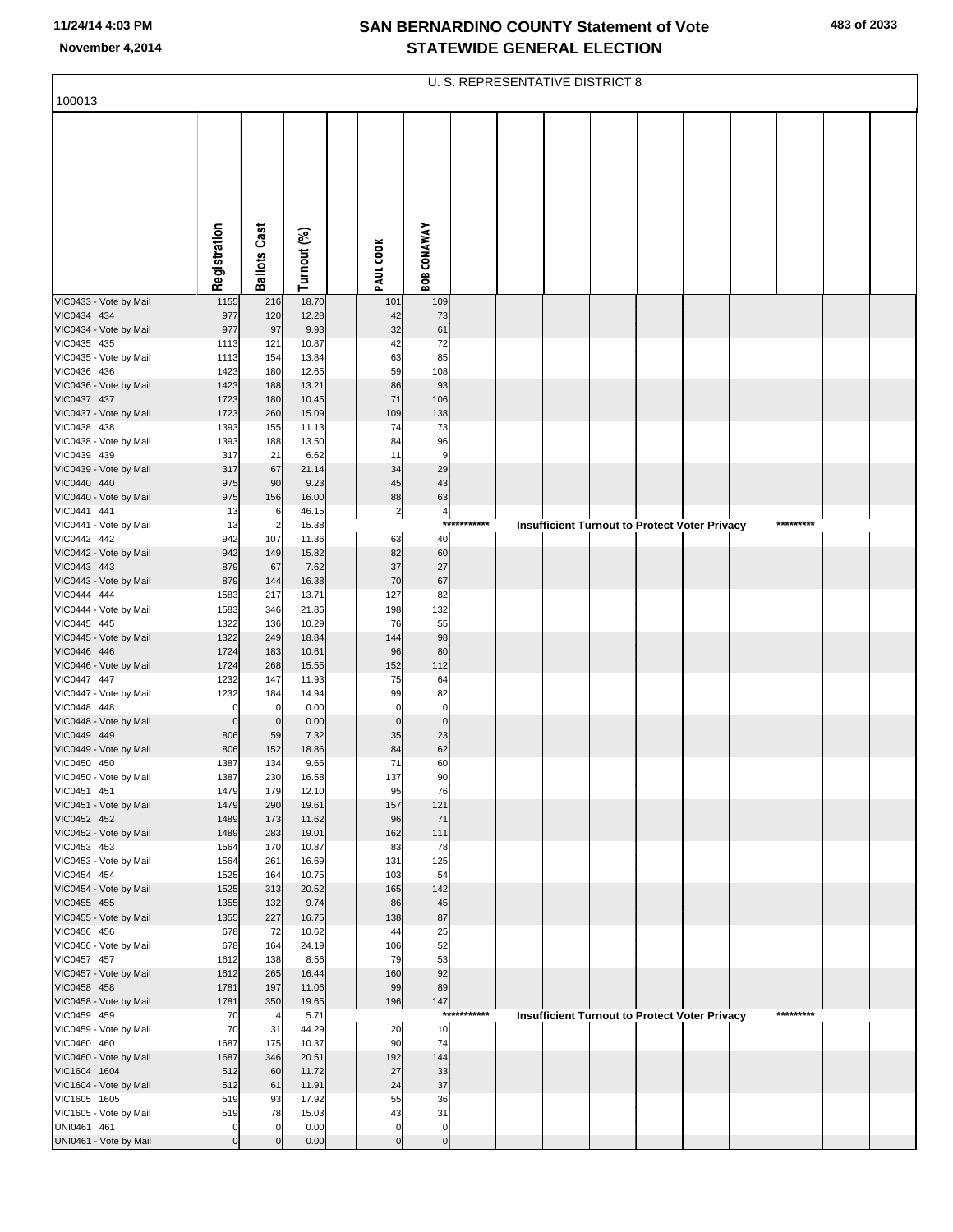|                                       |                            |                            |               |                               |                             |             | U. S. REPRESENTATIVE DISTRICT 8                      |  |  |           |  |
|---------------------------------------|----------------------------|----------------------------|---------------|-------------------------------|-----------------------------|-------------|------------------------------------------------------|--|--|-----------|--|
| 100013                                |                            |                            |               |                               |                             |             |                                                      |  |  |           |  |
|                                       | Registration               | <b>Ballots Cast</b>        | Turnout (%)   | PAUL COOK                     | <b>BOB CONAWAY</b>          |             |                                                      |  |  |           |  |
| UNI0462 462                           |                            | $\mathbf 0$                | 0.00          | $\mathbf 0$                   | $\mathbf 0$                 |             |                                                      |  |  |           |  |
| UNI0462 - Vote by Mail                | $\mathbf 0$                | $\mathbf 0$                | 0.00          | $\pmb{0}$                     | $\mathbf 0$                 |             |                                                      |  |  |           |  |
| UNI0463 463                           | $\mathbf 0$                | $\Omega$                   | 0.00          | $\mathbf 0$                   | $\mathbf 0$                 |             |                                                      |  |  |           |  |
| UNI0463 - Vote by Mail<br>UNI0464 464 | $\Omega$<br>$\Omega$       | 0<br>$\Omega$              | 0.00<br>0.00  | $\mathbf 0$<br>$\mathbf 0$    | $\mathbf 0$<br>$\mathbf 0$  |             |                                                      |  |  |           |  |
| UNI0464 - Vote by Mail                | 0                          | 0                          | 0.00          | $\mathbf 0$                   | $\mathbf 0$                 |             |                                                      |  |  |           |  |
| UNI0465 465                           | $\Omega$                   | $\Omega$                   | 0.00          | $\mathbf 0$                   | $\mathbf 0$                 |             |                                                      |  |  |           |  |
| UNI0465 - Vote by Mail                | $\Omega$                   | $\mathbf 0$                | 0.00          | $\mathbf 0$                   | $\mathbf 0$                 |             |                                                      |  |  |           |  |
| UNI0466 466                           | $\mathbf 0$                | $\Omega$                   | 0.00          | $\circ$                       | $\mathbf 0$                 |             |                                                      |  |  |           |  |
| UNI0466 - Vote by Mail<br>UNI0467 467 | $\mathbf 0$<br>19          | 0<br>$\mathbf 0$           | 0.00<br>0.00  | $\mathbf 0$<br>$\overline{0}$ | $\pmb{0}$<br>$\overline{0}$ |             |                                                      |  |  |           |  |
| UNI0467 - Vote by Mail                | 19                         | 3                          | 15.79         |                               |                             | *********** | <b>Insufficient Turnout to Protect Voter Privacy</b> |  |  | ********* |  |
| UNI0468 468                           | $\mathbf 0$                | $\mathbf 0$                | 0.00          | $\pmb{0}$                     | $\mathbf 0$                 |             |                                                      |  |  |           |  |
| UNI0468 - Vote by Mail                | $\mathbf 0$                | $\mathbf 0$                | 0.00          | $\pmb{0}$                     | $\overline{0}$              |             |                                                      |  |  |           |  |
| UNI0469 469                           | 81                         | $\mathbf 0$                | 0.00          | $\mathbf 0$                   | $\mathbf{0}$                |             |                                                      |  |  |           |  |
| UNI0469 - Vote by Mail<br>UNI0470 470 | 81<br>65                   | 39<br>$\mathbf 0$          | 48.15<br>0.00 | 31<br>$\mathbf 0$             | 6<br>$\mathbf 0$            |             |                                                      |  |  |           |  |
| UNI0470 - Vote by Mail                | 65                         | 35                         | 53.85         | 32                            | $\overline{\mathbf{c}}$     |             |                                                      |  |  |           |  |
| UNI0471 471                           | $\Omega$                   | $\mathbf 0$                | 0.00          | $\mathbf 0$                   | $\overline{0}$              |             |                                                      |  |  |           |  |
| UNI0471 - Vote by Mail                | $\mathbf 0$                | $\mathbf 0$                | 0.00          | $\mathbf 0$                   | $\mathbf 0$                 |             |                                                      |  |  |           |  |
| UNI0472 472                           | $\mathbf 0$                | $\mathbf 0$                | 0.00          | $\mathbf 0$                   | $\mathbf 0$                 |             |                                                      |  |  |           |  |
| UNI0472 - Vote by Mail<br>UNI0473 473 | $\mathbf 0$<br>21          | 0<br>$\mathbf 0$           | 0.00<br>0.00  | $\mathbf 0$<br>$\mathbf 0$    | $\mathbf 0$<br>$\mathbf 0$  |             |                                                      |  |  |           |  |
| UNI0473 - Vote by Mail                | 21                         | 12                         | 57.14         | 11                            | 1                           |             |                                                      |  |  |           |  |
| UNI0474 474                           | $\Omega$                   | $\mathbf 0$                | 0.00          | $\mathbf 0$                   | $\mathbf 0$                 |             |                                                      |  |  |           |  |
| UNI0474 - Vote by Mail                | $\mathbf 0$                | $\mathbf 0$                | 0.00          | $\mathbf 0$                   | $\mathbf 0$                 |             |                                                      |  |  |           |  |
| UNI0475 475<br>UNI0475 - Vote by Mail | $\mathbf 0$<br>0           | $\mathbf 0$<br>0           | 0.00<br>0.00  | $\mathbf 0$<br>$\mathbf 0$    | $\mathbf 0$<br>$\mathbf 0$  |             |                                                      |  |  |           |  |
| UNI1599 1599                          | $\Omega$                   | $\Omega$                   | 0.00          | $\mathbf 0$                   | $\mathbf 0$                 |             |                                                      |  |  |           |  |
| UNI1599 - Vote by Mail                | $\mathbf 0$                | 0                          | 0.00          | $\mathbf 0$                   | $\mathbf 0$                 |             |                                                      |  |  |           |  |
| UNI0476 476                           | $\Omega$                   | $\Omega$                   | 0.00          | $\mathbf 0$                   | $\mathbf 0$                 |             |                                                      |  |  |           |  |
| UNI0476 - Vote by Mail                | $\mathbf 0$<br>$\mathbf 0$ |                            | 0.00          | $\mathbf 0$<br>$\mathbf 0$    | $\mathbf 0$<br>$\mathbf 0$  |             |                                                      |  |  |           |  |
| UNI0477 477<br>UNI0477 - Vote by Mail | $\overline{0}$             | 0                          | 0.00<br>0.00  | $\mathbf 0$                   | $\mathbf 0$                 |             |                                                      |  |  |           |  |
| UNI1697 1697                          | $\overline{0}$             | 0                          | 0.00          | $\overline{0}$                | 0                           |             |                                                      |  |  |           |  |
| UNI1697 - Vote by Mail                | $\mathbf 0$                | $\mathbf 0$                | 0.00          | $\mathbf 0$                   | $\mathbf 0$                 |             |                                                      |  |  |           |  |
| UNI0478 478                           | 1204                       | 110                        | 9.14          | 84                            | 24                          |             |                                                      |  |  |           |  |
| UNI0478 - Vote by Mail<br>UNI0479 479 | 1204<br>3                  | 306<br>$\mathbf 0$         | 25.42<br>0.00 | 225<br>$\overline{0}$         | 75<br>$\circ$               |             |                                                      |  |  |           |  |
| UNI0479 - Vote by Mail                | 3                          |                            | 33.33         |                               |                             | *********** | Insufficient Turnout to Protect Voter Privacy        |  |  | ********* |  |
| UNI0480 480                           | 1990                       | 323                        | 16.23         | 244                           | 68                          |             |                                                      |  |  |           |  |
| UNI0480 - Vote by Mail                | 1990                       | 495                        | 24.87         | 383                           | 97                          |             |                                                      |  |  |           |  |
| UNI0481 481<br>UNI0481 - Vote by Mail | $\mathbf 0$<br>$\mathbf 0$ | $\mathbf 0$                | 0.00<br>0.00  | $\overline{0}$                | $\overline{0}$              | *********** |                                                      |  |  | ********* |  |
| UNI0482 482                           | $\mathbf 0$                | $\mathbf 0$                | 0.00          | $\pmb{0}$                     | $\overline{0}$              |             | Insufficient Turnout to Protect Voter Privacy        |  |  |           |  |
| UNI0482 - Vote by Mail                | $\mathbf 0$                | 0                          | 0.00          | $\mathbf 0$                   | $\mathbf 0$                 |             |                                                      |  |  |           |  |
| UNI0483 483                           | $\Omega$                   | $\Omega$                   | 0.00          | $\mathbf 0$                   | $\mathbf 0$                 |             |                                                      |  |  |           |  |
| UNI0483 - Vote by Mail                | $\Omega$                   | $\Omega$                   | 0.00          | $\mathbf 0$                   | $\mathbf 0$                 |             |                                                      |  |  |           |  |
| UNI0484 484<br>UNI0484 - Vote by Mail | $\Omega$<br>$\Omega$       | $\Omega$<br>$\mathbf 0$    | 0.00<br>0.00  | $\mathbf 0$<br>$\pmb{0}$      | $\mathbf 0$<br>$\mathbf 0$  |             |                                                      |  |  |           |  |
| UNI1578 1578                          | $\mathbf 0$                | $\mathbf 0$                | 0.00          | $\mathbf 0$                   | $\mathbf 0$                 |             |                                                      |  |  |           |  |
| UNI1578 - Vote by Mail                | $\mathbf 0$                | 0                          | 0.00          | $\mathbf 0$                   | $\mathbf 0$                 |             |                                                      |  |  |           |  |
| UNI0485 485                           | 208                        | 48                         | 23.08         | 32                            | 14                          |             |                                                      |  |  |           |  |
| UNI0485 - Vote by Mail                | 208                        | 65                         | 31.25         | 43                            | 21                          |             |                                                      |  |  |           |  |
| UNI0486 486<br>UNI0486 - Vote by Mail | 0<br>$\mathbf 0$           | $\mathbf 0$<br>$\mathbf 0$ | 0.00<br>0.00  | $\mathbf 0$<br>$\mathbf 0$    | $\mathbf 0$<br>$\mathbf 0$  |             |                                                      |  |  |           |  |
| UNI0487 487                           | 526                        | 116                        | 22.05         | 77                            | 36                          |             |                                                      |  |  |           |  |
| UNI0487 - Vote by Mail                | 526                        | 163                        | 30.99         | 124                           | 37                          |             |                                                      |  |  |           |  |
| UNI0488 488                           | 228                        | 29                         | 12.72         | 16                            | 10                          |             |                                                      |  |  |           |  |
| UNI0488 - Vote by Mail                | 228                        | 91                         | 39.91         | 54                            | 32                          |             |                                                      |  |  |           |  |
| UNI0489 489                           | 1006                       | 192                        | 19.09         | 131                           | 54                          |             |                                                      |  |  |           |  |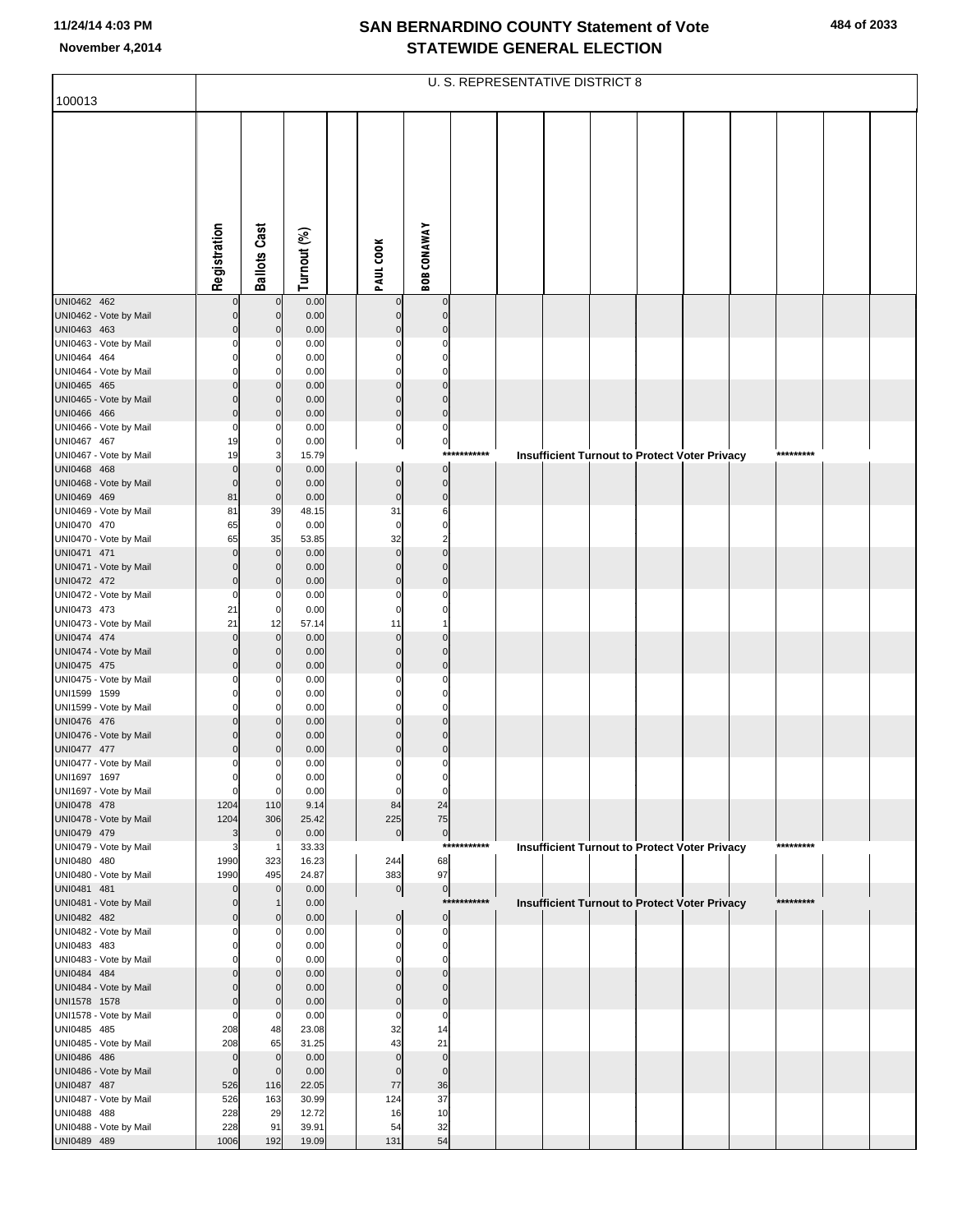|                                       |                            |                            |               |                            |                               |             | <b>U. S. REPRESENTATIVE DISTRICT 8</b> |  |                                                      |  |           |  |
|---------------------------------------|----------------------------|----------------------------|---------------|----------------------------|-------------------------------|-------------|----------------------------------------|--|------------------------------------------------------|--|-----------|--|
| 100013                                |                            |                            |               |                            |                               |             |                                        |  |                                                      |  |           |  |
|                                       | Registration               | <b>Ballots Cast</b>        | Turnout (%)   | PAUL COOK                  | <b>BOB CONAWAY</b>            |             |                                        |  |                                                      |  |           |  |
| UNI0489 - Vote by Mail                | 1006                       | 284                        | 28.23         | 196                        | 82                            |             |                                        |  |                                                      |  |           |  |
| UNI0490 490                           | 388                        | 77                         | 19.85         | 49                         | 27                            |             |                                        |  |                                                      |  |           |  |
| UNI0490 - Vote by Mail                | 388                        | 131                        | 33.76         | 84                         | 44                            |             |                                        |  |                                                      |  |           |  |
| UNI0491 491                           | 0                          | 0                          | 0.00          | $\Omega$                   | $\mathbf 0$                   |             |                                        |  |                                                      |  |           |  |
| UNI0491 - Vote by Mail<br>UNI0492 492 | $\Omega$<br>8              | 0<br>0                     | 0.00<br>0.00  | $\Omega$<br>$\Omega$       | $\mathbf 0$<br>$\mathbf 0$    |             |                                        |  |                                                      |  |           |  |
| UNI0492 - Vote by Mail                | 8                          | 5                          | 62.50         | $\overline{4}$             |                               |             |                                        |  |                                                      |  |           |  |
| UNI0493 493                           | 3                          | $\Omega$                   | 0.00          | $\overline{0}$             | $\overline{0}$                |             |                                        |  |                                                      |  |           |  |
| UNI0493 - Vote by Mail                | 3                          |                            | 33.33         |                            |                               | *********** |                                        |  | <b>Insufficient Turnout to Protect Voter Privacy</b> |  | ********* |  |
| UNI0494 494                           | $\Omega$                   | C                          | 0.00          | $\mathbf 0$                | $\mathbf 0$                   |             |                                        |  |                                                      |  |           |  |
| UNI0494 - Vote by Mail<br>UNI0495 495 | $\Omega$<br>$\Omega$       | $\Omega$<br>0              | 0.00<br>0.00  | $\mathbf 0$<br>$\Omega$    | $\mathbf 0$<br>0              |             |                                        |  |                                                      |  |           |  |
| UNI0495 - Vote by Mail                | $\mathbf 0$                | $\Omega$                   | 0.00          | $\mathbf{0}$               | $\overline{0}$                |             |                                        |  |                                                      |  |           |  |
| UNI0496 496                           | $\Omega$                   | $\Omega$                   | 0.00          | $\Omega$                   | $\Omega$                      |             |                                        |  |                                                      |  |           |  |
| UNI0496 - Vote by Mail                | $\mathbf 0$                | $\Omega$                   | 0.00          | $\mathbf 0$                | $\mathbf 0$                   |             |                                        |  |                                                      |  |           |  |
| UNI0497 497                           | $\Omega$                   |                            | 0.00          | $\Omega$                   | $\mathbf 0$                   |             |                                        |  |                                                      |  |           |  |
| UNI0497 - Vote by Mail<br>UNI0498 498 | $\Omega$                   |                            | 0.00<br>0.00  | $\Omega$<br>$\pmb{0}$      | $\mathbf 0$<br>$\overline{0}$ |             |                                        |  |                                                      |  |           |  |
| UNI0498 - Vote by Mail                | $\overline{4}$             |                            | 50.00         |                            |                               | *********** |                                        |  | <b>Insufficient Turnout to Protect Voter Privacy</b> |  | ********* |  |
| UNI0499 499                           | 10                         | $\Omega$                   | 0.00          | $\pmb{0}$                  | $\overline{0}$                |             |                                        |  |                                                      |  |           |  |
| UNI0499 - Vote by Mail                | 10                         | 6                          | 60.00         | $6\phantom{1}$             | $\mathbf 0$                   |             |                                        |  |                                                      |  |           |  |
| UNI0500 500                           | $\mathbf 0$<br>$\mathbf 0$ |                            | 0.00          | 0<br>$\Omega$              | 0<br>$\mathbf 0$              |             |                                        |  |                                                      |  |           |  |
| UNI0500 - Vote by Mail<br>UNI0501 501 | 20                         | 0                          | 0.00<br>0.00  |                            | $\Omega$                      |             |                                        |  |                                                      |  |           |  |
| UNI0501 - Vote by Mail                | 20                         | 6                          | 30.00         | 6                          | $\Omega$                      |             |                                        |  |                                                      |  |           |  |
| UNI0502 502                           | $\mathbf 0$                | $\Omega$                   | 0.00          | $\Omega$                   | $\Omega$                      |             |                                        |  |                                                      |  |           |  |
| UNI0502 - Vote by Mail                | $\mathbf 0$                | $\Omega$                   | 0.00          | $\mathbf 0$                | $\mathbf 0$                   |             |                                        |  |                                                      |  |           |  |
| UNI0503 503<br>UNI0503 - Vote by Mail | 74<br>74                   | $\Omega$<br>50             | 0.00<br>67.57 | $\Omega$<br>39             | $\mathbf 0$<br>11             |             |                                        |  |                                                      |  |           |  |
| UNI0504 504                           | $\mathbf 0$                | $\mathbf 0$                | 0.00          | $\mathbf 0$                | $\mathbf 0$                   |             |                                        |  |                                                      |  |           |  |
| UNI0504 - Vote by Mail                | $\mathbf 0$                | $\Omega$                   | 0.00          | $\Omega$                   | $\overline{0}$                |             |                                        |  |                                                      |  |           |  |
| UNI0505 505                           | $\overline{0}$             |                            | 0.00          | $\Omega$                   | $\mathbf 0$                   |             |                                        |  |                                                      |  |           |  |
| UNI0505 - Vote by Mail<br>UNI0506 506 | $\mathbf 0$<br>$\mathbf 0$ | 0                          | 0.00<br>0.00  | $\mathbf 0$<br>$\mathbf 0$ | $\mathbf 0$<br>$\mathbf 0$    |             |                                        |  |                                                      |  |           |  |
| UNI0506 - Vote by Mail                | $\mathbf{0}$               | $\overline{0}$             | 0.00          |                            | $\Omega$                      |             |                                        |  |                                                      |  |           |  |
| UNI0507 507                           | $\mathbf 0$                | 0                          | 0.00          | 0                          | $\mathbf 0$                   |             |                                        |  |                                                      |  |           |  |
| UNI0507 - Vote by Mail                | $\mathbf 0$                |                            | 0.00          | $\mathbf{0}$               | $\overline{0}$                |             |                                        |  |                                                      |  |           |  |
| UNI0508 508                           | $\mathbf 0$<br>$\mathbf 0$ | $\Omega$<br>$\Omega$       | 0.00<br>0.00  | $\Omega$<br>$\mathbf{0}$   | $\Omega$<br>$\overline{0}$    |             |                                        |  |                                                      |  |           |  |
| UNI0508 - Vote by Mail<br>UNI0509 509 | $\mathbf 0$                | 0                          | 0.00          | $\Omega$                   | $\Omega$                      |             |                                        |  |                                                      |  |           |  |
| UNI0509 - Vote by Mail                | $\mathbf 0$                | $\Omega$                   | 0.00          | $\Omega$                   | $\mathbf 0$                   |             |                                        |  |                                                      |  |           |  |
| UNI0510 510                           | $\Omega$                   |                            | 0.00          |                            | $\Omega$                      |             |                                        |  |                                                      |  |           |  |
| UNI0510 - Vote by Mail                | $\mathbf 0$                | $\Omega$                   | 0.00          | $\Omega$                   | $\Omega$<br>$\Omega$          |             |                                        |  |                                                      |  |           |  |
| UNI0511 511<br>UNI0511 - Vote by Mail | $\mathbf 0$<br>$\mathbf 0$ | $\mathbf 0$<br>$\mathbf 0$ | 0.00<br>0.00  | $\Omega$<br>$\mathbf{0}$   | $\overline{0}$                |             |                                        |  |                                                      |  |           |  |
| UNI0512 512                           | $\mathbf 0$                | 0                          | 0.00          | $\Omega$                   | $\mathbf 0$                   |             |                                        |  |                                                      |  |           |  |
| UNI0512 - Vote by Mail                | $\mathbf 0$                | 0                          | 0.00          | $\Omega$                   | $\mathbf 0$                   |             |                                        |  |                                                      |  |           |  |
| UNI0513 513                           | $\mathbf 0$                | 0                          | 0.00          | $\Omega$                   | $\mathbf 0$                   |             |                                        |  |                                                      |  |           |  |
| UNI0513 - Vote by Mail<br>UNI0514 514 | $\mathbf 0$<br>$\mathbf 0$ | $\Omega$<br>$\Omega$       | 0.00<br>0.00  | $\Omega$<br>$\Omega$       | $\overline{0}$<br>$\Omega$    |             |                                        |  |                                                      |  |           |  |
| UNI0514 - Vote by Mail                | $\mathbf 0$                | $\mathbf 0$                | 0.00          | $\mathbf{0}$               | $\mathbf 0$                   |             |                                        |  |                                                      |  |           |  |
| UNI0515 515                           | $\mathbf 0$                | $\Omega$                   | 0.00          | $\Omega$                   | $\mathbf 0$                   |             |                                        |  |                                                      |  |           |  |
| UNI0515 - Vote by Mail                | $\mathbf 0$                | $\mathbf 0$                | 0.00          | $\mathbf 0$                | $\mathbf 0$                   |             |                                        |  |                                                      |  |           |  |
| UNI0516 516                           | 412                        | 94                         | 22.82         | 68                         | 24                            |             |                                        |  |                                                      |  |           |  |
| UNI0516 - Vote by Mail<br>UNI0517 517 | 412<br>$\mathbf 0$         | 128<br>$\mathbf 0$         | 31.07<br>0.00 | 82<br>$\mathbf{0}$         | 45<br>$\mathbf 0$             |             |                                        |  |                                                      |  |           |  |
| UNI0517 - Vote by Mail                | $\mathbf 0$                | $\mathbf 0$                | 0.00          | $\mathbf{0}$               | $\mathbf 0$                   |             |                                        |  |                                                      |  |           |  |
| UNI0518 518                           | $\mathbf 0$                | 0                          | 0.00          | O                          | $\Omega$                      |             |                                        |  |                                                      |  |           |  |
| UNI0518 - Vote by Mail                | $\mathbf 0$                |                            | 0.00          | $\Omega$                   | $\Omega$                      |             |                                        |  |                                                      |  |           |  |
| UNI0519 519                           | 63                         |                            | 12.70         | 7                          |                               |             |                                        |  |                                                      |  |           |  |
| UNI0519 - Vote by Mail                | 63                         | 22                         | 34.92         | 10                         | 11                            |             |                                        |  |                                                      |  |           |  |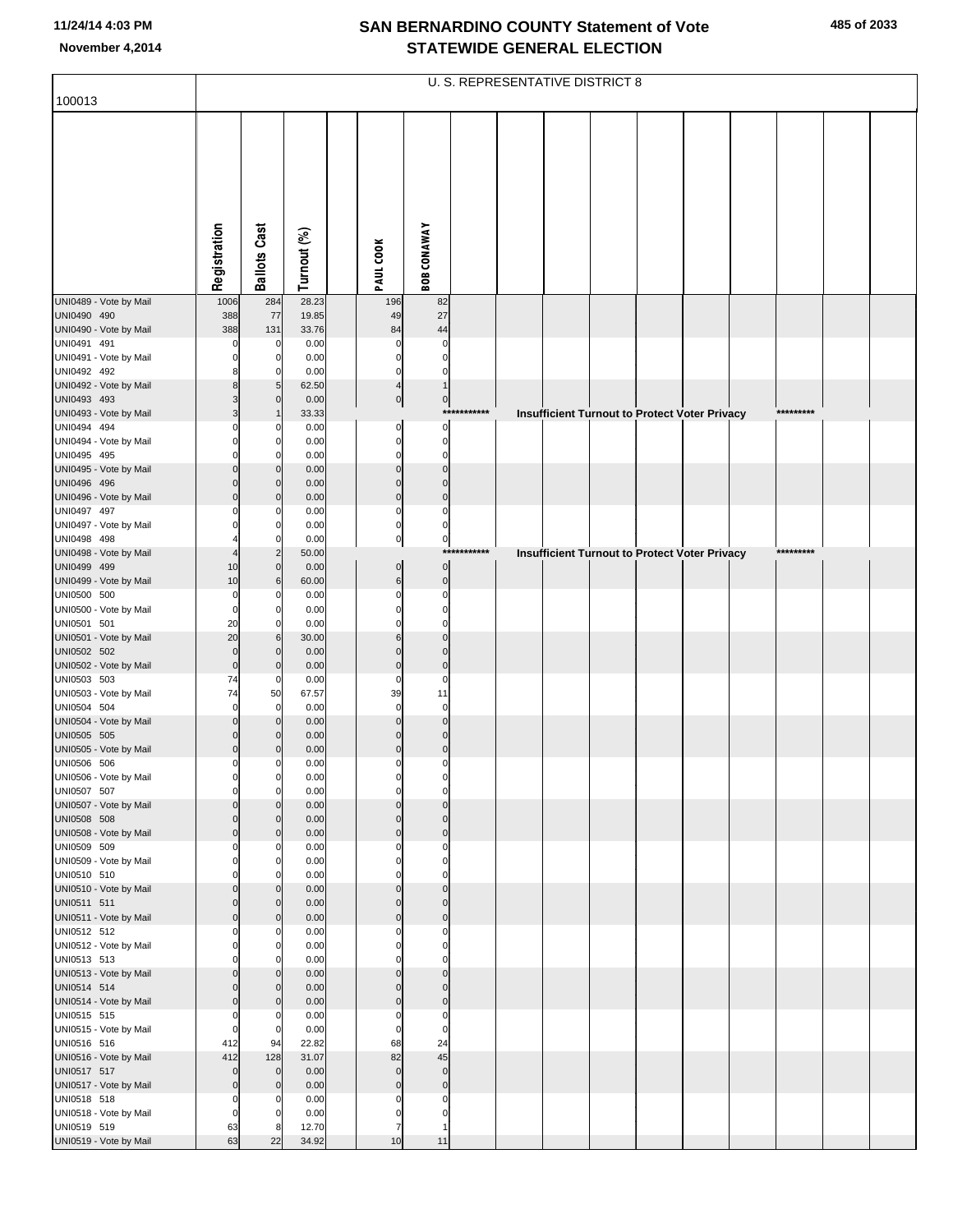|                                       |                 |                            |                |                            |                            |             | <b>U. S. REPRESENTATIVE DISTRICT 8</b>               |  |  |           |  |
|---------------------------------------|-----------------|----------------------------|----------------|----------------------------|----------------------------|-------------|------------------------------------------------------|--|--|-----------|--|
| 100013                                |                 |                            |                |                            |                            |             |                                                      |  |  |           |  |
|                                       | Registration    | <b>Ballots Cast</b>        | Turnout (%)    | PAUL COOK                  | <b>BOB CONAWAY</b>         |             |                                                      |  |  |           |  |
|                                       |                 |                            |                |                            |                            |             |                                                      |  |  |           |  |
| UNI0520 520<br>UNI0520 - Vote by Mail |                 | $\mathbf 0$<br>$\mathbf 0$ | 0.00<br>0.00   | 0<br>$\mathbf 0$           | $\mathbf 0$<br>$\mathbf 0$ |             |                                                      |  |  |           |  |
| UNI0521 521                           |                 | $\mathbf 0$                | 0.00           | $\mathbf 0$                | $\mathbf 0$                |             |                                                      |  |  |           |  |
| UNI0521 - Vote by Mail                |                 | 0                          | 0.00           | 0                          | 0                          |             |                                                      |  |  |           |  |
| UNI0522 522                           |                 | 0                          | 0.00           | $\Omega$                   | 0                          |             |                                                      |  |  |           |  |
| UNI0522 - Vote by Mail<br>UNI0523 523 | 0<br>61         | 0<br>6                     | 0.00<br>9.84   | 0<br>3                     | 0<br>$\overline{c}$        |             |                                                      |  |  |           |  |
| UNI0523 - Vote by Mail                | 61              | 17                         | 27.87          | 11                         | $6 \mid$                   |             |                                                      |  |  |           |  |
| UNI0524 524                           | 22              | $\overline{4}$             | 18.18          |                            |                            | *********** | Insufficient Turnout to Protect Voter Privacy        |  |  | ********* |  |
| UNI0524 - Vote by Mail                | 22              | 11                         | 50.00          | 7                          | $\overline{2}$             |             |                                                      |  |  |           |  |
| UNI0525 525                           | 882             | 162                        | 18.37          | 126                        | 32                         |             |                                                      |  |  |           |  |
| UNI0525 - Vote by Mail<br>UNI0526 526 | 882<br>95       | 279<br>19                  | 31.63<br>20.00 | 207<br>14                  | 62<br>5                    |             |                                                      |  |  |           |  |
| UNI0526 - Vote by Mail                | 95              | 29                         | 30.53          | 21                         | $\overline{7}$             |             |                                                      |  |  |           |  |
| UNI0527 527                           | 67              | 17                         | 25.37          | 12                         | 5                          |             |                                                      |  |  |           |  |
| UNI0527 - Vote by Mail                | 67              | 17                         | 25.37          | 11                         | 4                          |             |                                                      |  |  |           |  |
| UNI0528 528                           | 0               | $\overline{0}$             | 0.00           | 0                          | 0                          |             |                                                      |  |  |           |  |
| UNI0528 - Vote by Mail<br>UNI0529 529 | $\Omega$<br>212 | $\mathbf 0$<br>29          | 0.00<br>13.68  | 0<br>19                    | 0<br>10                    |             |                                                      |  |  |           |  |
| UNI0529 - Vote by Mail                | 212             | 82                         | 38.68          | 56                         | 20                         |             |                                                      |  |  |           |  |
| UNI0530 530                           | 1779            | 296                        | 16.64          | 200                        | 87                         |             |                                                      |  |  |           |  |
| UNI0530 - Vote by Mail                | 1779            | 733                        | 41.20          | 502                        | 199                        |             |                                                      |  |  |           |  |
| UNI0531 531<br>UNI0531 - Vote by Mail | 624<br>624      | 118<br>162                 | 18.91<br>25.96 | 80<br>91                   | 33<br>66                   |             |                                                      |  |  |           |  |
| UNI0532 532                           | 1889            | 288                        | 15.25          | 206                        | 73                         |             |                                                      |  |  |           |  |
| UNI0532 - Vote by Mail                | 1889            | 672                        | 35.57          | 483                        | 171                        |             |                                                      |  |  |           |  |
| UNI0533 533                           | 481             | 70                         | 14.55          | 45                         | 24                         |             |                                                      |  |  |           |  |
| UNI0533 - Vote by Mail                | 481             | 157                        | 32.64          | 111                        | 42<br>27                   |             |                                                      |  |  |           |  |
| UNI0534 534<br>UNI0534 - Vote by Mail | 248<br>248      | 73<br>56                   | 29.44<br>22.58 | 41<br>33                   | 22                         |             |                                                      |  |  |           |  |
| UNI0535 535                           |                 | $\mathbf 0$                | 0.00           | $\overline{0}$             | $\pmb{0}$                  |             |                                                      |  |  |           |  |
| UNI0535 - Vote by Mail                |                 | $\mathbf 1$                | 100.00         |                            | $***$                      | *******     | <b>Insufficient Turnout to Protect Voter Privacy</b> |  |  | ********* |  |
| UNI0536 536                           | 569             | 114                        | 20.04          | 77                         | 33                         |             |                                                      |  |  |           |  |
| UNI0536 - Vote by Mail<br>UNI0537 537 | 569<br>53       | 190<br>13                  | 33.39<br>24.53 | 105<br>9                   | 80                         |             |                                                      |  |  |           |  |
| UNI0537 - Vote by Mail                | 53              | 19                         | 35.85          | 14                         | 5                          |             |                                                      |  |  |           |  |
| UNI0538 538                           | $\Omega$        | $\mathbf 0$                | 0.00           | $\Omega$                   | $\mathbf 0$                |             |                                                      |  |  |           |  |
| UNI0538 - Vote by Mail                | $\Omega$        | $\mathbf 0$                | 0.00           | $\mathbf 0$                | $\mathbf 0$                |             |                                                      |  |  |           |  |
| UNI0539 539<br>UNI0539 - Vote by Mail | $\Omega$<br>O   | $\mathbf 0$<br>0           | 0.00<br>0.00   | $\overline{0}$<br>0        | $\pmb{0}$<br>0             |             |                                                      |  |  |           |  |
| UNI0540 540                           |                 | 0                          | 0.00           | 0                          | 0                          |             |                                                      |  |  |           |  |
| UNI0540 - Vote by Mail                |                 | 0                          | 0.00           | 0                          | 0                          |             |                                                      |  |  |           |  |
| UNI0541 541                           | 5               | $\mathbf 0$                | 0.00           | $\overline{0}$             | $\overline{0}$             | *********** |                                                      |  |  | ********* |  |
| UNI0541 - Vote by Mail<br>UNI0542 542 | 5<br>0          | 4<br>$\mathbf 0$           | 80.00<br>0.00  | $\overline{0}$             | $\overline{0}$             |             | <b>Insufficient Turnout to Protect Voter Privacy</b> |  |  |           |  |
| UNI0542 - Vote by Mail                | $\Omega$        | 0                          | 0.00           | 0                          | 0                          |             |                                                      |  |  |           |  |
| UNI0543 543                           | 581             | 107                        | 18.42          | 75                         | 30                         |             |                                                      |  |  |           |  |
| UNI0543 - Vote by Mail                | 581             | 136                        | 23.41          | 85                         | 48                         |             |                                                      |  |  |           |  |
| UNI0544 544                           | 173             | 30                         | 17.34          | 21                         | $\bf8$                     |             |                                                      |  |  |           |  |
| UNI0544 - Vote by Mail<br>UNI0545 545 | 173<br>23       | 60<br>6                    | 34.68<br>26.09 | 38<br>5 <sub>l</sub>       | 21<br>1                    |             |                                                      |  |  |           |  |
| UNI0545 - Vote by Mail                | 23              | 7                          | 30.43          | 5                          | 2                          |             |                                                      |  |  |           |  |
| UNI0546 546                           | $\overline{2}$  | 0                          | 0.00           | $\Omega$                   | 0                          |             |                                                      |  |  |           |  |
| UNI0546 - Vote by Mail                | $\overline{2}$  | 0                          | 0.00           | 0                          | 0                          |             |                                                      |  |  |           |  |
| UNI0547 547<br>UNI0547 - Vote by Mail | $\Omega$<br>0   | $\mathbf 0$<br>$\mathbf 0$ | 0.00<br>0.00   | $\mathbf 0$<br>$\mathbf 0$ | $\mathbf 0$<br>$\mathbf 0$ |             |                                                      |  |  |           |  |
| UNI0548 548                           | 0               | $\mathbf 0$                | 0.00           | $\overline{0}$             | $\pmb{0}$                  |             |                                                      |  |  |           |  |
| UNI0548 - Vote by Mail                | $\Omega$        | 0                          | 0.00           | 0                          | 0                          |             |                                                      |  |  |           |  |
| UNI0549 549                           | 560             | 96                         | 17.14          | 56                         | 34                         |             |                                                      |  |  |           |  |
| UNI0549 - Vote by Mail                | 560             | 138                        | 24.64          | 82                         | 54                         | *********** |                                                      |  |  | ********* |  |
| UNI0550 550                           | 6               |                            | 66.67          |                            |                            |             | <b>Insufficient Turnout to Protect Voter Privacy</b> |  |  |           |  |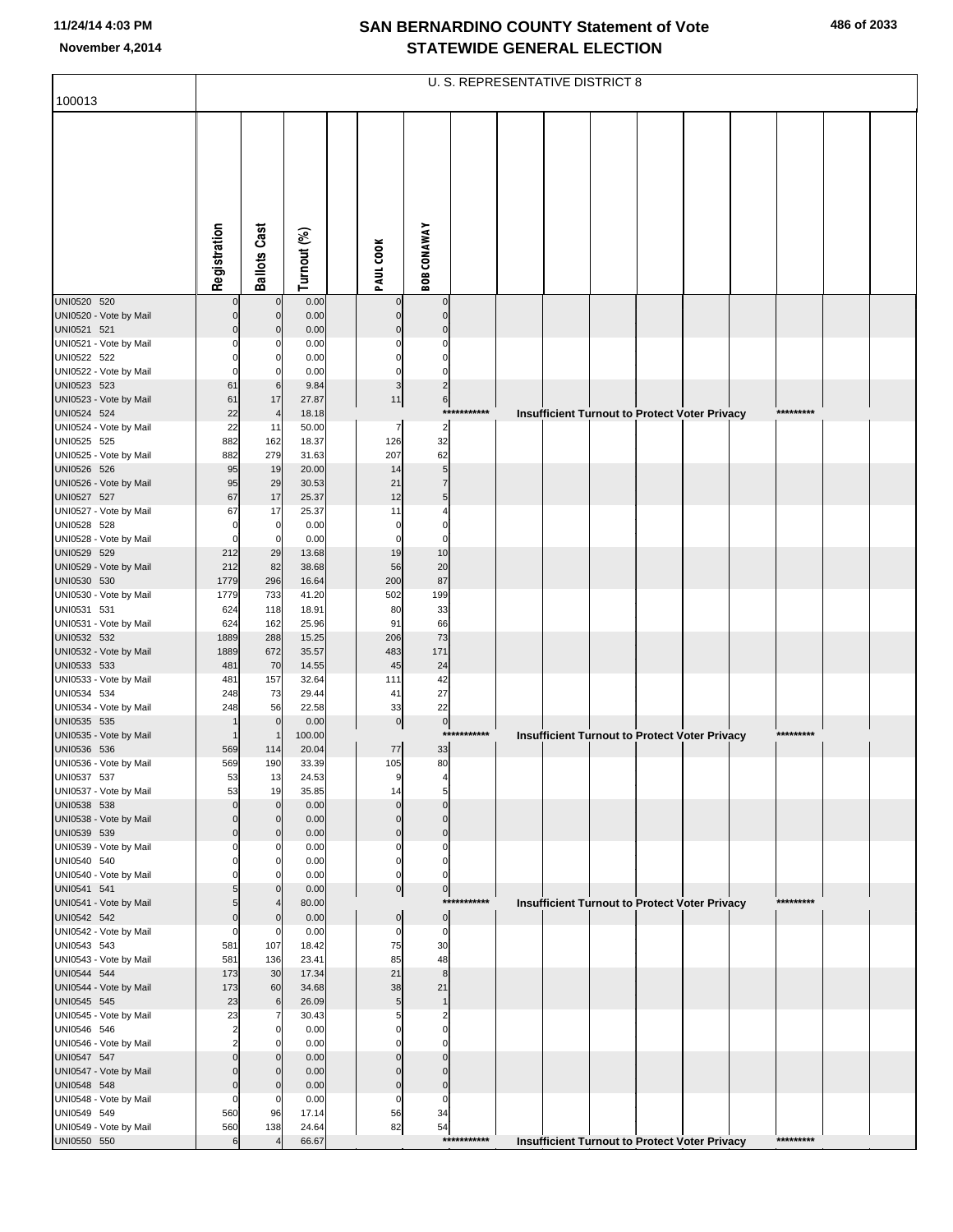|                                        |                         |                                |                |                         |                               |              | U. S. REPRESENTATIVE DISTRICT 8 |  |                                                      |           |  |
|----------------------------------------|-------------------------|--------------------------------|----------------|-------------------------|-------------------------------|--------------|---------------------------------|--|------------------------------------------------------|-----------|--|
| 100013                                 |                         |                                |                |                         |                               |              |                                 |  |                                                      |           |  |
|                                        | Registration            | <b>Ballots Cast</b>            | Turnout (%)    | PAUL COOK               | <b>BOB CONAWAY</b>            |              |                                 |  |                                                      |           |  |
| UNI0550 - Vote by Mail                 |                         | $\overline{2}$                 | 33.33          |                         |                               | ************ |                                 |  | <b>Insufficient Turnout to Protect Voter Privacy</b> | ********* |  |
| UNI0551 551                            |                         | $\mathbf 0$                    | 0.00           |                         | $\circ$<br>$\overline{0}$     | ***********  |                                 |  |                                                      | ********* |  |
| UNI0551 - Vote by Mail<br>UNI0552 552  | $\overline{2}$<br>65    | 2<br>C                         | 100.00<br>0.00 | $\pmb{0}$               | 0                             |              |                                 |  | <b>Insufficient Turnout to Protect Voter Privacy</b> |           |  |
| UNI0552 - Vote by Mail                 | 65                      | 37                             | 56.92          | 27                      | 8                             |              |                                 |  |                                                      |           |  |
| UNI0553 553                            | 2                       | $\mathbf 0$                    | 0.00           | $\pmb{0}$               | $\pmb{0}$                     |              |                                 |  |                                                      |           |  |
| UNI0553 - Vote by Mail<br>UNI0554 554  | $\overline{2}$<br>76    | $\overline{2}$<br>$\mathbf{0}$ | 100.00<br>0.00 | $\pmb{0}$               | $\pmb{0}$                     | ***********  |                                 |  | <b>Insufficient Turnout to Protect Voter Privacy</b> | ********* |  |
| UNI0554 - Vote by Mail                 | 76                      | 49                             | 64.47          | 44                      | 5                             |              |                                 |  |                                                      |           |  |
| UNI0555 555                            | 5                       | $\Omega$                       | 0.00           | $\bf{0}$                | $\pmb{\mathsf{O}}$            |              |                                 |  |                                                      |           |  |
| UNI0555 - Vote by Mail<br>UNI0556 556  | 5                       | $\overline{2}$<br>$\Omega$     | 40.00<br>0.00  | $\mathbf 0$             | $\mathbf 0$                   | ************ |                                 |  | <b>Insufficient Turnout to Protect Voter Privacy</b> | ********* |  |
| UNI0556 - Vote by Mail                 |                         | $\Omega$                       | 0.00           | $\Omega$                | $\Omega$                      |              |                                 |  |                                                      |           |  |
| UNI0557 557                            | $\Omega$                | $\Omega$                       | 0.00           | $\Omega$                | $\Omega$                      |              |                                 |  |                                                      |           |  |
| UNI0557 - Vote by Mail<br>UNI0558 558  | $\bf 0$                 | $\mathbf{0}$                   | 0.00           | $\mathbf 0$             | $\mathbf 0$                   |              |                                 |  |                                                      |           |  |
| UNI0558 - Vote by Mail                 | 943<br>943              | 145<br>258                     | 15.38<br>27.36 | 95<br>158               | 47<br>95                      |              |                                 |  |                                                      |           |  |
| UNI0559 559                            | 854                     | 124                            | 14.52          | 83                      | 39                            |              |                                 |  |                                                      |           |  |
| UNI0559 - Vote by Mail                 | 854                     | 279                            | 32.67          | 186                     | 87                            |              |                                 |  |                                                      |           |  |
| UNI0560 560<br>UNI0560 - Vote by Mail  | 908<br>908              | 164<br>317                     | 18.06<br>34.91 | 96<br>187               | 61<br>117                     |              |                                 |  |                                                      |           |  |
| UNI0561 561                            | 8                       | $\mathbf 0$                    | 0.00           | 0                       |                               |              |                                 |  |                                                      |           |  |
| UNI0561 - Vote by Mail                 | 8                       | 6                              | 75.00          | 6                       | $\Omega$                      |              |                                 |  |                                                      |           |  |
| UNI0562 562<br>UNI0562 - Vote by Mail  | 59<br>59                | 6<br>23                        | 10.17<br>38.98 | 2<br>13                 | 8                             |              |                                 |  |                                                      |           |  |
| UNI0563 563                            |                         | $\mathbf 0$                    | 0.00           | $\mathbf 0$             |                               |              |                                 |  |                                                      |           |  |
| UNI0563 - Vote by Mail                 |                         | $\mathbf 0$                    | 0.00           | $\pmb{0}$               | $\pmb{0}$                     | ***********  |                                 |  |                                                      | ********* |  |
| UNI0564 564<br>UNI0564 - Vote by Mail  | 21<br>21                | 9                              | 4.76<br>42.86  | 6                       | 3                             |              |                                 |  | <b>Insufficient Turnout to Protect Voter Privacy</b> |           |  |
| UNI0565 565                            | 124                     | 17                             | 13.71          | 10                      | $\overline{7}$                |              |                                 |  |                                                      |           |  |
| UNI0565 - Vote by Mail                 | 124                     | 52                             | 41.94          | 32                      | 20                            |              |                                 |  |                                                      |           |  |
| UNI0566 566<br>UNI0566 - Vote by Mail  | 0<br>$\mathbf 0$        | $\mathbf 0$<br>$\Omega$        | 0.00<br>0.00   | $\mathbf 0$<br>$\Omega$ | $\mathbf 0$<br>$\mathbf 0$    |              |                                 |  |                                                      |           |  |
| UNI1579 1579                           | 0                       | 0                              | 0.00           | 0                       | 0                             |              |                                 |  |                                                      |           |  |
| UNI1579 - Vote by Mail                 | 0                       | $\mathbf 0$<br>$\Omega$        | 0.00           |                         |                               |              |                                 |  |                                                      |           |  |
| UNI1580 1580<br>UNI1580 - Vote by Mail | $\Omega$                | n                              | 0.00<br>0.00   | $\mathbf 0$<br>$\Omega$ | $\Omega$<br>$\Omega$          |              |                                 |  |                                                      |           |  |
| UNI1581 1581                           | $\Omega$                | $\Omega$                       | 0.00           | $\Omega$                | $\Omega$                      |              |                                 |  |                                                      |           |  |
| UNI1581 - Vote by Mail<br>UNI1582 1582 | $\mathbf 0$             | $\Omega$<br>C                  | 0.00<br>0.00   | $\mathbf 0$             | $\mathbf 0$<br>0              |              |                                 |  |                                                      |           |  |
| UNI1582 - Vote by Mail                 | $\Omega$                | $\Omega$                       | 0.00           | O                       | $\Omega$                      |              |                                 |  |                                                      |           |  |
| UNI1583 1583                           |                         |                                | 0.00           |                         |                               |              |                                 |  |                                                      |           |  |
| UNI1583 - Vote by Mail<br>UNI1584 1584 | $\mathbf 0$<br>92       | $\mathbf 0$                    | 0.00<br>22.83  | $\mathbf 0$<br>14       | $\mathbf 0$<br>$\overline{7}$ |              |                                 |  |                                                      |           |  |
| UNI1584 - Vote by Mail                 | 92                      | 21<br>25                       | 27.17          | 14                      | 11                            |              |                                 |  |                                                      |           |  |
| UNI1585 1585                           | 111                     | 21                             | 18.92          | 12                      | 9                             |              |                                 |  |                                                      |           |  |
| UNI1585 - Vote by Mail                 | 111                     | 33<br>$\Omega$                 | 29.73          | 20<br>$\mathbf 0$       | 12                            |              |                                 |  |                                                      |           |  |
| UNI1586 1586<br>UNI1586 - Vote by Mail | $\Omega$<br>$\Omega$    | $\Omega$                       | 0.00<br>0.00   | $\Omega$                | $\mathbf 0$<br>$\mathbf 0$    |              |                                 |  |                                                      |           |  |
| UNI1587 1587                           | 0                       | $\Omega$                       | 0.00           | $\Omega$                | $\Omega$                      |              |                                 |  |                                                      |           |  |
| UNI1587 - Vote by Mail                 | $\mathbf 0$             | $\Omega$                       | 0.00           | $\mathbf 0$             | $\mathbf 0$                   |              |                                 |  |                                                      |           |  |
| UNI1588 1588<br>UNI1588 - Vote by Mail | $\Omega$                | C<br>$\Omega$                  | 0.00<br>0.00   | 0<br>$\Omega$           | 0<br>$\Omega$                 |              |                                 |  |                                                      |           |  |
| UNI1589 1589                           |                         |                                | 0.00           |                         |                               |              |                                 |  |                                                      |           |  |
| UNI1589 - Vote by Mail                 | 0                       | $\Omega$                       | 0.00           | $\Omega$                | $\Omega$                      |              |                                 |  |                                                      |           |  |
| UNI1590 1590<br>UNI1590 - Vote by Mail | $\Omega$<br>$\mathbf 0$ | $\Omega$<br>$\Omega$           | 0.00<br>0.00   | $\Omega$<br>$\mathbf 0$ | $\Omega$<br>$\mathbf{0}$      |              |                                 |  |                                                      |           |  |
| UNI1591 1591                           | 0                       | C                              | 0.00           | 0                       | 0                             |              |                                 |  |                                                      |           |  |
| UNI1591 - Vote by Mail                 | $\Omega$                | O                              | 0.00           | $\Omega$                | $\Omega$                      |              |                                 |  |                                                      |           |  |
| UNI1592 1592<br>UNI1592 - Vote by Mail | $\Omega$<br>$\Omega$    |                                | 0.00<br>0.00   | $\Omega$<br>$\Omega$    | $\Omega$<br>$\mathbf{0}$      |              |                                 |  |                                                      |           |  |
|                                        |                         |                                |                |                         |                               |              |                                 |  |                                                      |           |  |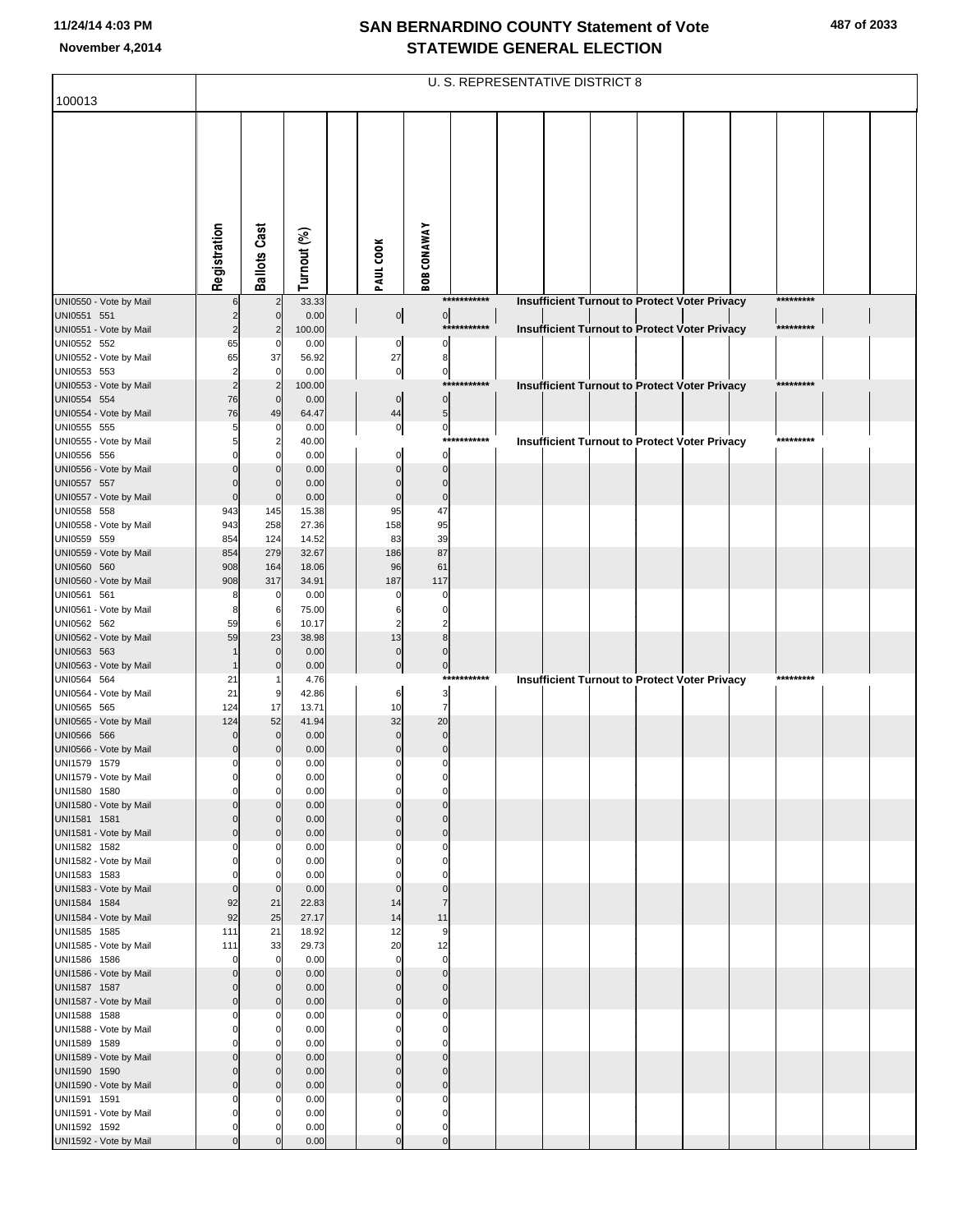| 100013                                 |                      |                              |                |                            |                          | U. S. REPRESENTATIVE DISTRICT 8 |  |  |                                                      |           |  |
|----------------------------------------|----------------------|------------------------------|----------------|----------------------------|--------------------------|---------------------------------|--|--|------------------------------------------------------|-----------|--|
|                                        |                      |                              |                |                            |                          |                                 |  |  |                                                      |           |  |
|                                        |                      |                              |                |                            |                          |                                 |  |  |                                                      |           |  |
|                                        | Registration         | <b>Ballots Cast</b>          | Turnout (%)    | PAUL COOK                  | <b>BOB CONAWAY</b>       |                                 |  |  |                                                      |           |  |
| UNI1593 1593                           | 52                   | 16                           | 30.77          | 10                         | 5                        |                                 |  |  |                                                      |           |  |
| UNI1593 - Vote by Mail                 | 52                   | 15                           | 28.85          | 10                         | $5\overline{)}$          |                                 |  |  |                                                      |           |  |
| UNI1594 1594                           | $\mathbf{0}$<br>O    | $\mathbf{1}$                 | 0.00           |                            | $\Omega$                 | ***********                     |  |  | Insufficient Turnout to Protect Voter Privacy        | ********* |  |
| UNI1594 - Vote by Mail<br>UNI1610 1610 |                      | 0<br>0                       | 0.00<br>0.00   | $\mathbf 0$<br>$\mathbf 0$ | $\mathbf 0$              |                                 |  |  |                                                      |           |  |
| UNI1610 - Vote by Mail                 |                      | $\Omega$                     | 0.00           | $\Omega$                   | $\Omega$                 |                                 |  |  |                                                      |           |  |
| UNI1611 1611                           | $\Omega$             | $\mathbf 0$                  | 0.00           | $\mathbf 0$                | $\mathbf{0}$             |                                 |  |  |                                                      |           |  |
| UNI1611 - Vote by Mail<br>UNI1612 1612 | C<br>$\Omega$        | $\mathbf{0}$<br>$\mathbf{0}$ | 0.00<br>0.00   | $\mathbf 0$<br>$\mathbf 0$ | $\Omega$<br>$\mathbf{0}$ |                                 |  |  |                                                      |           |  |
| UNI1612 - Vote by Mail                 | $\Omega$             | $\Omega$                     | 0.00           | $\overline{0}$             | $\pmb{0}$                |                                 |  |  |                                                      |           |  |
| UNI1613 1613                           | 15                   | 2                            | 13.33          |                            |                          | ***********                     |  |  | <b>Insufficient Turnout to Protect Voter Privacy</b> | ********* |  |
| UNI1613 - Vote by Mail<br>UNI1614 1614 | 15<br>$\Omega$       | 6<br>$\mathbf{0}$            | 40.00<br>0.00  | 6<br>$\mathbf 0$           | $\Omega$<br>$\mathbf{0}$ |                                 |  |  |                                                      |           |  |
| UNI1614 - Vote by Mail                 | $\Omega$             | 0                            | 0.00           | $\Omega$                   | $\Omega$                 |                                 |  |  |                                                      |           |  |
| UNI1615 1615                           | $\mathbf 0$          | $\mathbf{0}$                 | 0.00           | $\mathbf 0$                | $\mathbf 0$              |                                 |  |  |                                                      |           |  |
| UNI1615 - Vote by Mail<br>UNI1616 1616 | $\Omega$<br>393      | 0<br>69                      | 0.00<br>17.56  | $\Omega$<br>44             | $\Omega$<br>23           |                                 |  |  |                                                      |           |  |
| UNI1616 - Vote by Mail                 | 393                  | 87                           | 22.14          | 54                         | 31                       |                                 |  |  |                                                      |           |  |
| UNI1679 1679                           | $\Omega$             | $\mathbf 0$                  | 0.00           | $\mathbf 0$                | $\mathbf 0$              |                                 |  |  |                                                      |           |  |
| UNI1679 - Vote by Mail<br>UNI1683 1683 | $\Omega$<br>$\Omega$ | 0<br>$\mathbf{0}$            | 0.00<br>0.00   | $\Omega$<br>$\mathbf 0$    | $\Omega$<br>$\mathbf 0$  |                                 |  |  |                                                      |           |  |
| UNI1683 - Vote by Mail                 |                      | $\Omega$                     | 0.00           | $\Omega$                   | $\Omega$                 |                                 |  |  |                                                      |           |  |
| UNI1684 1684                           |                      | 0                            | 0.00           | $\mathbf 0$                | $\mathbf 0$              |                                 |  |  |                                                      |           |  |
| UNI1684 - Vote by Mail<br>UNI1685 1685 | $\Omega$             | $\overline{2}$               | 0.00<br>0.00   | $\mathbf 0$                | $\mathbf 0$              | ***********                     |  |  | <b>Insufficient Turnout to Protect Voter Privacy</b> | ********* |  |
| UNI1685 - Vote by Mail                 | $\mathbf{0}$         | $\mathbf{0}$                 | 0.00           | $\mathbf 0$                | $\mathbf 0$              |                                 |  |  |                                                      |           |  |
| UNI1686 1686                           | 84                   | 18                           | 21.43          | 15                         | 3                        |                                 |  |  |                                                      |           |  |
| UNI1686 - Vote by Mail<br>UNI1687 1687 | 84<br>51             | 29<br>$\mathbf 0$            | 34.52<br>0.00  | 23<br>$\mathbf 0$          | 5<br>$\Omega$            |                                 |  |  |                                                      |           |  |
| UNI1687 - Vote by Mail                 | 51                   | 35                           | 68.63          | 17                         | 15                       |                                 |  |  |                                                      |           |  |
| UNI1688 1688                           | $\mathbf 0$          | $\mathbf 0$                  | 0.00           | $\mathbf 0$                | $\Omega$                 |                                 |  |  |                                                      |           |  |
| UNI1688 - Vote by Mail<br>UNI1689 1689 | $\mathbf 0$<br>27    | 0<br>8                       | 0.00<br>29.63  | $\Omega$<br>5              | $\Omega$<br>3            |                                 |  |  |                                                      |           |  |
| UNI1689 - Vote by Mail                 | 27                   | 16                           | 59.26          | 9                          | 6                        |                                 |  |  |                                                      |           |  |
| UNI1690 1690                           |                      |                              | 0.00           |                            |                          |                                 |  |  |                                                      |           |  |
| UNI1690 - Vote by Mail<br>UNI1691 1691 |                      | 0                            | 0.00<br>0.00   | O<br>$\Omega$              |                          |                                 |  |  |                                                      |           |  |
| UNI1691 - Vote by Mail                 |                      | $\Omega$                     | 0.00           | $\Omega$                   | $\Omega$                 |                                 |  |  |                                                      |           |  |
| UNI1692 1692                           | $\Omega$             |                              | 0.00           |                            | З                        |                                 |  |  |                                                      |           |  |
| UNI1692 - Vote by Mail<br>UNI1693 1693 | 0<br>11              | 3                            | 0.00<br>27.27  | 0                          | 0                        | ***********                     |  |  | Insufficient Turnout to Protect Voter Privacy        | ********* |  |
| UNI1693 - Vote by Mail                 | 11                   |                              | 18.18          |                            |                          | ***********                     |  |  | <b>Insufficient Turnout to Protect Voter Privacy</b> | ********* |  |
| UNI1694 1694                           | $\Omega$             | 0                            | 0.00           | $\Omega$                   | $\Omega$                 |                                 |  |  |                                                      |           |  |
| UNI1694 - Vote by Mail<br>UNI1698 1698 | $\Omega$<br>$\Omega$ | $\Omega$<br>0                | 0.00<br>0.00   | $\Omega$<br>$\Omega$       | $\Omega$<br>$\Omega$     |                                 |  |  |                                                      |           |  |
| UNI1698 - Vote by Mail                 |                      |                              | 0.00           | 0                          | 0                        |                                 |  |  |                                                      |           |  |
| UNI1699 1699                           | O                    | 0                            | 0.00           | $\Omega$                   | C                        |                                 |  |  |                                                      |           |  |
| UNI1699 - Vote by Mail<br>UNI1700 1700 | $\Omega$             | 0                            | 0.00<br>0.00   | 0<br>$\mathbf 0$           | $\Omega$                 |                                 |  |  |                                                      |           |  |
| UNI1700 - Vote by Mail                 | $\Omega$             | 0                            | 0.00           | $\overline{0}$             | $\mathbf 0$              |                                 |  |  |                                                      |           |  |
| UNI3000 3000                           | 17                   | 4                            | 23.53          |                            |                          | ***********                     |  |  | Insufficient Turnout to Protect Voter Privacy        | ********* |  |
| UNI3000 - Vote by Mail<br>UNI3001 3001 | 17<br>127            | 6<br>29                      | 35.29<br>22.83 | 6<br>24                    | $\Omega$                 |                                 |  |  |                                                      |           |  |
| UNI3001 - Vote by Mail                 | 127                  | 32                           | 25.20          | 24                         | 7                        |                                 |  |  |                                                      |           |  |
| UNI3002 3002                           | 17                   |                              | 5.88           |                            |                          | ***********                     |  |  | Insufficient Turnout to Protect Voter Privacy        | ********* |  |
| UNI3002 - Vote by Mail<br>UNI3003 3003 | 17<br>5              | 6<br>$\overline{2}$          | 35.29<br>40.00 | $\frac{1}{2}$              | $\overline{3}$           | ***********                     |  |  | Insufficient Turnout to Protect Voter Privacy        | ********* |  |
| UNI3003 - Vote by Mail                 | 5                    |                              | 0.00           | $\mathbf 0$                | O                        |                                 |  |  |                                                      |           |  |
| UNI3004 3004                           | 0                    |                              | 0.00           | 0                          | $\Omega$                 |                                 |  |  |                                                      |           |  |
| UNI3004 - Vote by Mail<br>UNI3005 3005 | 0<br>$\Omega$        |                              | 0.00<br>0.00   | 0<br>$\Omega$              | 0<br>$\Omega$            |                                 |  |  |                                                      |           |  |
|                                        |                      |                              |                |                            |                          |                                 |  |  |                                                      |           |  |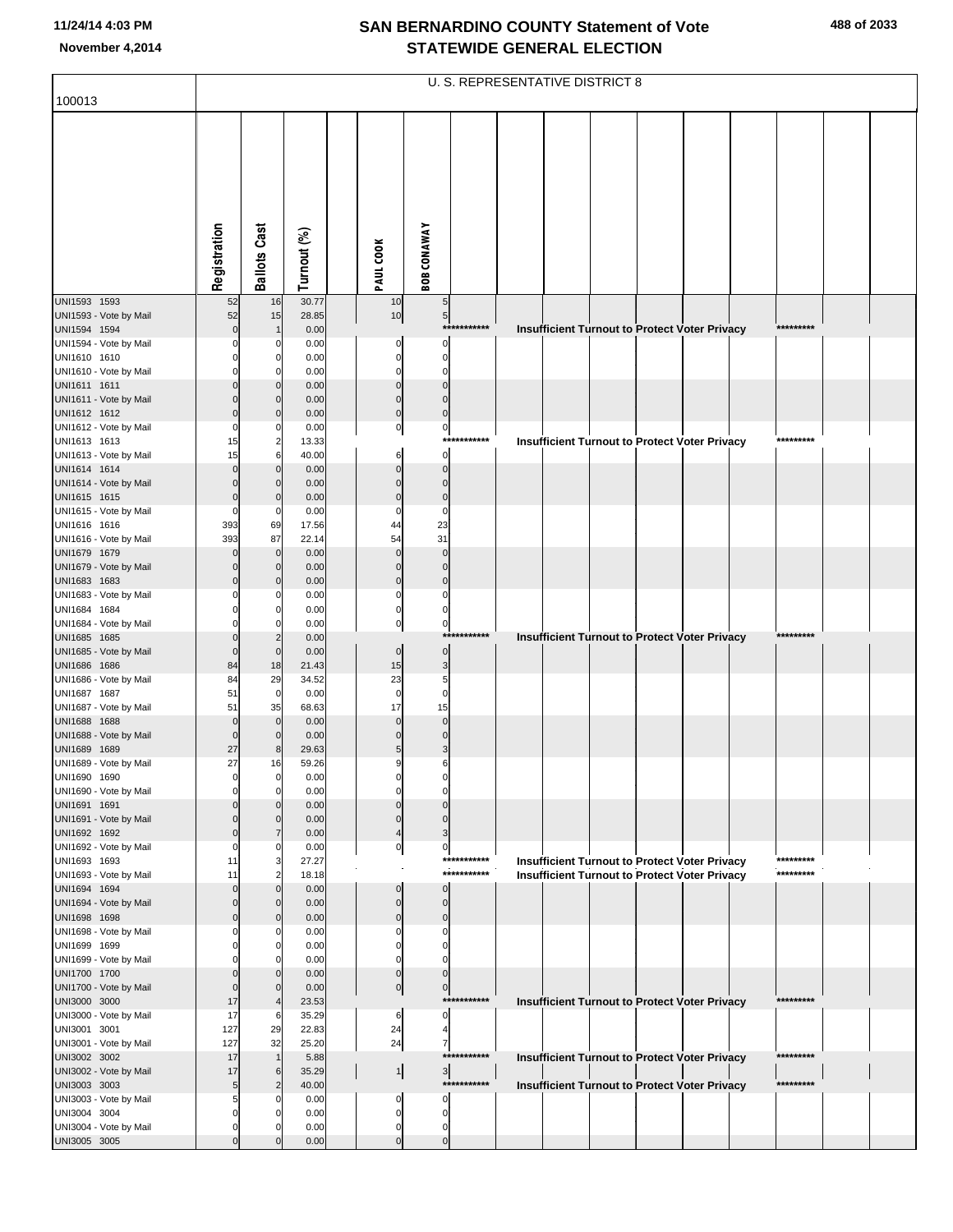|                                       |                    |                                |                |                            |                             |             | <b>U. S. REPRESENTATIVE DISTRICT 8</b> |  |                                               |           |  |
|---------------------------------------|--------------------|--------------------------------|----------------|----------------------------|-----------------------------|-------------|----------------------------------------|--|-----------------------------------------------|-----------|--|
| 100013                                |                    |                                |                |                            |                             |             |                                        |  |                                               |           |  |
|                                       | Registration       | <b>Ballots Cast</b>            | Turnout (%)    | PAUL COOK                  | <b>BOB CONAWAY</b>          |             |                                        |  |                                               |           |  |
|                                       |                    |                                |                |                            |                             |             |                                        |  |                                               |           |  |
| UNI3005 - Vote by Mail                |                    | $\mathbf 0$                    | 0.00           |                            | $\mathbf 0$                 |             |                                        |  |                                               |           |  |
| UNI3006 3006                          |                    | $\overline{0}$                 | 0.00           | $\pmb{0}$                  | $\overline{0}$              |             |                                        |  |                                               |           |  |
| UNI3006 - Vote by Mail                |                    |                                | 100.00         |                            |                             | *********** |                                        |  | Insufficient Turnout to Protect Voter Privacy | ********* |  |
| UNI0567 567                           |                    |                                | 0.00           |                            | $\Omega$<br>$\Omega$        |             |                                        |  |                                               |           |  |
| UNI0567 - Vote by Mail<br>UNI0568 568 |                    | $\mathbf 0$<br>0               | 0.00<br>0.00   |                            | O                           |             |                                        |  |                                               |           |  |
| UNI0568 - Vote by Mail                |                    | $\mathbf{0}$                   | 0.00           | C                          | $\Omega$                    |             |                                        |  |                                               |           |  |
| UNI0569 569                           |                    | $\mathbf{0}$                   | 0.00           | C                          | $\Omega$                    |             |                                        |  |                                               |           |  |
| UNI0569 - Vote by Mail                | ſ                  | $\overline{0}$                 | 0.00           | $\mathcal{C}$              | $\Omega$                    |             |                                        |  |                                               |           |  |
| UNI0570 570                           |                    | 0<br>$\mathbf 0$               | 0.00<br>0.00   |                            | C<br>$\Omega$               |             |                                        |  |                                               |           |  |
| UNI0570 - Vote by Mail<br>UNI0571 571 |                    | $\mathbf{0}$                   | 0.00           |                            | C                           |             |                                        |  |                                               |           |  |
| UNI0571 - Vote by Mail                | $\mathbf 0$        | $\mathbf 0$                    | 0.00           | C                          | $\mathbf 0$                 |             |                                        |  |                                               |           |  |
| BIG0572 572                           | 617                | 123                            | 19.94          | 79                         | 35                          |             |                                        |  |                                               |           |  |
| BIG0572 - Vote by Mail                | 617                | 214                            | 34.68          | 157                        | 48                          |             |                                        |  |                                               |           |  |
| BIG0573 573<br>BIG0573 - Vote by Mail | 694<br>694         | 100<br>248                     | 14.41<br>35.73 | 73<br>184                  | 23<br>61                    |             |                                        |  |                                               |           |  |
| BIG0574 574                           | 957                | 162                            | 16.93          | 129                        | 29                          |             |                                        |  |                                               |           |  |
| BIG0574 - Vote by Mail                | 957                | 412                            | 43.05          | 315                        | 86                          |             |                                        |  |                                               |           |  |
| BIG0575 575                           | 411                | 97                             | 23.60          | 60                         | 35                          |             |                                        |  |                                               |           |  |
| BIG0575 - Vote by Mail<br>BIG0576 576 | 411<br>C           | 122<br>0                       | 29.68<br>0.00  | 77<br>C                    | 38<br>$\mathbf 0$           |             |                                        |  |                                               |           |  |
| BIG0576 - Vote by Mail                | $\epsilon$         | $\mathbf 0$                    | 0.00           | $\mathbf 0$                | $\mathbf 0$                 |             |                                        |  |                                               |           |  |
| UNI0577 577                           | 335                | 64                             | 19.10          | 40                         | 20                          |             |                                        |  |                                               |           |  |
| UNI0577 - Vote by Mail                | 335                | 107                            | 31.94          | 57                         | 45                          |             |                                        |  |                                               |           |  |
| UNI0578 578<br>UNI0578 - Vote by Mail | C                  | $\mathbf 0$<br>$\mathbf 0$     | 0.00<br>0.00   | $\mathcal{C}$<br>C         | $\mathbf{0}$<br>$\mathbf 0$ |             |                                        |  |                                               |           |  |
| UNI0579 579                           |                    | 0                              | 0.00           |                            | C                           |             |                                        |  |                                               |           |  |
| UNI0579 - Vote by Mail                |                    | $\mathbf{0}$                   | 0.00           |                            | C                           |             |                                        |  |                                               |           |  |
| UNI0580 580                           |                    | 0                              | 0.00           |                            | $\Omega$                    |             |                                        |  |                                               |           |  |
| UNI0580 - Vote by Mail<br>UNI0581 581 |                    | $\Omega$<br>0                  | 0.00<br>0.00   |                            | $\Omega$<br>C               |             |                                        |  |                                               |           |  |
| UNI0581 - Vote by Mail                | $\mathbf 0$        | $\mathbf{0}$                   | 0.00           | C                          | $\Omega$                    |             |                                        |  |                                               |           |  |
| UNI0582 582                           | 73                 | 15                             | 20.55          | 13                         | 1                           |             |                                        |  |                                               |           |  |
| UNI0582 - Vote by Mail                | 73                 | 35                             | 47.95          | 26                         | 9                           |             |                                        |  |                                               |           |  |
| UNI0583 583<br>UNI0583 - Vote by Mail | $\mathbf 0$<br>0   | $\overline{0}$<br>$\mathbf{0}$ | 0.00<br>0.00   | $\mathbf 0$<br>$\mathbf 0$ | $\Omega$<br>$\Omega$        |             |                                        |  |                                               |           |  |
| UNI0584 584                           | 5                  | $\mathbf 0$                    | 0.00           | $\pmb{0}$                  | $\pmb{0}$                   |             |                                        |  |                                               |           |  |
| UNI0584 - Vote by Mail                | 5                  | $\overline{4}$                 | 80.00          |                            |                             | *********** |                                        |  | Insufficient Turnout to Protect Voter Privacy | ********* |  |
| UNI0585 585                           | 902                | 146                            | 16.19          | 96                         | 44                          |             |                                        |  |                                               |           |  |
| UNI0585 - Vote by Mail<br>UNI0586 586 | 902<br>114         | 245<br>22                      | 27.16<br>19.30 | 188<br>14                  | 53<br>6                     |             |                                        |  |                                               |           |  |
| UNI0586 - Vote by Mail                | 114                | 55                             | 48.25          | 45                         | $\bf8$                      |             |                                        |  |                                               |           |  |
| UNI0587 587                           | 1597               | 327                            | 20.48          | 248                        | 71                          |             |                                        |  |                                               |           |  |
| UNI0587 - Vote by Mail                | 1597               | 468                            | 29.30          | 322                        | 117                         |             |                                        |  |                                               |           |  |
| UNI0588 588<br>UNI0588 - Vote by Mail | 761<br>761         | 149<br>214                     | 19.58<br>28.12 | 115<br>147                 | 29<br>62                    |             |                                        |  |                                               |           |  |
| UNI0589 589                           | 1119               | 210                            | 18.77          | 152                        | 52                          |             |                                        |  |                                               |           |  |
| UNI0589 - Vote by Mail                | 1119               | 374                            | 33.42          | 297                        | 61                          |             |                                        |  |                                               |           |  |
| UNI0590 590                           | 464                | 103                            | 22.20          | 63                         | 35                          |             |                                        |  |                                               |           |  |
| UNI0590 - Vote by Mail<br>UNI0591 591 | 464<br>C           | 93<br>0                        | 20.04<br>0.00  | 57<br>$\mathsf{C}$         | 35<br>$\Omega$              |             |                                        |  |                                               |           |  |
| UNI0591 - Vote by Mail                | C                  | 0                              | 0.00           | C                          | $\Omega$                    |             |                                        |  |                                               |           |  |
| UNI0592 592                           |                    | $\mathbf 0$                    | 0.00           |                            | C                           |             |                                        |  |                                               |           |  |
| UNI0592 - Vote by Mail                | 0                  | $\mathbf 0$                    | 0.00           |                            | $\Omega$                    |             |                                        |  |                                               |           |  |
| UNI0593 593                           | $\epsilon$         | $\mathbf 0$                    | 0.00           | C                          | $\Omega$<br>$\Omega$        |             |                                        |  |                                               |           |  |
| UNI0593 - Vote by Mail<br>UNI0594 594 | $\mathbf 0$<br>268 | $\mathbf 0$<br>28              | 0.00<br>10.45  | $\mathsf{C}$<br>22         | 6                           |             |                                        |  |                                               |           |  |
| UNI0594 - Vote by Mail                | 268                | 102                            | 38.06          | 75                         | 25                          |             |                                        |  |                                               |           |  |
| UNI0597 597                           | 0                  | 0                              | 0.00           | $\mathbf 0$                | $\mathbf 0$                 |             |                                        |  |                                               |           |  |
| UNI0597 - Vote by Mail                | $\Omega$           |                                | 0.00           | $\mathcal{C}$              | $\mathbf 0$                 |             |                                        |  |                                               |           |  |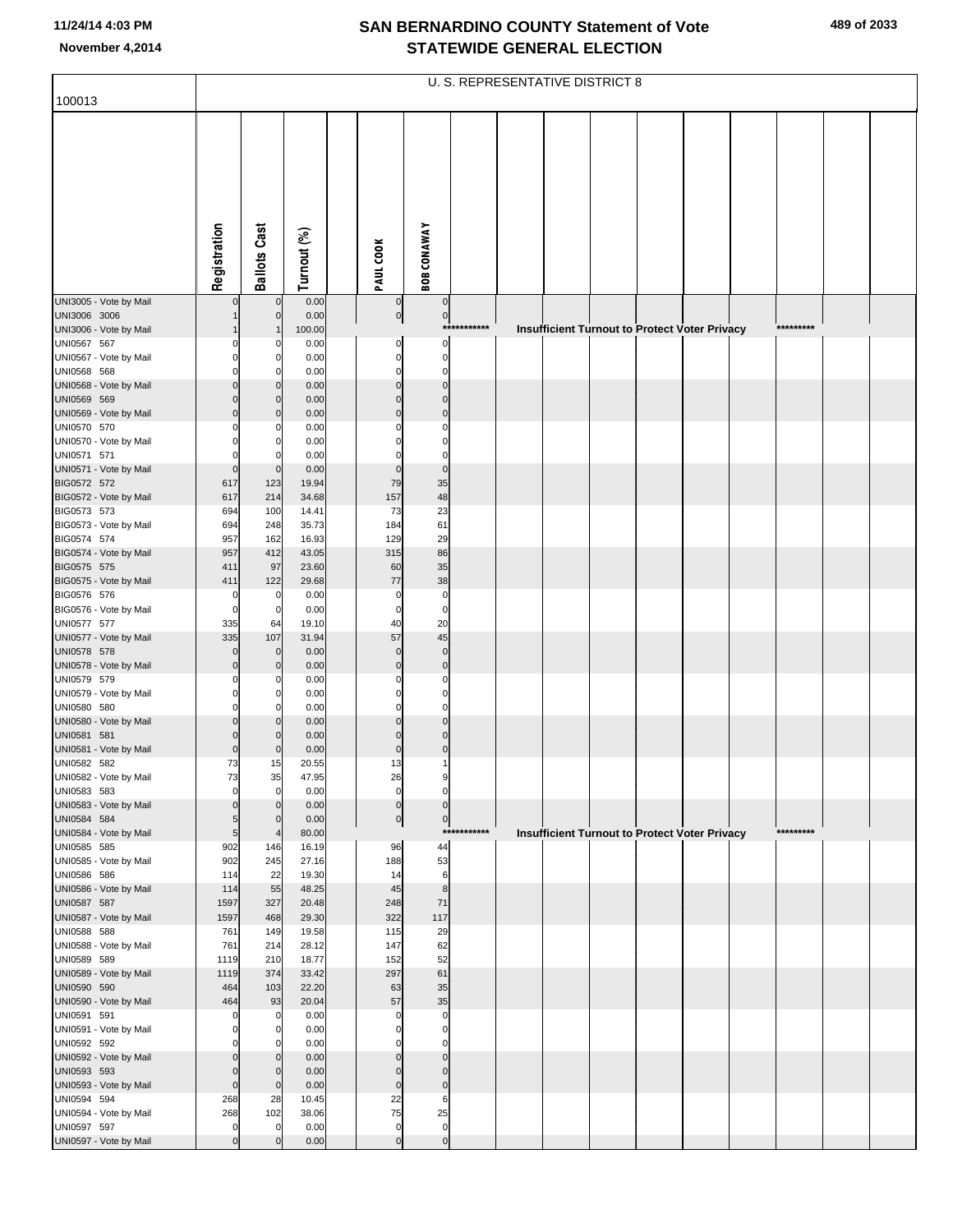|                                        | U. S. REPRESENTATIVE DISTRICT 8        |                                  |                |                             |                               |             |  |  |  |  |                                                      |  |           |  |
|----------------------------------------|----------------------------------------|----------------------------------|----------------|-----------------------------|-------------------------------|-------------|--|--|--|--|------------------------------------------------------|--|-----------|--|
| 100013                                 |                                        |                                  |                |                             |                               |             |  |  |  |  |                                                      |  |           |  |
|                                        |                                        |                                  |                |                             |                               |             |  |  |  |  |                                                      |  |           |  |
|                                        |                                        |                                  |                |                             |                               |             |  |  |  |  |                                                      |  |           |  |
|                                        |                                        |                                  |                |                             |                               |             |  |  |  |  |                                                      |  |           |  |
|                                        |                                        |                                  |                |                             |                               |             |  |  |  |  |                                                      |  |           |  |
|                                        | Registration                           | <b>Ballots Cast</b>              | Turnout (%)    | PAUL COOK                   | <b>BOB CONAWAY</b>            |             |  |  |  |  |                                                      |  |           |  |
|                                        |                                        |                                  |                |                             |                               |             |  |  |  |  |                                                      |  |           |  |
| UNI0598 598                            | 11                                     | $\overline{0}$                   | 0.00           | $\mathbf 0$                 | $\mathbf 0$                   |             |  |  |  |  |                                                      |  |           |  |
| UNI0598 - Vote by Mail                 | 11                                     | 10                               | 90.91          | 10                          | $\mathbf 0$                   |             |  |  |  |  |                                                      |  |           |  |
| UNI0599 599<br>UNI0599 - Vote by Mail  | $\mathbf 0$<br>0                       | $\mathbf 0$<br>0                 | 0.00<br>0.00   | $\pmb{0}$<br>$\overline{0}$ | $\overline{0}$                |             |  |  |  |  |                                                      |  |           |  |
| UNI1566 1566                           | 11                                     |                                  | 9.09           |                             |                               | *********** |  |  |  |  | <b>Insufficient Turnout to Protect Voter Privacy</b> |  | ********* |  |
| UNI1566 - Vote by Mail                 | 11                                     |                                  | 27.27          |                             |                               | *********** |  |  |  |  | <b>Insufficient Turnout to Protect Voter Privacy</b> |  | ********* |  |
| UNI1595 1595<br>UNI1595 - Vote by Mail | $\Omega$<br>0                          |                                  | 0.00<br>0.00   | $\pmb{0}$                   | $\pmb{0}$                     |             |  |  |  |  |                                                      |  |           |  |
| UNI1596 1596                           | 11                                     |                                  | 9.09           | $\overline{0}$              | 0                             | *********** |  |  |  |  | Insufficient Turnout to Protect Voter Privacy        |  | ********* |  |
| UNI1596 - Vote by Mail                 | 11                                     |                                  | 36.36          |                             |                               | *********** |  |  |  |  | <b>Insufficient Turnout to Protect Voter Privacy</b> |  | ********* |  |
| UNI1597 1597                           | 973                                    | 160                              | 16.44          | 100                         | 55                            |             |  |  |  |  |                                                      |  |           |  |
| UNI1597 - Vote by Mail<br>UNI0600 600  | 973<br>0                               | 291<br>$\mathbf 0$               | 29.91<br>0.00  | 181<br>$\Omega$             | 102<br>$\mathbf 0$            |             |  |  |  |  |                                                      |  |           |  |
| UNI0600 - Vote by Mail                 | 0                                      | $\mathbf{0}$                     | 0.00           | $\Omega$                    | $\mathbf 0$                   |             |  |  |  |  |                                                      |  |           |  |
| UNI0601 601                            | $\Omega$                               | $\mathbf 0$                      | 0.00           | $\Omega$                    | $\Omega$                      |             |  |  |  |  |                                                      |  |           |  |
| UNI0601 - Vote by Mail                 |                                        | 0                                | 0.00           |                             | $\Omega$                      |             |  |  |  |  |                                                      |  |           |  |
| UNI0602 602<br>UNI0602 - Vote by Mail  | 0                                      | $\Omega$<br>0                    | 0.00<br>0.00   |                             | $\Omega$                      |             |  |  |  |  |                                                      |  |           |  |
| UNI0603 603                            |                                        | $\mathbf{0}$                     | 0.00           |                             |                               |             |  |  |  |  |                                                      |  |           |  |
| UNI0603 - Vote by Mail                 | 6                                      | 5                                | 83.33          |                             |                               |             |  |  |  |  |                                                      |  |           |  |
| HIG0604 604<br>HIG0604 - Vote by Mail  | $\Omega$                               | $\Omega$<br>0                    | 0.00<br>0.00   |                             | $\Omega$<br>$\Omega$          |             |  |  |  |  |                                                      |  |           |  |
| UNI0605 605                            |                                        | O                                | 0.00           |                             | $\Omega$                      |             |  |  |  |  |                                                      |  |           |  |
| UNI0605 - Vote by Mail                 |                                        | 0                                | 0.00           |                             | $\Omega$                      |             |  |  |  |  |                                                      |  |           |  |
| UNI0606 606<br>UNI0606 - Vote by Mail  | 0                                      | $\Omega$<br>$\mathbf 0$          | 0.00<br>0.00   | $\Omega$<br>$\mathbf 0$     | $\Omega$<br>$\mathbf 0$       |             |  |  |  |  |                                                      |  |           |  |
| UNI0607 607                            | 570                                    | 169                              | 29.65          | 94                          | 65                            |             |  |  |  |  |                                                      |  |           |  |
| UNI0607 - Vote by Mail                 | 570                                    | 130                              | 22.81          | 76                          | 50                            |             |  |  |  |  |                                                      |  |           |  |
| UNI0608 608<br>UNI0608 - Vote by Mail  | 0                                      | 0<br>0                           | 0.00<br>0.00   | $\Omega$<br>$\Omega$        | $\mathbf 0$<br>$\mathbf 0$    |             |  |  |  |  |                                                      |  |           |  |
| UNI0609 609                            |                                        |                                  | 0.00           |                             | $\Omega$                      |             |  |  |  |  |                                                      |  |           |  |
| UNI0609 - Vote by Mail                 | 0                                      | $\mathbf 0$                      | 0.00           | 0                           | $\mathbf 0$                   |             |  |  |  |  |                                                      |  |           |  |
| UNI0610 610                            | $\overline{0}$                         | 0                                | 0.00           | $\Omega$                    | $\Omega$                      |             |  |  |  |  |                                                      |  |           |  |
| UNI0610 - Vote by Mail<br>UNI1682 1682 | 0<br>0                                 | $\overline{0}$<br>$\overline{0}$ | 0.00<br>0.00   | $\pmb{0}$<br>0              | $\mathbf 0$<br>0              |             |  |  |  |  |                                                      |  |           |  |
| UNI1682 - Vote by Mail                 | 0                                      | $\mathbf{0}$                     | 0.00           | $\mathbf 0$                 | $\mathbf 0$                   |             |  |  |  |  |                                                      |  |           |  |
| UNI1702 1702                           | $\Omega$                               | $\Omega$                         | 0.00           | $\Omega$                    | $\Omega$                      |             |  |  |  |  |                                                      |  |           |  |
| UNI1702 - Vote by Mail<br>UNI0611 611  | $\mathbf 0$<br>$\mathbf 0$             | $\overline{0}$<br>$\mathbf{0}$   | 0.00<br>0.00   | $\mathbf 0$<br>$\mathbf{0}$ | $\mathbf 0$<br>$\overline{0}$ |             |  |  |  |  |                                                      |  |           |  |
| UNI0611 - Vote by Mail                 | $\Omega$                               | $\mathbf{0}$                     | 0.00           | O                           | $\mathbf 0$                   |             |  |  |  |  |                                                      |  |           |  |
| UNI0612 612                            | $\Omega$                               | $\mathbf 0$                      | 0.00           | O                           | $\Omega$                      |             |  |  |  |  |                                                      |  |           |  |
| UNI0612 - Vote by Mail<br>UNI0613 613  | $\Omega$<br>$\Omega$                   | $\mathbf{0}$<br>$\Omega$         | 0.00<br>0.00   | O<br>$\Omega$               | $\mathbf 0$<br>$\Omega$       |             |  |  |  |  |                                                      |  |           |  |
| UNI0613 - Vote by Mail                 | $\mathbf 0$                            | $\overline{0}$                   | 0.00           | $\mathbf{0}$                | $\mathbf 0$                   |             |  |  |  |  |                                                      |  |           |  |
| UNI0614 614                            | $\Omega$                               | $\overline{0}$                   | 0.00           | $\Omega$                    | $\mathbf 0$                   |             |  |  |  |  |                                                      |  |           |  |
| UNI0614 - Vote by Mail                 | $\Omega$                               | $\mathbf{0}$                     | 0.00           | O                           | $\mathbf 0$                   |             |  |  |  |  |                                                      |  |           |  |
| UNI1701 1701<br>UNI1701 - Vote by Mail | $\Omega$<br>0                          | $\mathbf 0$<br>$\mathbf{0}$      | 0.00<br>0.00   | O<br>$\mathbf 0$            | $\Omega$<br>$\mathbf 0$       |             |  |  |  |  |                                                      |  |           |  |
| UNI1703 1703                           | $\Omega$                               | $\Omega$                         | 0.00           | $\Omega$                    | $\Omega$                      |             |  |  |  |  |                                                      |  |           |  |
| UNI1703 - Vote by Mail                 | $\mathbf 0$                            | $\overline{0}$                   | 0.00           | $\mathbf{0}$                | $\mathbf 0$                   |             |  |  |  |  |                                                      |  |           |  |
| SB40615 615<br>SB40615 - Vote by Mail  | 5<br>5                                 | $\Omega$<br>5                    | 0.00<br>100.00 | $\Omega$<br>5               | $\mathbf 0$<br>$\mathbf 0$    |             |  |  |  |  |                                                      |  |           |  |
| SB40616 616                            | $\Omega$                               | $\mathbf 0$                      | 0.00           | $\Omega$                    | $\Omega$                      |             |  |  |  |  |                                                      |  |           |  |
| SB40616 - Vote by Mail                 | 0                                      | $\mathbf{0}$                     | 0.00           | $\mathbf 0$                 | $\mathbf 0$                   |             |  |  |  |  |                                                      |  |           |  |
| SB40617 617                            | $\mathbf 0$                            | $\Omega$                         | 0.00           | $\mathbf{0}$                | $\Omega$                      |             |  |  |  |  |                                                      |  |           |  |
| SB40617 - Vote by Mail<br>SB40618 618  | $\mathbf 0$<br>$\mathbf 0$             | $\overline{0}$<br>$\Omega$       | 0.00<br>0.00   | $\mathbf 0$<br>$\mathbf 0$  | $\mathbf 0$<br>$\mathbf 0$    |             |  |  |  |  |                                                      |  |           |  |
| SB40618 - Vote by Mail                 | 0                                      | 0                                | 0.00           | $\mathbf 0$                 | $\mathbf 0$                   |             |  |  |  |  |                                                      |  |           |  |
| UNI0619 619                            | $\overline{2}$                         |                                  | 0.00           | $\pmb{0}$                   | $\overline{0}$                | *********** |  |  |  |  |                                                      |  | ********* |  |
| UNI0619 - Vote by Mail<br>UNI0620 620  | $\overline{\mathbf{c}}$<br>$\mathbf 0$ |                                  | 50.00<br>0.00  | $\overline{0}$              | $\overline{0}$                |             |  |  |  |  | <b>Insufficient Turnout to Protect Voter Privacy</b> |  |           |  |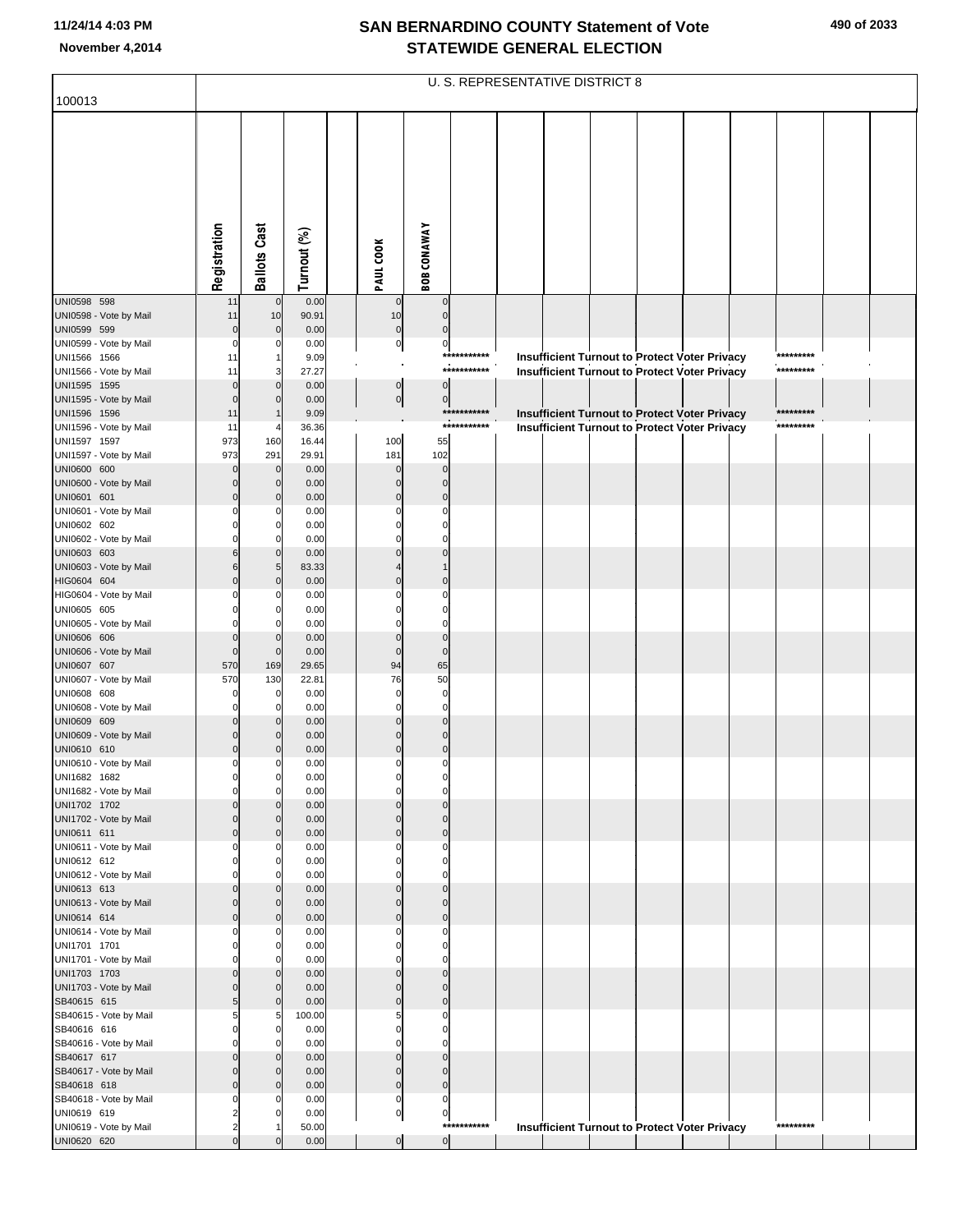|                                        | <b>U. S. REPRESENTATIVE DISTRICT 8</b> |                               |               |  |                               |                            |             |  |                                                      |  |  |  |  |           |  |  |
|----------------------------------------|----------------------------------------|-------------------------------|---------------|--|-------------------------------|----------------------------|-------------|--|------------------------------------------------------|--|--|--|--|-----------|--|--|
| 100013                                 |                                        |                               |               |  |                               |                            |             |  |                                                      |  |  |  |  |           |  |  |
|                                        | Registration                           | <b>Ballots Cast</b>           | Turnout (%)   |  | PAUL COOK                     | <b>BOB CONAWAY</b>         |             |  |                                                      |  |  |  |  |           |  |  |
|                                        |                                        |                               |               |  |                               |                            |             |  |                                                      |  |  |  |  |           |  |  |
| UNI0620 - Vote by Mail                 |                                        | $\mathcal{C}$                 | 0.00          |  | $\Omega$                      | $\Omega$                   |             |  |                                                      |  |  |  |  |           |  |  |
| UNI0621 621<br>UNI0621 - Vote by Mail  |                                        | C                             | 0.00<br>0.00  |  | $\pmb{0}$<br>$\pmb{0}$        | $\Omega$<br>$\mathbf 0$    |             |  |                                                      |  |  |  |  |           |  |  |
| UNI0622 622                            |                                        |                               | 0.00          |  | $\mathbf{0}$                  | $\mathbf 0$                |             |  |                                                      |  |  |  |  |           |  |  |
| UNI0622 - Vote by Mail                 |                                        |                               | 100.00        |  |                               |                            | *********** |  | <b>Insufficient Turnout to Protect Voter Privacy</b> |  |  |  |  | ********* |  |  |
| UNI0623 623<br>UNI0623 - Vote by Mail  |                                        |                               | 0.00<br>0.00  |  | $\mathbf 0$<br>$\mathbf 0$    | $\mathbf 0$<br>$\mathbf 0$ |             |  |                                                      |  |  |  |  |           |  |  |
| UNI0624 624                            |                                        |                               | 0.00          |  | $\mathbf 0$                   | $\mathbf 0$                |             |  |                                                      |  |  |  |  |           |  |  |
| UNI0624 - Vote by Mail                 | $\Omega$                               | $\mathcal{C}$                 | 0.00          |  | $\mathbf 0$                   | $\mathbf 0$                |             |  |                                                      |  |  |  |  |           |  |  |
| UNI0625 625                            | 20                                     | C                             | 0.00          |  | $\mathbf 0$                   | $\Omega$                   |             |  |                                                      |  |  |  |  |           |  |  |
| UNI0625 - Vote by Mail                 | 20                                     | 16                            | 80.00         |  | $\overline{7}$                |                            |             |  |                                                      |  |  |  |  |           |  |  |
| UNI0626 626<br>UNI0626 - Vote by Mail  | 16<br>16                               | $\mathbf 0$<br>$\overline{2}$ | 0.00<br>12.50 |  | $\overline{0}$                | 0<br>$***$                 | *******     |  | <b>Insufficient Turnout to Protect Voter Privacy</b> |  |  |  |  | ********* |  |  |
| UNI0627 627                            | 19                                     | $\Omega$                      | 0.00          |  | $\mathbf 0$                   | $\mathbf 0$                |             |  |                                                      |  |  |  |  |           |  |  |
| UNI0627 - Vote by Mail                 | 19                                     | 6                             | 31.58         |  | $\overline{5}$                | $\mathbf{1}$               |             |  |                                                      |  |  |  |  |           |  |  |
| UNI0628 628                            | $\Omega$                               |                               | 0.00          |  | $\mathbf 0$                   | $\Omega$                   |             |  |                                                      |  |  |  |  |           |  |  |
| UNI0628 - Vote by Mail<br>UNI0629 629  |                                        |                               | 0.00<br>0.00  |  | $\mathbf 0$<br>$\mathbf 0$    | $\Omega$<br>$\Omega$       |             |  |                                                      |  |  |  |  |           |  |  |
| UNI0629 - Vote by Mail                 |                                        |                               | 0.00          |  | $\mathbf 0$                   | $\Omega$                   |             |  |                                                      |  |  |  |  |           |  |  |
| UNI1676 1676                           |                                        |                               | 0.00          |  | $\overline{0}$                | $\mathbf 0$                |             |  |                                                      |  |  |  |  |           |  |  |
| UNI1676 - Vote by Mail                 |                                        |                               | 14.29         |  |                               |                            | *********** |  | Insufficient Turnout to Protect Voter Privacy        |  |  |  |  | ********* |  |  |
| UNI1677 1677<br>UNI1677 - Vote by Mail |                                        |                               | 0.00<br>0.00  |  | 0<br>$\mathbf 0$              | $\Omega$<br>$\Omega$       |             |  |                                                      |  |  |  |  |           |  |  |
| UNI1680 1680                           |                                        |                               | 0.00          |  | $\mathbf 0$                   | $\Omega$                   |             |  |                                                      |  |  |  |  |           |  |  |
| UNI1680 - Vote by Mail                 | $\Omega$                               |                               | 0.00          |  | $\Omega$                      | $\Omega$                   |             |  |                                                      |  |  |  |  |           |  |  |
| UNI1681 1681                           | 14                                     | C<br>6                        | 0.00          |  | $\Omega$<br>$\overline{4}$    | $\overline{2}$             |             |  |                                                      |  |  |  |  |           |  |  |
| UNI1681 - Vote by Mail<br>UNI0630 630  | 14                                     |                               | 42.86<br>0.00 |  | $\Omega$                      | $\Omega$                   |             |  |                                                      |  |  |  |  |           |  |  |
| UNI0630 - Vote by Mail                 |                                        |                               | 0.00          |  | $\Omega$                      | $\Omega$                   |             |  |                                                      |  |  |  |  |           |  |  |
| UNI0631 631                            | 0                                      |                               | 0.00          |  | $\Omega$                      | $\Omega$                   |             |  |                                                      |  |  |  |  |           |  |  |
| UNI0631 - Vote by Mail<br>UNI0632 632  | $\Omega$                               | $\mathcal{C}$                 | 0.00          |  | $\Omega$<br>$\mathbf 0$       | $\Omega$<br>$\mathbf 0$    |             |  |                                                      |  |  |  |  |           |  |  |
| UNI0632 - Vote by Mail                 | 121<br>121                             | 55                            | 0.00<br>45.45 |  | 35                            | 18                         |             |  |                                                      |  |  |  |  |           |  |  |
| UNI0633 633                            | 0                                      | $\mathbf 0$                   | 0.00          |  | $\mathbf 0$                   | 0                          |             |  |                                                      |  |  |  |  |           |  |  |
| UNI0633 - Vote by Mail                 | 0                                      | 0                             | 0.00          |  | $\mathbf{0}$                  | 0                          |             |  |                                                      |  |  |  |  |           |  |  |
| UNI0634 634<br>UNI0634 - Vote by Mail  | 8<br>8                                 | C<br>5                        | 0.00          |  | $\mathbf 0$<br>$\overline{5}$ | $\Omega$<br>$\Omega$       |             |  |                                                      |  |  |  |  |           |  |  |
| UNI0635 635                            |                                        | $\mathcal{C}$                 | 62.50<br>0.00 |  | 0                             | $\pmb{0}$                  |             |  |                                                      |  |  |  |  |           |  |  |
| UNI0635 - Vote by Mail                 | $\overline{\mathbf{3}}$                | 2                             | 66.67         |  |                               |                            | *********** |  | <b>Insufficient Turnout to Protect Voter Privacy</b> |  |  |  |  | ********* |  |  |
| UNI0636 636                            |                                        | C                             | 0.00          |  | $\circ$                       | $\overline{0}$             |             |  |                                                      |  |  |  |  |           |  |  |
| UNI0636 - Vote by Mail<br>SB40637 637  |                                        | $\overline{c}$                | 66.67<br>0.00 |  | $\mathbf 0$                   | $\mathbf 0$                | *********** |  | <b>Insufficient Turnout to Protect Voter Privacy</b> |  |  |  |  | ********* |  |  |
| SB40637 - Vote by Mail                 | $\Omega$                               |                               | 0.00          |  | $\mathbf 0$                   | $\mathbf 0$                |             |  |                                                      |  |  |  |  |           |  |  |
| SB40638 638                            | $\Omega$                               | C                             | 0.00          |  | $\mathbf 0$                   | $\mathbf 0$                |             |  |                                                      |  |  |  |  |           |  |  |
| SB40638 - Vote by Mail<br>UNI0639 639  | $\Omega$<br>$\Omega$                   |                               | 0.00          |  | $\mathbf 0$<br>$\mathbf 0$    | $\mathbf 0$<br>$\Omega$    |             |  |                                                      |  |  |  |  |           |  |  |
| UNI0639 - Vote by Mail                 | $\Omega$                               | C                             | 0.00<br>0.00  |  | $\mathbf 0$                   | $\Omega$                   |             |  |                                                      |  |  |  |  |           |  |  |
| UNI0640 640                            | 45                                     | $\mathcal{C}$                 | 0.00          |  | $\mathbf 0$                   | $\Omega$                   |             |  |                                                      |  |  |  |  |           |  |  |
| UNI0640 - Vote by Mail                 | 45                                     | 18                            | 40.00         |  | 10                            | $\overline{7}$             |             |  |                                                      |  |  |  |  |           |  |  |
| UNI0641 641                            | 16<br>16                               | $\mathbf 0$                   | 0.00          |  | $\mathbf 0$                   | $\Omega$<br>$\mathbf 0$    |             |  |                                                      |  |  |  |  |           |  |  |
| UNI0641 - Vote by Mail<br>UNI0642 642  | $\Omega$                               | 14<br>$\mathsf{C}$            | 87.50<br>0.00 |  | 14<br>$\mathbf 0$             | $\Omega$                   |             |  |                                                      |  |  |  |  |           |  |  |
| UNI0642 - Vote by Mail                 | $\Omega$                               |                               | 0.00          |  | $\mathbf 0$                   | $\Omega$                   |             |  |                                                      |  |  |  |  |           |  |  |
| UNI0643 643                            |                                        |                               | 0.00          |  | $\Omega$                      | $\Omega$                   |             |  |                                                      |  |  |  |  |           |  |  |
| UNI0643 - Vote by Mail                 | $\Omega$                               |                               | 0.00          |  | $\mathbf 0$                   | $\Omega$                   |             |  |                                                      |  |  |  |  |           |  |  |
| UNI0644 644<br>UNI0644 - Vote by Mail  | $\Omega$<br>$\Omega$                   | C                             | 0.00<br>0.00  |  | $\Omega$<br>$\mathbf 0$       | $\Omega$<br>$\Omega$       |             |  |                                                      |  |  |  |  |           |  |  |
| UNI0645 645                            | $\Omega$                               |                               | 0.00          |  | $\Omega$                      | $\Omega$                   |             |  |                                                      |  |  |  |  |           |  |  |
| UNI0645 - Vote by Mail                 | $\Omega$                               |                               | 0.00          |  | $\Omega$                      |                            |             |  |                                                      |  |  |  |  |           |  |  |
| UNI0646 646                            | 24                                     |                               | 0.00          |  | 0                             | $\Omega$                   |             |  |                                                      |  |  |  |  |           |  |  |
| UNI0646 - Vote by Mail                 | 24                                     |                               | 37.50         |  | 5                             |                            |             |  |                                                      |  |  |  |  |           |  |  |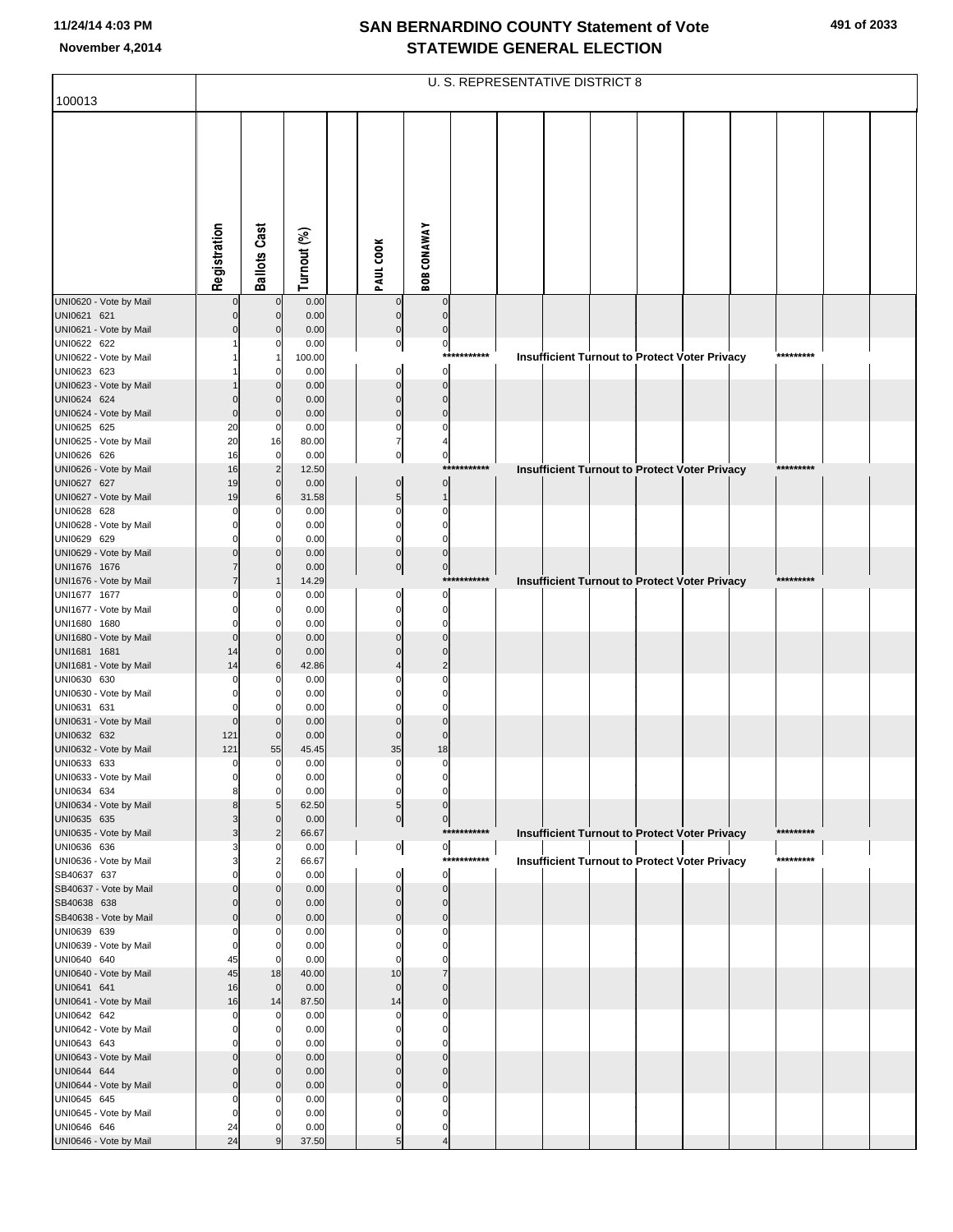| 100013                                | U. S. REPRESENTATIVE DISTRICT 8 |                               |                |  |                               |                            |             |  |  |  |  |                                               |  |           |  |  |
|---------------------------------------|---------------------------------|-------------------------------|----------------|--|-------------------------------|----------------------------|-------------|--|--|--|--|-----------------------------------------------|--|-----------|--|--|
|                                       |                                 |                               |                |  |                               |                            |             |  |  |  |  |                                               |  |           |  |  |
|                                       |                                 |                               |                |  |                               |                            |             |  |  |  |  |                                               |  |           |  |  |
|                                       |                                 |                               |                |  |                               |                            |             |  |  |  |  |                                               |  |           |  |  |
|                                       |                                 |                               |                |  |                               |                            |             |  |  |  |  |                                               |  |           |  |  |
|                                       |                                 |                               |                |  |                               |                            |             |  |  |  |  |                                               |  |           |  |  |
|                                       |                                 |                               |                |  |                               |                            |             |  |  |  |  |                                               |  |           |  |  |
|                                       |                                 |                               |                |  |                               |                            |             |  |  |  |  |                                               |  |           |  |  |
|                                       | Registration                    | <b>Ballots Cast</b>           | Turnout (%)    |  | PAUL COOK                     | <b>BOB CONAWAY</b>         |             |  |  |  |  |                                               |  |           |  |  |
|                                       |                                 |                               |                |  |                               |                            |             |  |  |  |  |                                               |  |           |  |  |
| UNI0647 647<br>UNI0647 - Vote by Mail |                                 | $\mathbf 0$<br>$\overline{2}$ | 0.00<br>50.00  |  | $\circ$                       | $\circ$                    | *********** |  |  |  |  | Insufficient Turnout to Protect Voter Privacy |  | ********* |  |  |
| UNI0648 648                           | 1468                            | 280                           | 19.07          |  | 207                           | 66                         |             |  |  |  |  |                                               |  |           |  |  |
| UNI0648 - Vote by Mail                | 1468                            | 355                           | 24.18          |  | 261                           | 85                         |             |  |  |  |  |                                               |  |           |  |  |
| UNI0649 649<br>UNI0649 - Vote by Mail | 1711<br>1711                    | 309<br>368                    | 18.06<br>21.51 |  | 219<br>249                    | 80<br>110                  |             |  |  |  |  |                                               |  |           |  |  |
| UNI0650 650                           | 1960                            | 267                           | 13.62          |  | 221                           | 37                         |             |  |  |  |  |                                               |  |           |  |  |
| UNI0650 - Vote by Mail<br>UNI0651 651 | 1960<br>$\mathbf 0$             | 633<br>$\mathbf 0$            | 32.30<br>0.00  |  | 450<br>$\mathbf 0$            | 170<br>$\pmb{0}$           |             |  |  |  |  |                                               |  |           |  |  |
| UNI0651 - Vote by Mail                | $\mathbf 0$                     | 0                             | 0.00           |  | $\mathbf 0$                   | $\mathbf 0$                |             |  |  |  |  |                                               |  |           |  |  |
| UNI0652 652                           | 1594                            | 233                           | 14.62          |  | 174                           | 51                         |             |  |  |  |  |                                               |  |           |  |  |
| UNI0652 - Vote by Mail<br>UNI0653 653 | 1594<br>$\mathbf 0$             | 454<br>$\mathbf 0$            | 28.48<br>0.00  |  | 349<br>$\Omega$               | 90<br>$\mathbf 0$          |             |  |  |  |  |                                               |  |           |  |  |
| UNI0653 - Vote by Mail                | $\mathbf 0$                     | $\mathbf 0$                   | 0.00           |  | $\Omega$                      | $\mathbf 0$                |             |  |  |  |  |                                               |  |           |  |  |
| UNI0654 654<br>UNI0654 - Vote by Mail | $\mathbf 0$<br>$\mathbf 0$      | $\mathbf 0$<br>0              | 0.00<br>0.00   |  | $\mathbf 0$<br>$\mathbf 0$    | $\pmb{0}$<br>$\mathbf 0$   |             |  |  |  |  |                                               |  |           |  |  |
| UNI0655 655                           | 1703                            | 388                           | 22.78          |  | 262                           | 109                        |             |  |  |  |  |                                               |  |           |  |  |
| UNI0655 - Vote by Mail                | 1703                            | 494                           | 29.01          |  | 350                           | 134                        |             |  |  |  |  |                                               |  |           |  |  |
| UNI0656 656<br>UNI0656 - Vote by Mail | $\mathbf 0$<br>$\mathbf 0$      | $\mathbf 0$<br>$\mathbf 0$    | 0.00<br>0.00   |  | $\mathbf 0$<br>$\overline{0}$ | $\mathbf 0$<br>$\mathbf 0$ |             |  |  |  |  |                                               |  |           |  |  |
| UNI0657 657                           | 860                             | 149                           | 17.33          |  | 107                           | 37                         |             |  |  |  |  |                                               |  |           |  |  |
| UNI0657 - Vote by Mail<br>UNI0658 658 | 860<br>$\mathbf 0$              | 291<br>0                      | 33.84<br>0.00  |  | 200<br>$\mathbf 0$            | 80<br>$\mathbf 0$          |             |  |  |  |  |                                               |  |           |  |  |
| UNI0658 - Vote by Mail                | $\mathbf 0$                     | $\Omega$                      | 0.00           |  | $\Omega$                      | $\mathbf 0$                |             |  |  |  |  |                                               |  |           |  |  |
| UNI0659 659                           | $\mathbf 0$                     | $\mathbf 0$                   | 0.00           |  | $\mathbf 0$                   | $\mathbf 0$                |             |  |  |  |  |                                               |  |           |  |  |
| UNI0659 - Vote by Mail<br>UNI0660 660 | $\Omega$<br>$\mathbf 0$         | $\mathbf 0$<br>$\mathbf 0$    | 0.00<br>0.00   |  | $\mathbf 0$<br>$\mathbf 0$    | $\mathbf 0$<br>$\mathbf 0$ |             |  |  |  |  |                                               |  |           |  |  |
| UNI0660 - Vote by Mail                | $\Omega$                        |                               | 0.00           |  | $\Omega$                      | $\Omega$                   |             |  |  |  |  |                                               |  |           |  |  |
| UNI0661 661<br>UNI0661 - Vote by Mail | $\Omega$<br>$\mathbf 0$         | 0<br>$\Omega$                 | 0.00<br>0.00   |  | $\Omega$<br>$\Omega$          | $\Omega$<br>$\Omega$       |             |  |  |  |  |                                               |  |           |  |  |
| UNI0662 662                           | $\mathbf 0$                     | $\mathbf 0$                   | 0.00           |  | $\mathbf 0$                   | $\mathbf 0$                |             |  |  |  |  |                                               |  |           |  |  |
| UNI0662 - Vote by Mail                | $\Omega$<br>$\mathbf 0$         |                               | 0.00           |  | $\Omega$                      | $\Omega$<br>$\mathbf 0$    |             |  |  |  |  |                                               |  |           |  |  |
| UNI0663 663<br>UNI0663 - Vote by Mail | $\Omega$                        |                               | 0.00<br>0.00   |  | $\mathbf 0$<br>0              | 0                          |             |  |  |  |  |                                               |  |           |  |  |
| UNI0664 664                           |                                 | 0                             | 0.00           |  | $^{\circ}$                    | $\mathbf{0}$               |             |  |  |  |  |                                               |  |           |  |  |
| UNI0664 - Vote by Mail<br>UNI0665 665 | 2<br>6                          | 2<br>$\mathbf 0$              | 100.00<br>0.00 |  | 0                             | $\overline{0}$             | *********** |  |  |  |  | Insufficient Turnout to Protect Voter Privacy |  | ********* |  |  |
| UNI0665 - Vote by Mail                |                                 | 5                             | 83.33          |  | 5                             | $\mathbf{0}$               |             |  |  |  |  |                                               |  |           |  |  |
| UNI0666 666<br>UNI0666 - Vote by Mail |                                 | $\mathbf 0$                   | 0.00<br>100.00 |  | $\overline{0}$                | $\circ$                    | *********** |  |  |  |  | Insufficient Turnout to Protect Voter Privacy |  | ********* |  |  |
| UNI0667 667                           |                                 | $\Omega$                      | 0.00           |  | 0                             | $\overline{0}$             |             |  |  |  |  |                                               |  |           |  |  |
| UNI0667 - Vote by Mail                |                                 |                               | 0.00           |  | $\Omega$                      | $\mathbf 0$                |             |  |  |  |  |                                               |  |           |  |  |
| UNI0668 668<br>UNI0668 - Vote by Mail | $\Omega$                        | $\Omega$                      | 0.00<br>0.00   |  | $\mathbf 0$<br>$\Omega$       | $\mathbf 0$<br>$\Omega$    |             |  |  |  |  |                                               |  |           |  |  |
| UNI0669 669                           | $\overline{2}$                  | $\Omega$                      | 0.00           |  | $\Omega$                      | $\Omega$                   |             |  |  |  |  |                                               |  |           |  |  |
| UNI0669 - Vote by Mail<br>UNI0670 670 | 2<br>$\Omega$                   | $\Omega$                      | 0.00<br>0.00   |  | 0<br>0                        | C<br>0                     |             |  |  |  |  |                                               |  |           |  |  |
| UNI0670 - Vote by Mail                | O                               |                               | 0.00           |  | C                             | C                          |             |  |  |  |  |                                               |  |           |  |  |
| UNI0671 671<br>UNI0671 - Vote by Mail | $\Omega$<br>$\Omega$            | $\Omega$<br>$\Omega$          | 0.00<br>0.00   |  | $\Omega$<br>$\Omega$          | $\Omega$<br>$\Omega$       |             |  |  |  |  |                                               |  |           |  |  |
| UNI0672 672                           | $\Omega$                        | $\Omega$                      | 0.00           |  | $\mathbf 0$                   | $\Omega$                   |             |  |  |  |  |                                               |  |           |  |  |
| UNI0672 - Vote by Mail                |                                 |                               | 0.00           |  | 0                             |                            |             |  |  |  |  |                                               |  |           |  |  |
| UNI0673 673<br>UNI0673 - Vote by Mail | 0                               | $\Omega$                      | 0.00<br>0.00   |  | 0<br>C                        | 0                          |             |  |  |  |  |                                               |  |           |  |  |
| UNI0674 674                           | $\Omega$                        |                               | 0.00           |  | $\Omega$                      | $\Omega$                   |             |  |  |  |  |                                               |  |           |  |  |
| UNI0674 - Vote by Mail<br>UNI0675 675 | $\Omega$<br>$\Omega$            |                               | 0.00<br>0.00   |  | $\Omega$<br>$\Omega$          | $\Omega$<br>$\Omega$       |             |  |  |  |  |                                               |  |           |  |  |
| UNI0675 - Vote by Mail                | O                               |                               | 0.00           |  | 0                             | C                          |             |  |  |  |  |                                               |  |           |  |  |
| UNI0676 676                           | 0                               |                               | 0.00           |  | 0                             | C                          |             |  |  |  |  |                                               |  |           |  |  |
| UNI0676 - Vote by Mail<br>UNI0677 677 | $\mathbf 0$<br>262              |                               | 0.00<br>1.91   |  | 0                             | 0<br>$\mathfrak{p}$        |             |  |  |  |  |                                               |  |           |  |  |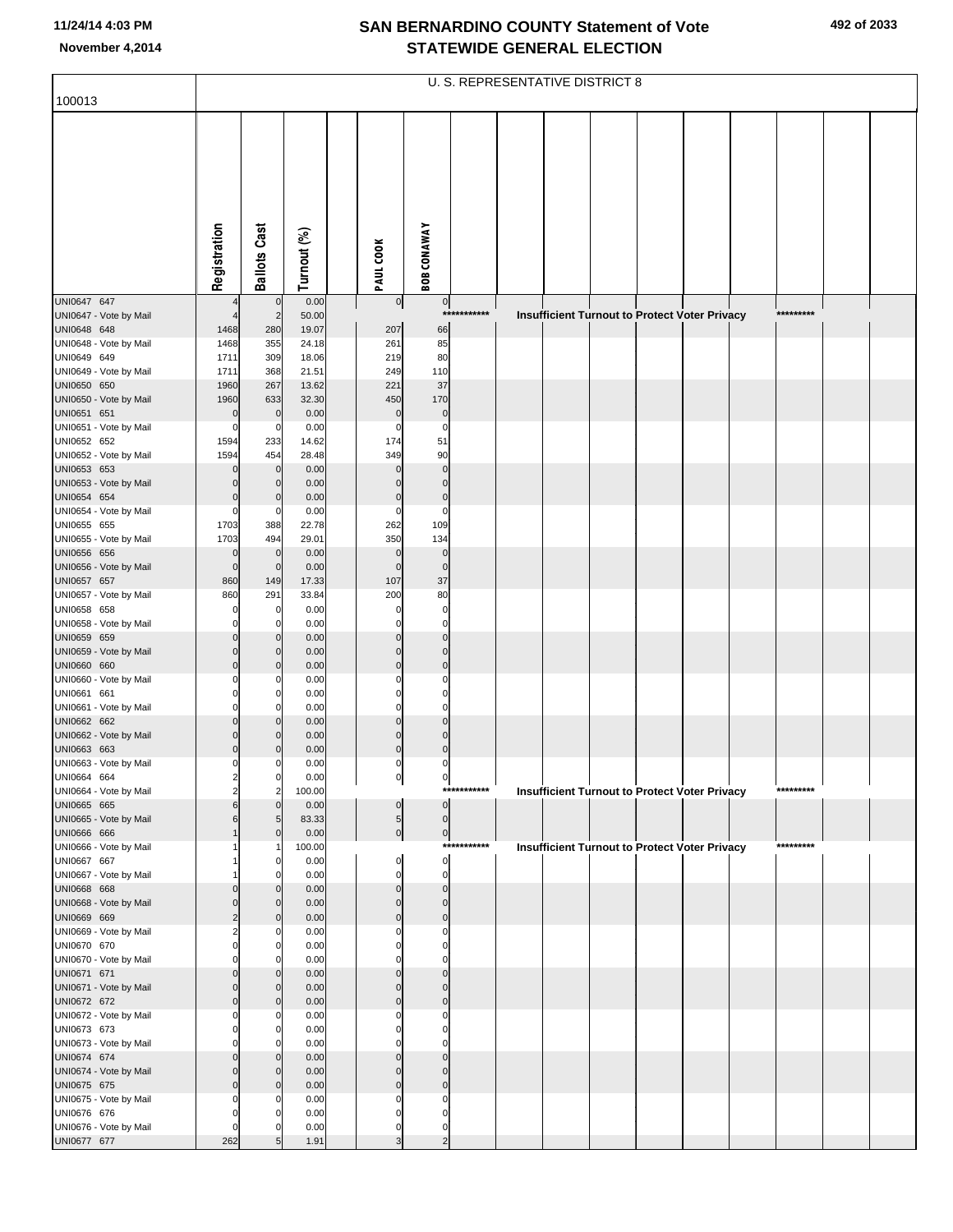|                                       | U. S. REPRESENTATIVE DISTRICT 8 |                            |               |  |                       |                         |                            |  |  |  |  |                                                                                                       |  |                        |  |  |
|---------------------------------------|---------------------------------|----------------------------|---------------|--|-----------------------|-------------------------|----------------------------|--|--|--|--|-------------------------------------------------------------------------------------------------------|--|------------------------|--|--|
| 100013                                |                                 |                            |               |  |                       |                         |                            |  |  |  |  |                                                                                                       |  |                        |  |  |
|                                       |                                 |                            |               |  |                       |                         |                            |  |  |  |  |                                                                                                       |  |                        |  |  |
|                                       |                                 |                            |               |  |                       |                         |                            |  |  |  |  |                                                                                                       |  |                        |  |  |
|                                       |                                 |                            |               |  |                       |                         |                            |  |  |  |  |                                                                                                       |  |                        |  |  |
|                                       |                                 |                            |               |  |                       |                         |                            |  |  |  |  |                                                                                                       |  |                        |  |  |
|                                       |                                 |                            |               |  |                       |                         |                            |  |  |  |  |                                                                                                       |  |                        |  |  |
|                                       |                                 |                            |               |  |                       |                         |                            |  |  |  |  |                                                                                                       |  |                        |  |  |
|                                       |                                 |                            |               |  |                       |                         |                            |  |  |  |  |                                                                                                       |  |                        |  |  |
|                                       |                                 |                            |               |  |                       |                         |                            |  |  |  |  |                                                                                                       |  |                        |  |  |
|                                       | Registration                    | <b>Ballots Cast</b>        | Turnout (%)   |  | PAUL COOK             | <b>BOB CONAWAY</b>      |                            |  |  |  |  |                                                                                                       |  |                        |  |  |
| UNI0677 - Vote by Mail                | 262                             | 100                        | 38.17         |  | 69                    | 28                      |                            |  |  |  |  |                                                                                                       |  |                        |  |  |
| UNI0678 678                           | $\mathbf 0$                     | $\mathbf{0}$               | 0.00          |  | $\pmb{0}$             | $\mathbf 0$             |                            |  |  |  |  |                                                                                                       |  |                        |  |  |
| UNI0678 - Vote by Mail                |                                 | $\mathbf{0}$               | 0.00          |  | $\pmb{0}$             | $\mathbf 0$             |                            |  |  |  |  |                                                                                                       |  |                        |  |  |
| UNI0679 679                           |                                 | 0                          | 0.00<br>14.29 |  | $\overline{0}$        | $\overline{0}$<br>$***$ | ********                   |  |  |  |  |                                                                                                       |  | *********              |  |  |
| UNI0679 - Vote by Mail<br>UNI0680 680 |                                 | 0                          | 0.00          |  | $\mathbf 0$           | $\overline{0}$          |                            |  |  |  |  | <b>Insufficient Turnout to Protect Voter Privacy</b>                                                  |  |                        |  |  |
| UNI0680 - Vote by Mail                |                                 | $\mathbf 0$                | 0.00          |  | $\Omega$              | $\Omega$                |                            |  |  |  |  |                                                                                                       |  |                        |  |  |
| UNI0681 681                           |                                 | $\mathbf{0}$               | 0.00          |  | $\mathbf 0$           | $\mathbf 0$<br>$\Omega$ |                            |  |  |  |  |                                                                                                       |  |                        |  |  |
| UNI0681 - Vote by Mail<br>UNI0682 682 | $\Omega$                        | $\Omega$<br>0              | 0.00<br>0.00  |  | $\mathbf{0}$          | $\Omega$                |                            |  |  |  |  |                                                                                                       |  |                        |  |  |
| UNI0682 - Vote by Mail                |                                 | 0                          | 0.00          |  |                       | $\Omega$                |                            |  |  |  |  |                                                                                                       |  |                        |  |  |
| UNI0683 683                           |                                 | $\mathbf{0}$               | 0.00          |  |                       | $\Omega$<br>$\Omega$    |                            |  |  |  |  |                                                                                                       |  |                        |  |  |
| UNI0683 - Vote by Mail<br>UNI0684 684 |                                 | $\Omega$<br>$\overline{0}$ | 0.00<br>0.00  |  | $\Omega$<br>$\Omega$  | $\Omega$                |                            |  |  |  |  |                                                                                                       |  |                        |  |  |
| UNI0684 - Vote by Mail                | $\Omega$                        | $\mathbf 0$                | 0.00          |  | $\Omega$              | $\Omega$                |                            |  |  |  |  |                                                                                                       |  |                        |  |  |
| UNI0685 685                           | $\Omega$                        | 0                          | 0.00          |  |                       | $\Omega$                |                            |  |  |  |  |                                                                                                       |  |                        |  |  |
| UNI0685 - Vote by Mail<br>UNI0686 686 | $\Omega$<br>33                  | $\Omega$<br>$\overline{0}$ | 0.00<br>0.00  |  | $\Omega$              | $\Omega$                |                            |  |  |  |  |                                                                                                       |  |                        |  |  |
| UNI0686 - Vote by Mail                | 33                              | 12                         | 36.36         |  | 12                    | $\Omega$                |                            |  |  |  |  |                                                                                                       |  |                        |  |  |
| UNI0687 687                           | $\mathsf{O}\xspace$             | $\overline{0}$             | 0.00          |  | $\mathbf 0$           | $\mathbf 0$             |                            |  |  |  |  |                                                                                                       |  |                        |  |  |
| UNI0687 - Vote by Mail<br>UNI0688 688 | $\mathbf 0$<br>132              | $\overline{0}$<br>70       | 0.00<br>53.03 |  | $\mathbf 0$<br>40     | $\overline{0}$<br>24    |                            |  |  |  |  |                                                                                                       |  |                        |  |  |
| UNI0688 - Vote by Mail                | 132                             | 23                         | 17.42         |  | 14                    | 8                       |                            |  |  |  |  |                                                                                                       |  |                        |  |  |
| UNI0689 689                           | 0                               | $\mathbf 0$                | 0.00          |  | $\mathbf 0$           | $\mathbf 0$             |                            |  |  |  |  |                                                                                                       |  |                        |  |  |
| UNI0689 - Vote by Mail<br>UNI0690 690 |                                 | $\Omega$<br>$\mathbf{0}$   | 0.00<br>0.00  |  | $\Omega$<br>$\Omega$  | $\Omega$<br>$\mathbf 0$ |                            |  |  |  |  |                                                                                                       |  |                        |  |  |
| UNI0690 - Vote by Mail                |                                 | $\mathbf 0$                | 0.00          |  | $\mathbf 0$           | $\mathbf 0$             |                            |  |  |  |  |                                                                                                       |  |                        |  |  |
| UNI0691 691                           | 440                             | 120                        | 27.27         |  | 82                    | 34                      |                            |  |  |  |  |                                                                                                       |  |                        |  |  |
| UNI0691 - Vote by Mail<br>UNI0692 692 | 440                             | 89<br>$\mathbf 0$          | 20.23<br>0.00 |  | 62<br>$\mathbf 0$     | 25<br>$\mathbf 0$       |                            |  |  |  |  |                                                                                                       |  |                        |  |  |
| UNI0692 - Vote by Mail                |                                 | $\mathbf 0$                | 0.00          |  | $\Omega$              | $\Omega$                |                            |  |  |  |  |                                                                                                       |  |                        |  |  |
| UNI0693 693                           | 0                               | $\mathbf 0$                | 0.00          |  | $\Omega$              | $\mathbf 0$             |                            |  |  |  |  |                                                                                                       |  |                        |  |  |
| UNI0693 - Vote by Mail<br>UNI0694 694 | $\mathsf{O}$<br>0               | 0<br>$\overline{0}$        | 0.00<br>0.00  |  | $\Omega$<br>$\pmb{0}$ | $\Omega$<br>$\mathbf 0$ |                            |  |  |  |  |                                                                                                       |  |                        |  |  |
| UNI0694 - Vote by Mail                | 0                               | $\overline{0}$             | 0.00          |  |                       |                         |                            |  |  |  |  |                                                                                                       |  |                        |  |  |
| UNI0695 695                           | $\Omega$                        | $\mathbf{0}$               | 0.00          |  | 0                     | $\mathbf 0$             |                            |  |  |  |  |                                                                                                       |  |                        |  |  |
| UNI0695 - Vote by Mail<br>SB00696 696 | 0                               | $\mathbf 0$                | 0.00<br>0.00  |  | $\Omega$              | $\Omega$<br>$\Omega$    |                            |  |  |  |  |                                                                                                       |  |                        |  |  |
| SB00696 - Vote by Mail                | $\mathbf 0$                     | $\Omega$                   | 0.00          |  | $\Omega$              | $\Omega$                |                            |  |  |  |  |                                                                                                       |  |                        |  |  |
| SB00697 697                           | 0                               | 0                          | 0.00          |  |                       | $\Omega$                |                            |  |  |  |  |                                                                                                       |  |                        |  |  |
| SB00697 - Vote by Mail<br>UNI0698 698 | 0<br>23                         | O<br>0                     | 0.00<br>0.00  |  |                       | $\Omega$<br>$\Omega$    |                            |  |  |  |  |                                                                                                       |  |                        |  |  |
| UNI0698 - Vote by Mail                | 23                              | 6                          | 26.09         |  | 6                     | $\Omega$                |                            |  |  |  |  |                                                                                                       |  |                        |  |  |
| UNI0699 699                           | 0                               | $\mathbf 0$                | 0.00          |  | $\Omega$              | $\Omega$                |                            |  |  |  |  |                                                                                                       |  |                        |  |  |
| UNI0699 - Vote by Mail<br>UNI0700 700 | $\Omega$<br>0                   | $\Omega$<br>0              | 0.00<br>0.00  |  | $\Omega$<br>0         | $\Omega$<br>$\mathbf 0$ |                            |  |  |  |  |                                                                                                       |  |                        |  |  |
| UNI0700 - Vote by Mail                | 0                               | $\Omega$                   | 0.00          |  | 0                     | $\mathbf 0$             |                            |  |  |  |  |                                                                                                       |  |                        |  |  |
| UNI0701 701                           | 786                             | 154                        | 19.59         |  | 116                   | 33                      |                            |  |  |  |  |                                                                                                       |  |                        |  |  |
| UNI0701 - Vote by Mail<br>UNI0702 702 | 786<br>0                        | 198<br>$\mathbf 0$         | 25.19<br>0.00 |  | 128<br>$\mathbf 0$    | 66<br>$\mathbf 0$       |                            |  |  |  |  |                                                                                                       |  |                        |  |  |
| UNI0702 - Vote by Mail                | $\Omega$                        | $\Omega$                   | 0.00          |  | $\Omega$              | $\mathbf 0$             |                            |  |  |  |  |                                                                                                       |  |                        |  |  |
| UNI0703 703                           |                                 | 0                          | 0.00          |  | 0                     | 0                       |                            |  |  |  |  |                                                                                                       |  |                        |  |  |
| UNI0703 - Vote by Mail<br>UNI0704 704 | 0                               | O<br>0                     | 0.00<br>0.00  |  | n<br>0                | $\Omega$<br>$\mathbf 0$ |                            |  |  |  |  |                                                                                                       |  |                        |  |  |
| UNI0704 - Vote by Mail                | $\overline{0}$                  |                            | 0.00          |  | $\mathbf 0$           | $\mathbf 0$             |                            |  |  |  |  |                                                                                                       |  |                        |  |  |
| UNI0705 705                           | 12                              | $\Omega$                   | 0.00          |  | $\overline{0}$        | $\pmb{0}$               |                            |  |  |  |  |                                                                                                       |  |                        |  |  |
| UNI0705 - Vote by Mail<br>UNI0706 706 | 12<br>11                        |                            | 8.33<br>9.09  |  |                       |                         | ***********<br>*********** |  |  |  |  | Insufficient Turnout to Protect Voter Privacy<br><b>Insufficient Turnout to Protect Voter Privacy</b> |  | *********<br>********* |  |  |
| UNI0706 - Vote by Mail                | 11                              |                            | 63.64         |  | 5                     | $\overline{c}$          |                            |  |  |  |  |                                                                                                       |  |                        |  |  |
| UNI0707 707                           | 0                               | 0                          | 0.00          |  | $\pmb{0}$             | $\pmb{0}$               |                            |  |  |  |  |                                                                                                       |  |                        |  |  |
| UNI0707 - Vote by Mail                | $\mathbf 0$                     | C                          | 0.00          |  | $\mathbf 0$           | $\overline{0}$          |                            |  |  |  |  |                                                                                                       |  |                        |  |  |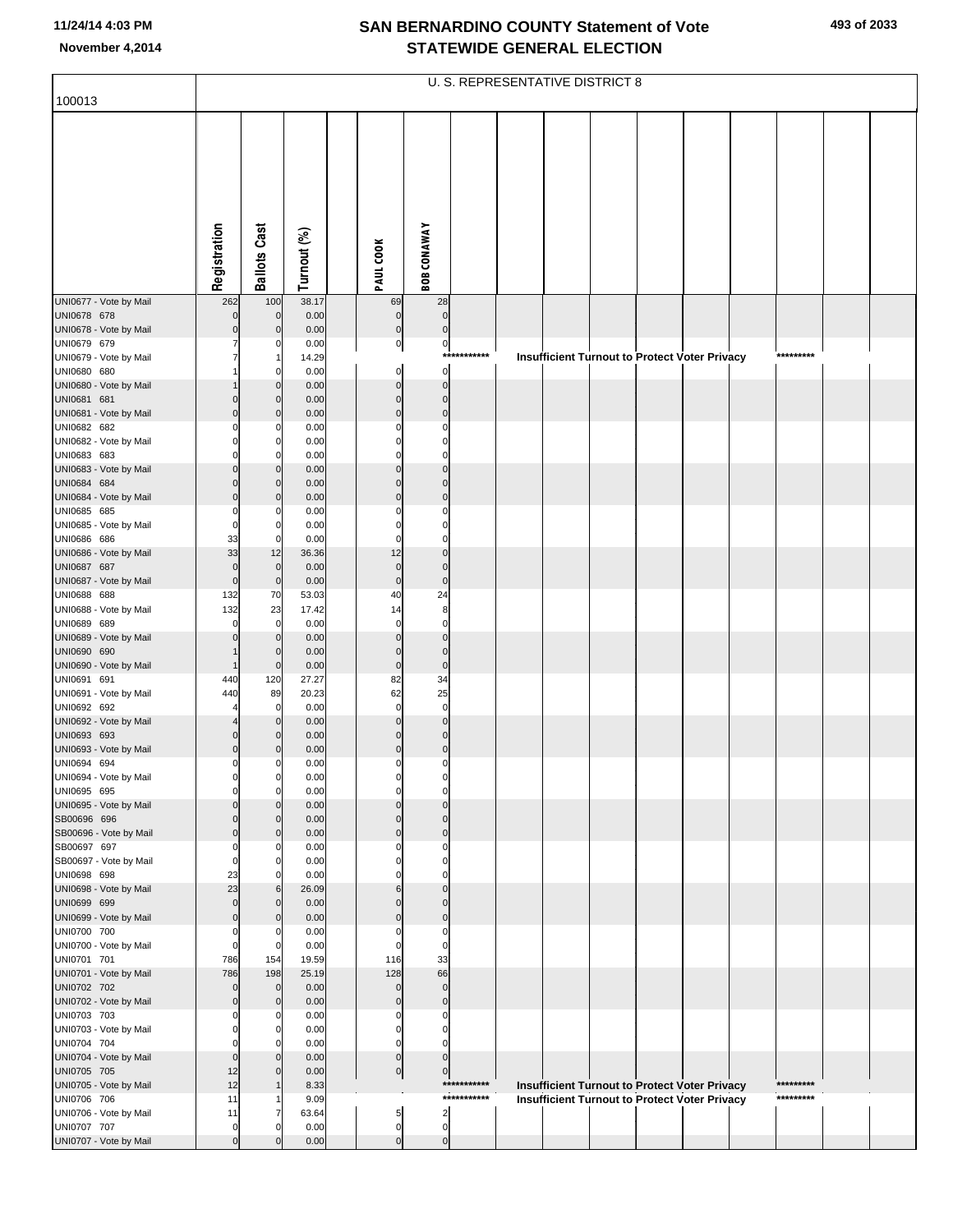|                                        | U. S. REPRESENTATIVE DISTRICT 8   |                            |                |  |                            |                                  |             |  |  |  |  |                                                      |  |           |  |  |
|----------------------------------------|-----------------------------------|----------------------------|----------------|--|----------------------------|----------------------------------|-------------|--|--|--|--|------------------------------------------------------|--|-----------|--|--|
| 100013                                 |                                   |                            |                |  |                            |                                  |             |  |  |  |  |                                                      |  |           |  |  |
|                                        | Registration                      | <b>Ballots Cast</b>        | Turnout (%)    |  | PAUL COOK                  | <b>BOB CONAWAY</b>               |             |  |  |  |  |                                                      |  |           |  |  |
| UNI0708 708                            | 5 <sub>5</sub>                    | $\mathbf 0$                | 0.00           |  | $\mathbf 0$                | $\mathbf 0$                      |             |  |  |  |  |                                                      |  |           |  |  |
| UNI0708 - Vote by Mail<br>UNI0709 709  | $5\overline{)}$<br>$\overline{0}$ | $\mathbf 0$<br>$\mathbf 0$ | 0.00<br>0.00   |  | $\mathbf 0$<br>$\mathbf 0$ | $\overline{0}$<br>$\overline{0}$ |             |  |  |  |  |                                                      |  |           |  |  |
| UNI0709 - Vote by Mail                 | 0                                 | C                          | 0.00           |  | 0                          | 0                                |             |  |  |  |  |                                                      |  |           |  |  |
| SB40710 710                            | $\Omega$                          | $\mathbf 0$                | 0.00           |  | $\Omega$                   | 0                                |             |  |  |  |  |                                                      |  |           |  |  |
| SB40710 - Vote by Mail                 | $\Omega$                          | $\Omega$                   | 0.00           |  | $\Omega$                   | $\overline{0}$                   |             |  |  |  |  |                                                      |  |           |  |  |
| UNI0711 711<br>UNI0711 - Vote by Mail  | $\Omega$<br>0                     | $\Omega$<br>$\mathbf 0$    | 0.00<br>0.00   |  | $\Omega$<br>$\mathbf 0$    | $\overline{0}$<br>$\overline{0}$ |             |  |  |  |  |                                                      |  |           |  |  |
| SB40712 712                            | $\overline{0}$                    | $\mathbf 0$                | 0.00           |  | $\pmb{0}$                  | $\overline{0}$                   |             |  |  |  |  |                                                      |  |           |  |  |
| SB40712 - Vote by Mail                 | 0                                 | C                          | 0.00           |  | $\Omega$                   | 0                                |             |  |  |  |  |                                                      |  |           |  |  |
| UNI0713 713                            | 11                                | $\mathbf 0$                | 0.00           |  | $\Omega$                   | 0                                |             |  |  |  |  |                                                      |  |           |  |  |
| UNI0713 - Vote by Mail                 | 11                                | 7<br>$\mathbf 0$           | 63.64          |  | $\Omega$                   | $\overline{c}$<br>$\mathbf 0$    |             |  |  |  |  |                                                      |  |           |  |  |
| UNI0714 714<br>UNI0714 - Vote by Mail  | $\mathbf 0$<br>$\mathbf 0$        | $\mathbf 0$                | 0.00<br>0.00   |  | $\Omega$                   | $\overline{0}$                   |             |  |  |  |  |                                                      |  |           |  |  |
| UNI0715 715                            | 31                                | 8                          | 25.81          |  | 8                          | $\overline{0}$                   |             |  |  |  |  |                                                      |  |           |  |  |
| UNI0715 - Vote by Mail                 | 31                                | 6                          | 19.35          |  | 6                          | 0                                |             |  |  |  |  |                                                      |  |           |  |  |
| UNI0716 716                            | $\Omega$                          | $\mathbf 0$                | 0.00           |  | $\Omega$                   | 0                                |             |  |  |  |  |                                                      |  |           |  |  |
| UNI0716 - Vote by Mail<br>UNI0717 717  | $\Omega$<br>$\Omega$              | $\Omega$<br>$\mathbf 0$    | 0.00<br>0.00   |  | $\Omega$<br>$\Omega$       | $\overline{0}$<br>$\overline{0}$ |             |  |  |  |  |                                                      |  |           |  |  |
| UNI0717 - Vote by Mail                 | $\Omega$                          | $\mathbf 0$                | 0.00           |  | $\Omega$                   | $\overline{0}$                   |             |  |  |  |  |                                                      |  |           |  |  |
| UNI0718 718                            | $\overline{0}$                    | $\mathbf 0$                | 0.00           |  | $\pmb{0}$                  | $\overline{0}$                   |             |  |  |  |  |                                                      |  |           |  |  |
| UNI0718 - Vote by Mail                 | $\Omega$                          | C                          | 0.00           |  | 0                          | 0                                |             |  |  |  |  |                                                      |  |           |  |  |
| HIG0719 719<br>HIG0719 - Vote by Mail  | 1165<br>1165                      | 205<br>296                 | 17.60<br>25.41 |  | 125<br>208                 | 73<br>77                         |             |  |  |  |  |                                                      |  |           |  |  |
| HIG0720 720                            | 1692                              | 307                        | 18.14          |  | 175                        | 121                              |             |  |  |  |  |                                                      |  |           |  |  |
| HIG0720 - Vote by Mail                 | 1692                              | 400                        | 23.64          |  | 257                        | 131                              |             |  |  |  |  |                                                      |  |           |  |  |
| HIG0721 721                            | 1149                              | 174                        | 15.14          |  | 112                        | 54                               |             |  |  |  |  |                                                      |  |           |  |  |
| HIG0721 - Vote by Mail<br>HIG0722 722  | 1149<br>1744                      | 275<br>277                 | 23.93<br>15.88 |  | 175<br>178                 | 90<br>87                         |             |  |  |  |  |                                                      |  |           |  |  |
| HIG0722 - Vote by Mail                 | 1744                              | 474                        | 27.18          |  | 315                        | 156                              |             |  |  |  |  |                                                      |  |           |  |  |
| HIG0723 723                            | 1768                              | 362                        | 20.48          |  | 243                        | 102                              |             |  |  |  |  |                                                      |  |           |  |  |
| HIG0723 - Vote by Mail                 | 1768                              | 440                        | 24.89          |  | 285                        | 145                              |             |  |  |  |  |                                                      |  |           |  |  |
| HIG0724 724<br>HIG0724 - Vote by Mail  | 131<br>131                        | 24<br>39                   | 18.32<br>29.77 |  | 19<br>32                   | $\overline{5}$<br>$\overline{7}$ |             |  |  |  |  |                                                      |  |           |  |  |
| HIG0725 725                            | 1859                              | 342                        | 18.40          |  | 229                        | 105                              |             |  |  |  |  |                                                      |  |           |  |  |
| HIG0725 - Vote by Mail                 | 1859                              | 485                        | 26.09          |  | 326                        | 141                              |             |  |  |  |  |                                                      |  |           |  |  |
| HIG0726 726                            | 135                               | 25                         | 18.52          |  | 14                         | 11                               |             |  |  |  |  |                                                      |  |           |  |  |
| HIG0726 - Vote by Mail<br>HIG0727 727  | 135<br>16                         | 40<br>3                    | 29.63<br>18.75 |  | 25                         | 15                               | *********** |  |  |  |  | Insufficient Turnout to Protect Voter Privacy        |  | ********* |  |  |
| HIG0727 - Vote by Mail                 | 16                                | 4                          | 25.00          |  |                            |                                  | *********** |  |  |  |  | <b>Insufficient Turnout to Protect Voter Privacy</b> |  | ********* |  |  |
| HIG0728 728                            | $\Omega$                          | $\mathbf 0$                | 0.00           |  | 0                          | $\overline{0}$                   |             |  |  |  |  |                                                      |  |           |  |  |
| HIG0728 - Vote by Mail                 | $\Omega$                          | C                          | 0.00           |  | 0                          | $\overline{0}$                   |             |  |  |  |  |                                                      |  |           |  |  |
| HIG0729 729<br>HIG0729 - Vote by Mail  | $\Omega$<br>$\mathbf 0$           | $\Omega$                   | 0.00<br>0.00   |  | $\overline{0}$             | $\overline{0}$                   | *********** |  |  |  |  | Insufficient Turnout to Protect Voter Privacy        |  | ********* |  |  |
| HIG0730 730                            | 105                               | 10                         | 9.52           |  | 5 <sub>5</sub>             | 5 <sub>1</sub>                   |             |  |  |  |  |                                                      |  |           |  |  |
| HIG0730 - Vote by Mail                 | 105                               | 30                         | 28.57          |  | 16                         | 13                               |             |  |  |  |  |                                                      |  |           |  |  |
| HIG0731 731                            | 48                                | $\overline{4}$             | 8.33           |  |                            |                                  | *********** |  |  |  |  | Insufficient Turnout to Protect Voter Privacy        |  | ********* |  |  |
| HIG0731 - Vote by Mail<br>HIG0732 732  | 48                                | 15<br>$\mathbf 0$          | 31.25<br>0.00  |  | 11<br>$\overline{0}$       | 4<br>$\overline{0}$              |             |  |  |  |  |                                                      |  |           |  |  |
| HIG0732 - Vote by Mail                 |                                   |                            | 100.00         |  |                            |                                  | *********** |  |  |  |  | Insufficient Turnout to Protect Voter Privacy        |  | ********* |  |  |
| HIG0733 733                            | $\mathbf 0$                       | $\mathbf 0$                | 0.00           |  | $\mathbf 0$                | $\overline{0}$                   |             |  |  |  |  |                                                      |  |           |  |  |
| HIG0733 - Vote by Mail                 | O                                 | $\mathsf{C}$               | 0.00           |  | 0                          | 0                                |             |  |  |  |  |                                                      |  |           |  |  |
| HIG0734 734<br>HIG0734 - Vote by Mail  |                                   | $\Omega$<br>C              | 0.00<br>0.00   |  |                            | $\mathbf{0}$<br>0                |             |  |  |  |  |                                                      |  |           |  |  |
| HIG0735 735                            | $\Omega$                          | $\Omega$                   | 0.00           |  | $\Omega$                   | $\mathbf 0$                      |             |  |  |  |  |                                                      |  |           |  |  |
| HIG0735 - Vote by Mail                 | $\Omega$                          | $\mathbf 0$                | 0.00           |  | $\mathbf 0$                | $\mathbf 0$                      |             |  |  |  |  |                                                      |  |           |  |  |
| HIG1622 1622                           | 970                               | 183                        | 18.87          |  | 110                        | 58                               |             |  |  |  |  |                                                      |  |           |  |  |
| HIG1622 - Vote by Mail<br>HIG1695 1695 | 970                               | 218<br>$\mathcal{C}$       | 22.47          |  | 144<br>C                   | 66                               |             |  |  |  |  |                                                      |  |           |  |  |
| HIG1695 - Vote by Mail                 | 0                                 | C                          | 0.00<br>0.00   |  | 0                          | 0<br>0                           |             |  |  |  |  |                                                      |  |           |  |  |
| HIG1696 1696                           |                                   | $\sqrt{ }$                 | 0.00           |  | $\Omega$                   | $\Omega$                         |             |  |  |  |  |                                                      |  |           |  |  |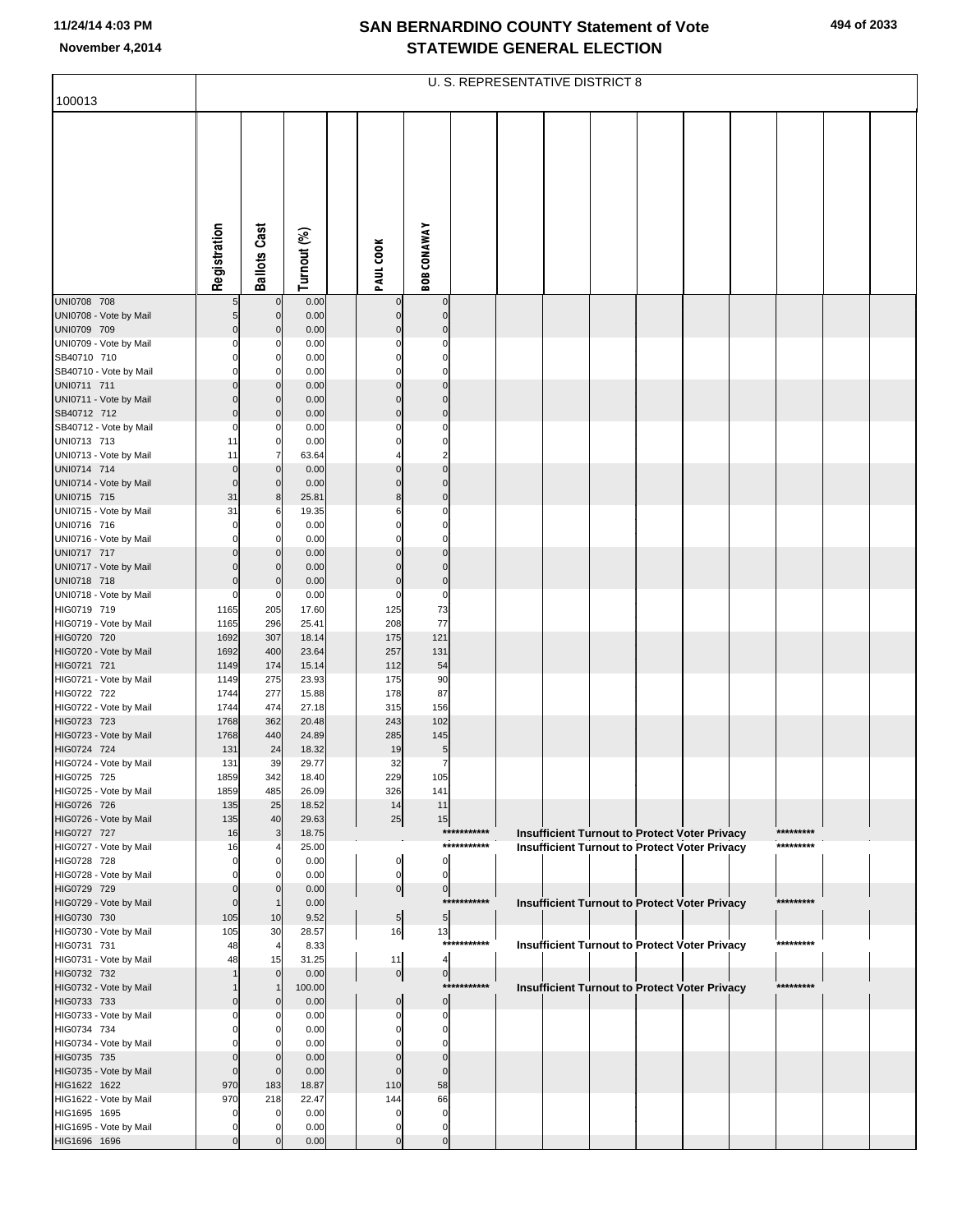|                                       | U. S. REPRESENTATIVE DISTRICT 8 |                            |                |  |                         |                            |             |  |  |  |                                                      |  |  |           |  |  |
|---------------------------------------|---------------------------------|----------------------------|----------------|--|-------------------------|----------------------------|-------------|--|--|--|------------------------------------------------------|--|--|-----------|--|--|
| 100013                                |                                 |                            |                |  |                         |                            |             |  |  |  |                                                      |  |  |           |  |  |
|                                       | Registration                    | <b>Ballots Cast</b>        | Turnout (%)    |  | PAUL COOK               | <b>BOB CONAWAY</b>         |             |  |  |  |                                                      |  |  |           |  |  |
|                                       |                                 |                            |                |  |                         |                            |             |  |  |  |                                                      |  |  |           |  |  |
| HIG1696 - Vote by Mail                | $\mathbf 0$                     | $\mathbf 0$                | 0.00           |  |                         | $\bf{0}$                   |             |  |  |  |                                                      |  |  |           |  |  |
| UNI0736 736                           | 311                             | 39                         | 12.54          |  | 24                      | 15                         |             |  |  |  |                                                      |  |  |           |  |  |
| UNI0736 - Vote by Mail                | 311                             | 82                         | 26.37          |  | 60                      | 20                         |             |  |  |  |                                                      |  |  |           |  |  |
| UNI0737 737<br>UNI0737 - Vote by Mail | 100<br>100                      | $\mathbf 0$<br>58          | 0.00<br>58.00  |  | $\mathbf 0$<br>44       | $\pmb{0}$<br>11            |             |  |  |  |                                                      |  |  |           |  |  |
| UNI0738 738                           | 68                              | $\overline{0}$             | 0.00           |  | $\mathbf 0$             | 0                          |             |  |  |  |                                                      |  |  |           |  |  |
| UNI0738 - Vote by Mail                | 68                              | 46                         | 67.65          |  | 36                      | 9                          |             |  |  |  |                                                      |  |  |           |  |  |
| UNI0739 739                           | 137                             | $\overline{0}$             | 0.00           |  | $\mathbf 0$             | $\pmb{0}$                  |             |  |  |  |                                                      |  |  |           |  |  |
| UNI0739 - Vote by Mail                | 137                             | 57                         | 41.61          |  | 41<br>$\Omega$          | 16                         |             |  |  |  |                                                      |  |  |           |  |  |
| UNI0740 740<br>UNI0740 - Vote by Mail | 25<br>25                        | $\mathbf 0$<br>12          | 0.00<br>48.00  |  | 11                      | 0<br>$\mathbf{1}$          |             |  |  |  |                                                      |  |  |           |  |  |
| UNI0741 741                           | $\Omega$                        | $\mathbf 0$                | 0.00           |  | 0                       | $\Omega$                   |             |  |  |  |                                                      |  |  |           |  |  |
| UNI0741 - Vote by Mail                | $\mathbf 0$                     | $\mathbf 0$                | 0.00           |  | $\mathbf 0$             | $\mathbf 0$                |             |  |  |  |                                                      |  |  |           |  |  |
| UNI0742 742                           | $\mathbf 0$                     | $\mathbf 0$                | 0.00           |  | $\Omega$                | $\mathbf 0$                |             |  |  |  |                                                      |  |  |           |  |  |
| UNI0742 - Vote by Mail<br>UNI0743 743 | $\mathbf 0$<br>0                | $\mathbf 0$<br>0           | 0.00<br>0.00   |  | $\mathbf 0$<br>$\Omega$ | $\pmb{0}$<br>0             |             |  |  |  |                                                      |  |  |           |  |  |
| UNI0743 - Vote by Mail                | $\Omega$                        | $\mathbf 0$                | 0.00           |  | $\Omega$                | $\mathbf 0$                |             |  |  |  |                                                      |  |  |           |  |  |
| UNI0744 744                           | 7                               | 0                          | 0.00           |  | $\Omega$                | 0                          |             |  |  |  |                                                      |  |  |           |  |  |
| UNI0744 - Vote by Mail                | 7                               | 6                          | 85.71          |  | 6                       | $\mathbf 0$                |             |  |  |  |                                                      |  |  |           |  |  |
| UNI0745 745                           | 12<br>12                        | $\mathbf 0$                | 0.00           |  | $\Omega$                | $\pmb{0}$                  |             |  |  |  |                                                      |  |  |           |  |  |
| UNI0745 - Vote by Mail<br>HIG0746 746 | 5                               | 6<br>0                     | 50.00<br>0.00  |  | 6<br>0                  | $\pmb{0}$<br>$\pmb{0}$     |             |  |  |  |                                                      |  |  |           |  |  |
| HIG0746 - Vote by Mail                | 5                               | $\mathbf 0$                | 0.00           |  | $\mathbf 0$             | $\pmb{0}$                  |             |  |  |  |                                                      |  |  |           |  |  |
| HIG0747 747                           | 626                             | 62                         | 9.90           |  | 22                      | 37                         |             |  |  |  |                                                      |  |  |           |  |  |
| HIG0747 - Vote by Mail                | 626                             | 72                         | 11.50          |  | 39                      | 32                         |             |  |  |  |                                                      |  |  |           |  |  |
| HIG0748 748<br>HIG0748 - Vote by Mail | 1395<br>1395                    | 191<br>233                 | 13.69<br>16.70 |  | 102<br>121              | 77<br>102                  |             |  |  |  |                                                      |  |  |           |  |  |
| HIG0749 749                           | 1397                            | 207                        | 14.82          |  | 124                     | 75                         |             |  |  |  |                                                      |  |  |           |  |  |
| HIG0749 - Vote by Mail                | 1397                            | 382                        | 27.34          |  | 255                     | 122                        |             |  |  |  |                                                      |  |  |           |  |  |
| HIG0750 750                           | 1187                            | 61                         | 5.14           |  | 22                      | 24                         |             |  |  |  |                                                      |  |  |           |  |  |
| HIG0750 - Vote by Mail<br>HIG0751 751 | 1187<br>1174                    | 121<br>113                 | 10.19<br>9.63  |  | 49<br>48                | 63<br>58                   |             |  |  |  |                                                      |  |  |           |  |  |
| HIG0751 - Vote by Mail                | 1174                            | 149                        | 12.69          |  | 68                      | 81                         |             |  |  |  |                                                      |  |  |           |  |  |
| HIG0752 752                           | 488                             | 27                         | 5.53           |  | 12                      | 14                         |             |  |  |  |                                                      |  |  |           |  |  |
| HIG0752 - Vote by Mail                | 488                             | 61                         | 12.50          |  | 24                      | 37                         |             |  |  |  |                                                      |  |  |           |  |  |
| HIG0753 753<br>HIG0753 - Vote by Mail | 1411<br>1411                    | 90<br>155                  | 6.38<br>10.99  |  | 31<br>57                | 56<br>92                   |             |  |  |  |                                                      |  |  |           |  |  |
| HIG0754 754                           | 1470                            | 204                        | 13.88          |  | 87                      | 105                        |             |  |  |  |                                                      |  |  |           |  |  |
| HIG0754 - Vote by Mail                | 1470                            | 183                        | 12.45          |  | 88                      | 88                         |             |  |  |  |                                                      |  |  |           |  |  |
| HIG0755 755                           | 1462                            | 150                        | 10.26          |  | 54                      | 90                         |             |  |  |  |                                                      |  |  |           |  |  |
| HIG0755 - Vote by Mail<br>HIG0756 756 | 1462<br>1400                    | 154<br>189                 | 10.53<br>13.50 |  | 59<br>89                | 88<br>90                   |             |  |  |  |                                                      |  |  |           |  |  |
| HIG0756 - Vote by Mail                | 1400                            | 247                        | 17.64          |  | 134                     | 109                        |             |  |  |  |                                                      |  |  |           |  |  |
| HIG0757 757                           | $\mathbf{0}$                    | $\overline{0}$             | 0.00           |  | $\Omega$                | $\mathbf 0$                |             |  |  |  |                                                      |  |  |           |  |  |
| HIG0757 - Vote by Mail                | $\mathbf 0$                     | $\overline{0}$             | 0.00           |  | $\mathbf 0$             | $\pmb{0}$                  |             |  |  |  |                                                      |  |  |           |  |  |
| HIG0758 758<br>HIG0758 - Vote by Mail | 0<br>0                          | 0<br>$\mathbf 0$           | 0.00<br>0.00   |  | O<br>O                  | 0<br>$\mathbf 0$           |             |  |  |  |                                                      |  |  |           |  |  |
| HIG1639 1639                          | 310                             | 10                         | 3.23           |  |                         |                            |             |  |  |  |                                                      |  |  |           |  |  |
| HIG1639 - Vote by Mail                | 310                             | 42                         | 13.55          |  | 16                      | 25                         |             |  |  |  |                                                      |  |  |           |  |  |
| UNI0759 759                           | 28                              | $\overline{0}$             | 0.00           |  | $\mathbf 0$             | $\mathbf 0$                |             |  |  |  |                                                      |  |  |           |  |  |
| UNI0759 - Vote by Mail<br>UNI0760 760 | 28<br>0                         | 16<br>$\mathbf 0$          | 57.14<br>0.00  |  | 9<br>$\Omega$           | $\overline{7}$<br>$\Omega$ |             |  |  |  |                                                      |  |  |           |  |  |
| UNI0760 - Vote by Mail                | $\Omega$                        | $\mathbf 0$                | 0.00           |  | $\Omega$                | $\mathbf 0$                |             |  |  |  |                                                      |  |  |           |  |  |
| UNI0761 761                           | O                               | O                          | 0.00           |  | O                       | $\Omega$                   |             |  |  |  |                                                      |  |  |           |  |  |
| UNI0761 - Vote by Mail                | $\mathbf 0$                     | $\mathbf 0$                | 0.00           |  | $\mathbf 0$             | $\mathbf 0$                |             |  |  |  |                                                      |  |  |           |  |  |
| UNI0762 762                           | $\mathbf 0$                     | $\mathbf 0$<br>$\mathbf 0$ | 0.00           |  | $\Omega$                | $\mathbf 0$<br>$\mathbf 0$ |             |  |  |  |                                                      |  |  |           |  |  |
| UNI0762 - Vote by Mail<br>UNI0763 763 | $\mathbf 0$<br>$\Omega$         | O                          | 0.00<br>0.00   |  | $\mathbf 0$<br>0        | 0                          |             |  |  |  |                                                      |  |  |           |  |  |
| UNI0763 - Vote by Mail                | $\Omega$                        | $\Omega$                   | 0.00           |  | $\pmb{0}$               | $\mathbf 0$                |             |  |  |  |                                                      |  |  |           |  |  |
| UNI0764 764                           | 3                               | $\Omega$                   | 0.00           |  | $\pmb{0}$               | $\mathbf 0$                |             |  |  |  |                                                      |  |  |           |  |  |
| UNI0764 - Vote by Mail                | 3                               | 3                          | 100.00         |  |                         |                            | *********** |  |  |  | <b>Insufficient Turnout to Protect Voter Privacy</b> |  |  | ********* |  |  |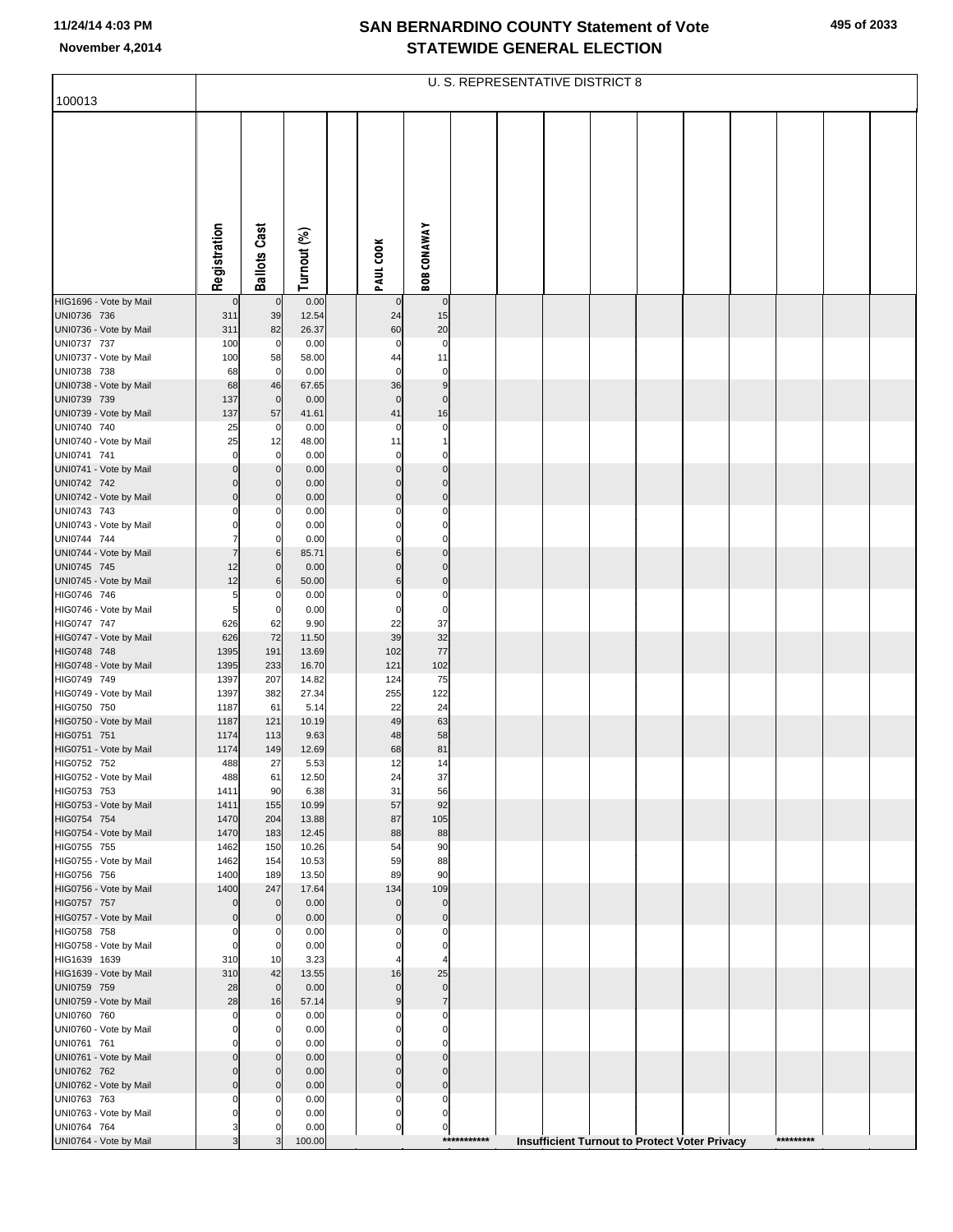| 496 of 2033 |  |
|-------------|--|
|-------------|--|

|                                        | U. S. REPRESENTATIVE DISTRICT 8 |                            |                |  |                            |                               |             |  |                                                      |  |  |  |  |           |  |
|----------------------------------------|---------------------------------|----------------------------|----------------|--|----------------------------|-------------------------------|-------------|--|------------------------------------------------------|--|--|--|--|-----------|--|
| 100013                                 |                                 |                            |                |  |                            |                               |             |  |                                                      |  |  |  |  |           |  |
|                                        | Registration                    | <b>Ballots Cast</b>        | Turnout (%)    |  | PAUL COOK                  | <b>BOB CONAWAY</b>            |             |  |                                                      |  |  |  |  |           |  |
|                                        |                                 |                            |                |  |                            |                               |             |  |                                                      |  |  |  |  |           |  |
| UNI0765 765<br>UNI0765 - Vote by Mail  |                                 | $\mathbf 0$                | 0.00<br>100.00 |  | $\overline{0}$             | $\overline{0}$                | *********** |  | Insufficient Turnout to Protect Voter Privacy        |  |  |  |  | ********* |  |
| UNI0766 766                            |                                 | $\Omega$                   | 0.00           |  | $\overline{0}$             | $\overline{0}$                |             |  |                                                      |  |  |  |  |           |  |
| UNI0766 - Vote by Mail                 |                                 |                            | 75.00          |  |                            |                               | *********** |  | <b>Insufficient Turnout to Protect Voter Privacy</b> |  |  |  |  | ********* |  |
| UNI0767 767<br>UNI0767 - Vote by Mail  |                                 | 0<br>0                     | 0.00<br>0.00   |  | 0<br>$\Omega$              | 0<br>$\mathbf 0$              |             |  |                                                      |  |  |  |  |           |  |
| RED0768 768                            |                                 | $\Omega$                   | 0.00           |  | $\Omega$                   | $\Omega$                      |             |  |                                                      |  |  |  |  |           |  |
| RED0768 - Vote by Mail                 |                                 | $\mathbf 0$                | 0.00           |  | $\mathbf{0}$               | $\mathbf 0$                   |             |  |                                                      |  |  |  |  |           |  |
| UNI0769 769<br>UNI0769 - Vote by Mail  | 1682<br>1682                    | 263<br>339                 | 15.64<br>20.15 |  | 142<br>209                 | 99<br>114                     |             |  |                                                      |  |  |  |  |           |  |
| UNI0770 770                            |                                 | $\mathbf 0$                | 0.00           |  | 0                          | 0                             |             |  |                                                      |  |  |  |  |           |  |
| UNI0770 - Vote by Mail                 |                                 | $\Omega$                   | 0.00           |  | 0                          | 0                             |             |  |                                                      |  |  |  |  |           |  |
| UNI0771 771<br>UNI0771 - Vote by Mail  | 74<br>74                        | $\mathbf 0$<br>40          | 0.00<br>54.05  |  | $\mathbf 0$<br>27          | $\Omega$<br>10                |             |  |                                                      |  |  |  |  |           |  |
| UNI0772 772                            | 51                              | $\mathbf 0$                | 0.00           |  | $\mathbf 0$                | $\mathbf 0$                   |             |  |                                                      |  |  |  |  |           |  |
| UNI0772 - Vote by Mail                 | 51                              | 19                         | 37.25          |  | 15                         |                               |             |  |                                                      |  |  |  |  |           |  |
| UNI0773 773<br>UNI0773 - Vote by Mail  | 47<br>47                        | $\mathbf 0$<br>20          | 0.00<br>42.55  |  | $\Omega$<br>13             | $\Omega$<br>7                 |             |  |                                                      |  |  |  |  |           |  |
| UNI0774 774                            |                                 | $\mathbf 0$                | 0.00           |  | $\Omega$                   | $\Omega$                      |             |  |                                                      |  |  |  |  |           |  |
| UNI0774 - Vote by Mail                 |                                 | $\mathbf 0$                | 0.00           |  | $\Omega$                   | $\mathbf 0$                   |             |  |                                                      |  |  |  |  |           |  |
| UNI0775 775                            |                                 | $\Omega$<br>0              | 0.00           |  | $\Omega$<br>0              | $\Omega$<br>0                 |             |  |                                                      |  |  |  |  |           |  |
| UNI0775 - Vote by Mail<br>UNI0776 776  |                                 | $\Omega$                   | 0.00<br>0.00   |  |                            | $\Omega$                      |             |  |                                                      |  |  |  |  |           |  |
| UNI0776 - Vote by Mail                 |                                 | 0                          | 0.00           |  | 0                          | 0                             |             |  |                                                      |  |  |  |  |           |  |
| UNI0777 777<br>UNI0777 - Vote by Mail  |                                 | $\mathbf 0$<br>$\mathbf 0$ | 0.00<br>0.00   |  | $\Omega$<br>$\Omega$       | $\Omega$<br>$\Omega$          |             |  |                                                      |  |  |  |  |           |  |
| UNI0778 778                            |                                 | $\Omega$                   | 0.00           |  | $\pmb{0}$                  | $\overline{0}$                |             |  |                                                      |  |  |  |  |           |  |
| UNI0778 - Vote by Mail                 |                                 | 0                          | 0.00           |  | 0                          | 0                             |             |  |                                                      |  |  |  |  |           |  |
| UNI0779 779<br>UNI0779 - Vote by Mail  | 11<br>11                        | 0<br>3                     | 0.00<br>27.27  |  | $\overline{0}$             | $\pmb{0}$                     | *********** |  | <b>Insufficient Turnout to Protect Voter Privacy</b> |  |  |  |  | ********* |  |
| UNI0780 780                            |                                 | $\Omega$                   | 0.00           |  | $\mathbf 0$                | $\mathbf 0$                   |             |  |                                                      |  |  |  |  |           |  |
| UNI0780 - Vote by Mail                 |                                 | $\Omega$                   | 0.00           |  | $\mathbf 0$                | $\pmb{0}$                     |             |  |                                                      |  |  |  |  |           |  |
| UNI1627 1627<br>UNI1627 - Vote by Mail | 112<br>112                      | 22<br>37                   | 19.64<br>33.04 |  | 14<br>31                   | $\overline{7}$<br>5           |             |  |                                                      |  |  |  |  |           |  |
| YUC0781 781                            | 6                               | 0                          | 0.00           |  | 이                          | $\overline{0}$                |             |  |                                                      |  |  |  |  |           |  |
| YUC0781 - Vote by Mail                 | 6                               | 1                          | 16.67          |  |                            |                               | *********** |  | <b>Insufficient Turnout to Protect Voter Privacy</b> |  |  |  |  | ********* |  |
| RED0782 782<br>RED0782 - Vote by Mail  |                                 | $\mathbf 0$<br>$\Omega$    | 0.00<br>0.00   |  | $\Omega$<br>$\Omega$       | $\mathbf 0$<br>$\mathbf 0$    |             |  |                                                      |  |  |  |  |           |  |
| UNI0783 783                            |                                 | $\Omega$                   | 0.00           |  | $\mathbf 0$                | $\mathbf 0$                   |             |  |                                                      |  |  |  |  |           |  |
| UNI0783 - Vote by Mail                 |                                 | 0                          | 0.00           |  | $\Omega$                   | 0                             |             |  |                                                      |  |  |  |  |           |  |
| UNI0784 784<br>UNI0784 - Vote by Mail  |                                 | $\mathbf 0$<br>$\Omega$    | 0.00<br>0.00   |  | O<br>O                     | $\Omega$<br>0                 |             |  |                                                      |  |  |  |  |           |  |
| UNI0785 785                            | 221                             | 56                         | 25.34          |  | 43                         | 8                             |             |  |                                                      |  |  |  |  |           |  |
| UNI0785 - Vote by Mail                 | 221                             | 73                         | 33.03          |  | 50                         | 15                            |             |  |                                                      |  |  |  |  |           |  |
| UNI0786 786<br>UNI0786 - Vote by Mail  | 61<br>61                        | $\mathbf 0$<br>37          | 0.00<br>60.66  |  | $\mathbf 0$<br>31          | $\mathbf{0}$<br>6             |             |  |                                                      |  |  |  |  |           |  |
| UNI0787 787                            |                                 | $\mathbf 0$                | 0.00           |  | $\overline{0}$             | $\pmb{0}$                     |             |  |                                                      |  |  |  |  |           |  |
| UNI0787 - Vote by Mail                 |                                 | $\overline{2}$             | 100.00         |  |                            |                               | *********** |  | Insufficient Turnout to Protect Voter Privacy        |  |  |  |  | ********* |  |
| UNI0788 788<br>UNI0788 - Vote by Mail  |                                 | $\overline{0}$<br>$\Omega$ | 0.00<br>0.00   |  | $\Omega$<br>$\overline{0}$ | $\mathbf 0$<br>$\pmb{0}$      |             |  |                                                      |  |  |  |  |           |  |
| UNI0789 789                            |                                 | $\Omega$                   | 0.00           |  | $\overline{0}$             | 0                             |             |  |                                                      |  |  |  |  |           |  |
| UNI0789 - Vote by Mail                 |                                 |                            | 33.33          |  |                            |                               | *********** |  | Insufficient Turnout to Protect Voter Privacy        |  |  |  |  | ********* |  |
| UNI0790 790<br>UNI0790 - Vote by Mail  | 39<br>39                        | $\mathbf 0$<br>19          | 0.00<br>48.72  |  | $\mathbf 0$<br>16          | $\mathbf 0$<br>$\overline{c}$ |             |  |                                                      |  |  |  |  |           |  |
| UNI0791 791                            |                                 | $\mathbf 0$                | 0.00           |  | $\overline{0}$             | 0                             |             |  |                                                      |  |  |  |  |           |  |
| UNI0791 - Vote by Mail                 |                                 | $\overline{4}$             | 100.00         |  |                            |                               | *********** |  | Insufficient Turnout to Protect Voter Privacy        |  |  |  |  | ********* |  |
| UNI0792 792<br>UNI0792 - Vote by Mail  |                                 | $\Omega$                   | 0.00<br>0.00   |  | $\mathbf 0$<br>0           | $\mathbf 0$<br>0              |             |  |                                                      |  |  |  |  |           |  |
| UNI0793 793                            |                                 |                            | 0.00           |  | $\overline{0}$             | 0                             |             |  |                                                      |  |  |  |  |           |  |
| UNI0793 - Vote by Mail                 |                                 |                            | 40.00          |  |                            |                               | *********** |  | Insufficient Turnout to Protect Voter Privacy        |  |  |  |  | ********* |  |
| UNI0794 794                            |                                 | $\Omega$                   | 0.00           |  | $\overline{0}$             | $\overline{0}$                |             |  |                                                      |  |  |  |  |           |  |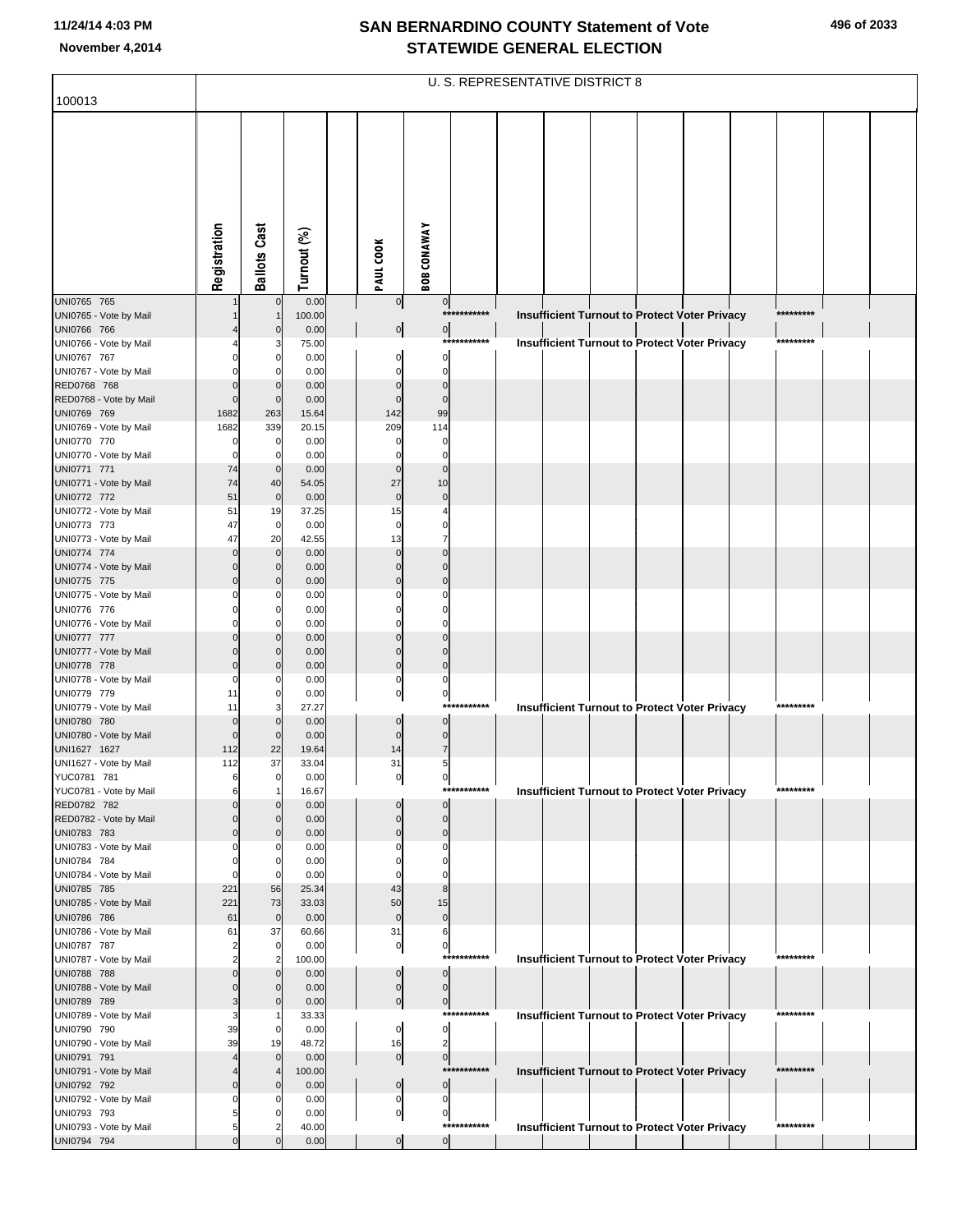| 100013                                | U. S. REPRESENTATIVE DISTRICT 8 |                       |                |  |                         |                               |             |  |  |  |                                                      |  |  |           |  |  |
|---------------------------------------|---------------------------------|-----------------------|----------------|--|-------------------------|-------------------------------|-------------|--|--|--|------------------------------------------------------|--|--|-----------|--|--|
|                                       |                                 |                       |                |  |                         |                               |             |  |  |  |                                                      |  |  |           |  |  |
|                                       |                                 |                       |                |  |                         |                               |             |  |  |  |                                                      |  |  |           |  |  |
|                                       |                                 |                       |                |  |                         |                               |             |  |  |  |                                                      |  |  |           |  |  |
|                                       |                                 |                       |                |  |                         |                               |             |  |  |  |                                                      |  |  |           |  |  |
|                                       |                                 |                       |                |  |                         |                               |             |  |  |  |                                                      |  |  |           |  |  |
|                                       |                                 |                       |                |  |                         |                               |             |  |  |  |                                                      |  |  |           |  |  |
|                                       |                                 |                       |                |  |                         |                               |             |  |  |  |                                                      |  |  |           |  |  |
|                                       |                                 |                       |                |  |                         |                               |             |  |  |  |                                                      |  |  |           |  |  |
|                                       |                                 |                       |                |  |                         |                               |             |  |  |  |                                                      |  |  |           |  |  |
|                                       | Registration                    | <b>Ballots Cast</b>   | Turnout (%)    |  | PAUL COOK               | <b>BOB CONAWAY</b>            |             |  |  |  |                                                      |  |  |           |  |  |
| UNI0794 - Vote by Mail                | $\mathbf 0$                     | $\mathbf 0$           | 0.00           |  | $\overline{0}$          | $\overline{0}$                |             |  |  |  |                                                      |  |  |           |  |  |
| UNI0795 795                           | 5                               | $\mathbf 0$           | 0.00           |  | 0                       | 0                             |             |  |  |  |                                                      |  |  |           |  |  |
| UNI0795 - Vote by Mail                | 5                               |                       | 80.00          |  |                         |                               | *********** |  |  |  | <b>Insufficient Turnout to Protect Voter Privacy</b> |  |  | ********* |  |  |
| UNI0796 796                           | $\mathbf 0$<br>$\mathbf 0$      | 0                     | 0.00           |  | $\Omega$<br>$\mathbf 0$ | $\Omega$                      |             |  |  |  |                                                      |  |  |           |  |  |
| UNI0796 - Vote by Mail<br>UNI0797 797 | $\Omega$                        | 0                     | 0.00<br>0.00   |  | $\Omega$                | $\mathbf 0$<br>$\mathbf 0$    |             |  |  |  |                                                      |  |  |           |  |  |
| UNI0797 - Vote by Mail                | $\Omega$                        | $\Omega$              | 0.00           |  | $\Omega$                | $\Omega$                      |             |  |  |  |                                                      |  |  |           |  |  |
| UNI0798 798                           |                                 | $\Omega$              | 0.00           |  | $\Omega$                | $\Omega$                      |             |  |  |  |                                                      |  |  |           |  |  |
| UNI0798 - Vote by Mail                |                                 | $\mathbf 0$           | 0.00           |  | $\Omega$                | $\mathbf 0$                   |             |  |  |  |                                                      |  |  |           |  |  |
| UNI0799 799<br>UNI0799 - Vote by Mail | $\Omega$                        | O<br>$\Omega$         | 0.00<br>0.00   |  |                         | $\Omega$<br>$\Omega$          |             |  |  |  |                                                      |  |  |           |  |  |
| UNI0808 808                           |                                 |                       | 0.00           |  |                         | $\Omega$                      |             |  |  |  |                                                      |  |  |           |  |  |
| UNI0808 - Vote by Mail                | $\mathbf 0$                     | $\mathbf 0$           | 0.00           |  | $\mathbf 0$             | $\mathbf 0$                   |             |  |  |  |                                                      |  |  |           |  |  |
| YUC0800 800<br>YUC0800 - Vote by Mail | 1590<br>1590                    | 262                   | 16.48<br>25.47 |  | 201                     | 53<br>91                      |             |  |  |  |                                                      |  |  |           |  |  |
| YUC0801 801                           | 5                               | 405<br>$\mathbf 0$    | 0.00           |  | 306<br>$\pmb{0}$        | $\pmb{0}$                     |             |  |  |  |                                                      |  |  |           |  |  |
| YUC0801 - Vote by Mail                | 5                               | $\overline{2}$        | 40.00          |  |                         |                               | *********** |  |  |  | Insufficient Turnout to Protect Voter Privacy        |  |  | ********* |  |  |
| YUC0802 802                           | 1728                            | 310                   | 17.94          |  | 228                     | 71                            |             |  |  |  |                                                      |  |  |           |  |  |
| YUC0802 - Vote by Mail<br>YUC0803 803 | 1728                            | 458                   | 26.50          |  | 315                     | 136                           |             |  |  |  |                                                      |  |  |           |  |  |
| YUC0803 - Vote by Mail                | 1702<br>1702                    | 321<br>535            | 18.86<br>31.43 |  | 263<br>422              | 50<br>96                      |             |  |  |  |                                                      |  |  |           |  |  |
| YUC0804 804                           |                                 | $\mathbf 0$           | 0.00           |  | $\Omega$                | $\Omega$                      |             |  |  |  |                                                      |  |  |           |  |  |
| YUC0804 - Vote by Mail                | $\overline{2}$                  | 0                     | 0.00           |  | 0                       | $\mathbf 0$                   |             |  |  |  |                                                      |  |  |           |  |  |
| YUC0805 805<br>YUC0805 - Vote by Mail | $\Omega$<br>$\mathbf 0$         | $\mathbf 0$           | 0.00<br>0.00   |  | $\mathbf 0$             | $\Omega$<br>$\mathbf 0$       |             |  |  |  |                                                      |  |  |           |  |  |
| YUC0806 806                           | 1649                            | 293                   | 17.77          |  | 199                     | 83                            |             |  |  |  |                                                      |  |  |           |  |  |
| YUC0806 - Vote by Mail                | 1649                            | 387                   | 23.47          |  | 272                     | 107                           |             |  |  |  |                                                      |  |  |           |  |  |
| YUC0807 807                           | 1819                            | 313                   | 17.21          |  | 226                     | 75                            |             |  |  |  |                                                      |  |  |           |  |  |
| YUC0807 - Vote by Mail<br>YUC0809 809 | 1819<br>$\mathbf 0$             | 544<br>$\mathbf 0$    | 29.91<br>0.00  |  | 398<br>$\mathbf 0$      | 129<br>$\mathbf 0$            |             |  |  |  |                                                      |  |  |           |  |  |
| YUC0809 - Vote by Mail                | $\mathbf 0$                     | $\overline{0}$        | 0.00           |  | $\mathbf 0$             | $\mathbf 0$                   |             |  |  |  |                                                      |  |  |           |  |  |
| YUC0810 810                           | 1296                            | 198                   | 15.28          |  | 128                     | 62                            |             |  |  |  |                                                      |  |  |           |  |  |
| YUC0810 - Vote by Mail                | 1296                            | 209                   | 16.13          |  | 134                     | 74                            |             |  |  |  |                                                      |  |  |           |  |  |
| YUC0811 811<br>YUC0811 - Vote by Mail | 1151<br>1151                    | 173<br>300            | 15.03<br>26.06 |  | 125<br>205              | 42<br>85                      |             |  |  |  |                                                      |  |  |           |  |  |
| YUC0812 812                           | 1689                            | 271                   | 16.04          |  | 190                     | 68                            |             |  |  |  |                                                      |  |  |           |  |  |
| YUC0812 - Vote by Mail                | 1689                            | 392                   | 23.21          |  | 268                     | 113                           |             |  |  |  |                                                      |  |  |           |  |  |
| YUC0813 813<br>YUC0813 - Vote by Mail | 1720<br>1720                    | 246<br>386            | 14.30<br>22.44 |  | 150<br>266              | 85<br>104                     |             |  |  |  |                                                      |  |  |           |  |  |
| YUC0814 814                           | 836                             | 123                   | 14.71          |  | 82                      | 35                            |             |  |  |  |                                                      |  |  |           |  |  |
| YUC0814 - Vote by Mail                | 836                             | 151                   | 18.06          |  | 100                     | 46                            |             |  |  |  |                                                      |  |  |           |  |  |
| YUC0815 815                           | 11                              | $\mathbf 0$           | 0.00           |  | $\mathbf 0$             | $\mathbf 0$<br>$\overline{c}$ |             |  |  |  |                                                      |  |  |           |  |  |
| YUC0815 - Vote by Mail<br>YUC0816 816 | 11<br>1590                      | $\overline{7}$<br>282 | 63.64<br>17.74 |  | $\sqrt{5}$<br>220       | 54                            |             |  |  |  |                                                      |  |  |           |  |  |
| YUC0816 - Vote by Mail                | 1590                            | 524                   | 32.96          |  | 403                     | 114                           |             |  |  |  |                                                      |  |  |           |  |  |
| YUC0817 817                           | 1128                            | 173                   | 15.34          |  | 112                     | 59                            |             |  |  |  |                                                      |  |  |           |  |  |
| YUC0817 - Vote by Mail<br>YUC0818 818 | 1128<br>1227                    | 203<br>212            | 18.00<br>17.28 |  | 140<br>164              | 58<br>37                      |             |  |  |  |                                                      |  |  |           |  |  |
| YUC0818 - Vote by Mail                | 1227                            | 276                   | 22.49          |  | 173                     | 94                            |             |  |  |  |                                                      |  |  |           |  |  |
| YUC0819 819                           | 1629                            | 253                   | 15.53          |  | 177                     | 69                            |             |  |  |  |                                                      |  |  |           |  |  |
| YUC0819 - Vote by Mail                | 1629                            | 404                   | 24.80          |  | 303                     | 89                            |             |  |  |  |                                                      |  |  |           |  |  |
| YUC0820 820<br>YUC0820 - Vote by Mail | 1668<br>1668                    | 306<br>526            | 18.35<br>31.53 |  | 249<br>419              | 51<br>97                      |             |  |  |  |                                                      |  |  |           |  |  |
| YUC0821 821                           | 1527                            | 267                   | 17.49          |  | 196                     | 58                            |             |  |  |  |                                                      |  |  |           |  |  |
| YUC0821 - Vote by Mail                | 1527                            | 390                   | 25.54          |  | 286                     | 97                            |             |  |  |  |                                                      |  |  |           |  |  |
| YUC0822 822                           | $\mathbf 0$                     | $\mathbf 0$           | 0.00           |  | $\mathbf 0$             | $\mathbf 0$                   |             |  |  |  |                                                      |  |  |           |  |  |
| YUC0822 - Vote by Mail<br>YUC0823 823 | $\mathbf 0$<br>$\overline{c}$   | $\mathbf 0$           | 0.00<br>0.00   |  | $\mathbf 0$             | $\pmb{0}$<br>$\mathbf 0$      |             |  |  |  |                                                      |  |  |           |  |  |
| YUC0823 - Vote by Mail                | $\overline{c}$                  | $\mathbf 0$           | 0.00           |  | $\Omega$                | $\mathbf 0$                   |             |  |  |  |                                                      |  |  |           |  |  |
| YUC0824 824                           | 1453                            | 169                   | 11.63          |  | 111                     | 53                            |             |  |  |  |                                                      |  |  |           |  |  |
| YUC0824 - Vote by Mail                | 1453                            | 252                   | 17.34          |  | 181                     | 66                            |             |  |  |  |                                                      |  |  |           |  |  |